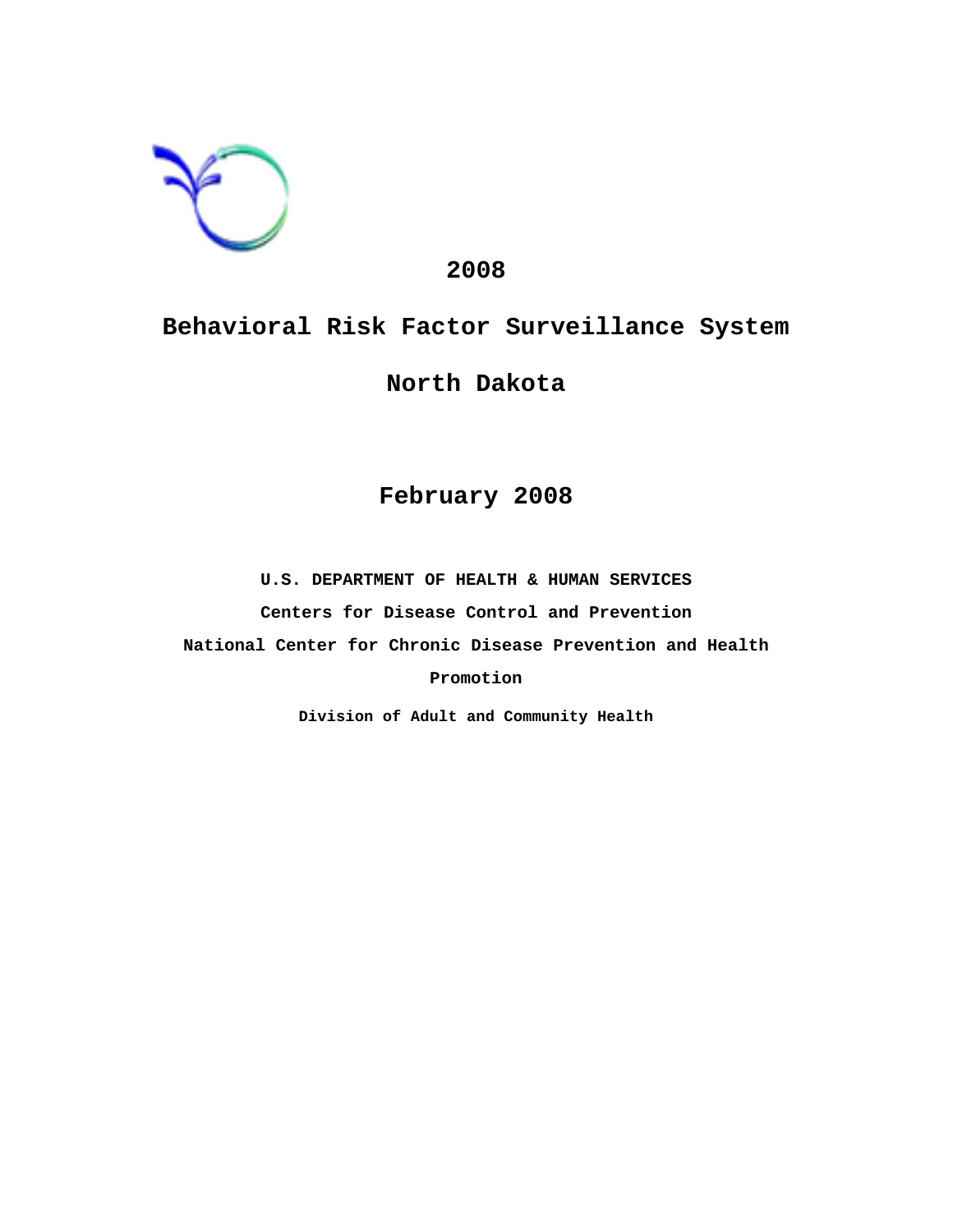# **2008 North Dakota BRFSS**

|                  | Introduction and Random Adult Selection Module 1 |  |
|------------------|--------------------------------------------------|--|
| Core Section 01: |                                                  |  |
| Core Section 02: | Healthy Days-Health-Related Quality of Life 5    |  |
| Core Section 03: |                                                  |  |
| Core Section 04: |                                                  |  |
| Core Section 05: |                                                  |  |
| Core Section 06: |                                                  |  |
|                  |                                                  |  |
| Core Section 07: |                                                  |  |
| Core Section 08: | Cardiovascular Disease Prevalence 12             |  |
| Core Section 09: |                                                  |  |
| Core Section 10: |                                                  |  |
| Core Section 11: |                                                  |  |
| Core Section 12: |                                                  |  |
| Core Section 13: |                                                  |  |
| Core Section 14: |                                                  |  |
| Core Section 15: |                                                  |  |
| Core Section 16: |                                                  |  |
| Core Section 17: | Drinking and Driving 24                          |  |
| Core Section 18: |                                                  |  |
| Core Section 19: | Prostate Cancer Screening 27                     |  |
| Core Section 20: | Colorectal Cancer Screening 28                   |  |
| Core Section 21: |                                                  |  |
| Core Section 22: | Emotional Support and Life Satisfaction 32       |  |
|                  |                                                  |  |
|                  |                                                  |  |
| Module 16:       |                                                  |  |
|                  |                                                  |  |
| State Added 01:  |                                                  |  |
| State Added 02:  |                                                  |  |
| State Added 03:  | Health Care Coverage 42                          |  |
| State Added 04:  |                                                  |  |
| State Added 05:  |                                                  |  |
| State Added 06:  |                                                  |  |
| State Added 07:  | Sexual and Intimate Partner Violence 47          |  |
| State Added 08:  | Sexual Orientation 49                            |  |
| State Added 09:  | Emergency Preparedness (March - December) 49     |  |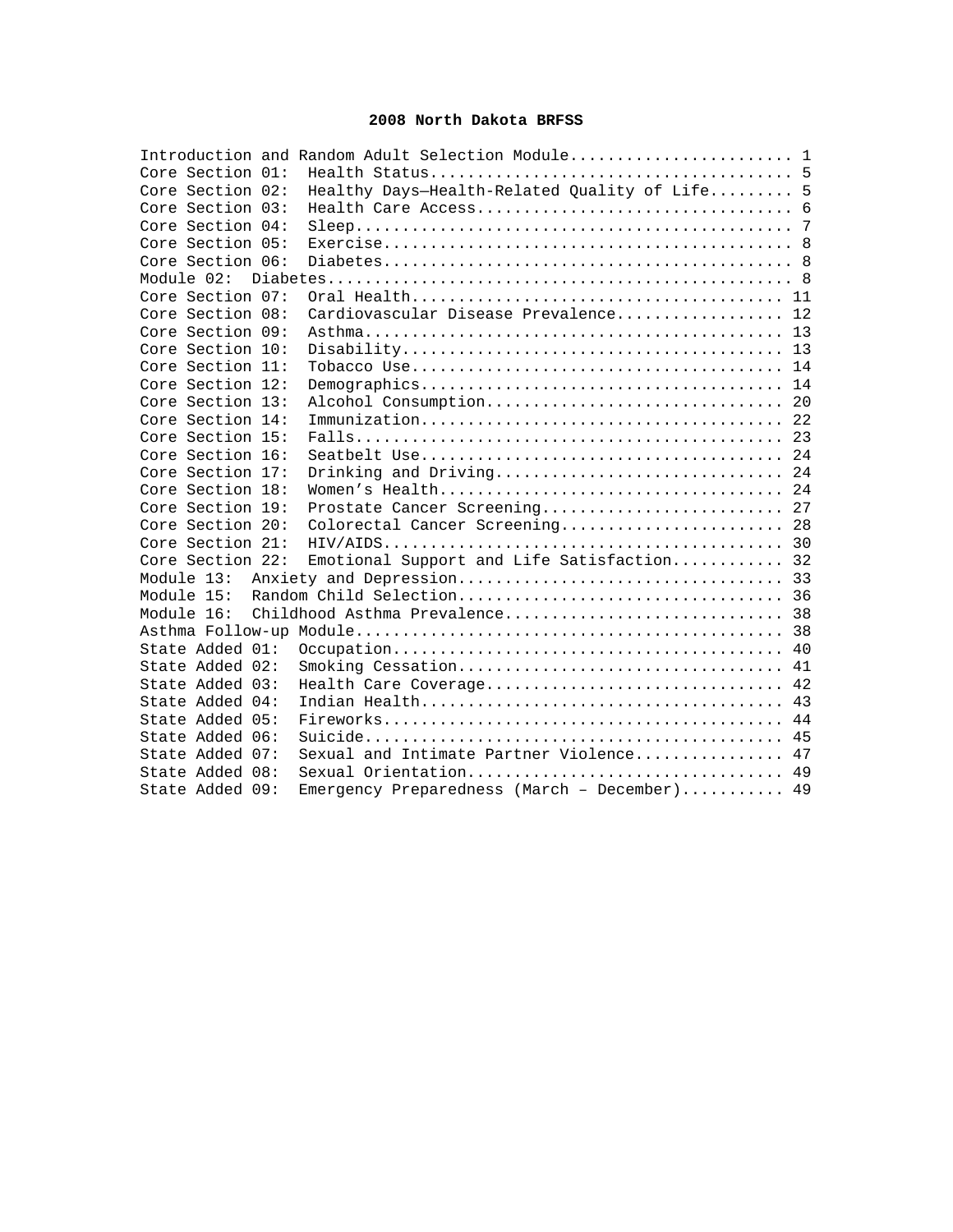# **Introduction and Random Adult Selection Module**

<span id="page-2-0"></span>INTROQST CTELENUM

HELLO, I'm calling for the **[HEALTH DEPARTMENT]**. My name is **[INTERVIEWER NAME]**.

We are gathering information about the health of [**STATE**] residents. This project is conducted by the health department with assistance from the Centers for Disease Control and Prevention. Your telephone number has been chosen randomly, and I would like to ask some questions about health and health practices.

Is this **[XXX-XXX-XXXX]**?

1. CORRECT NUMBER (PROCEED TO NEXT QUESTION) **SKP > PRIVRES**<br>2. NUMBER IS NOT THE SAME 2. NUMBER IS NOT THE SAME

WRONGNUM – IF INTROQST = 2

Thank you very much, but I seem to have dialed the wrong number. It's possible that your number may be called at a later time.

PRIVRES - IF INTROQST = 1 PVTRESID

- Is this a private residence in [STATE]?
- 1. YES, CONTINUE **SKP > ISCELL**<br>2. NO, NON-RESIDENTIAL **SKP > NONRES** 2. NO, NON-RESIDENTIAL **SKP NONRES**

NONRES – IF PRIVRES = 2

Thank you very much, but we are only interviewing private residences.

ISCELL – IF PRIVRES = 1 CELLFON

Is this a cellular telephone?

READ IF NECESSARY: By cellular telephone we mean a telephone that is mobile and usable outside of your neighborhood.

1. NO, NOT A CELLULAR TELEPHONE, CONTINUE. **SKP > ADULTS**<br>2. YES, A CELLULAR TELEPHONE **SKP > CELLYES** 2. YES, A CELLULAR TELEPHONE

CELLYES – IF ISCELL = 2

North Dakota BRFSS 2008 Questionnaire

July 20, 2012

Thank you very much, but we are only interviewing land line telephones and private residences.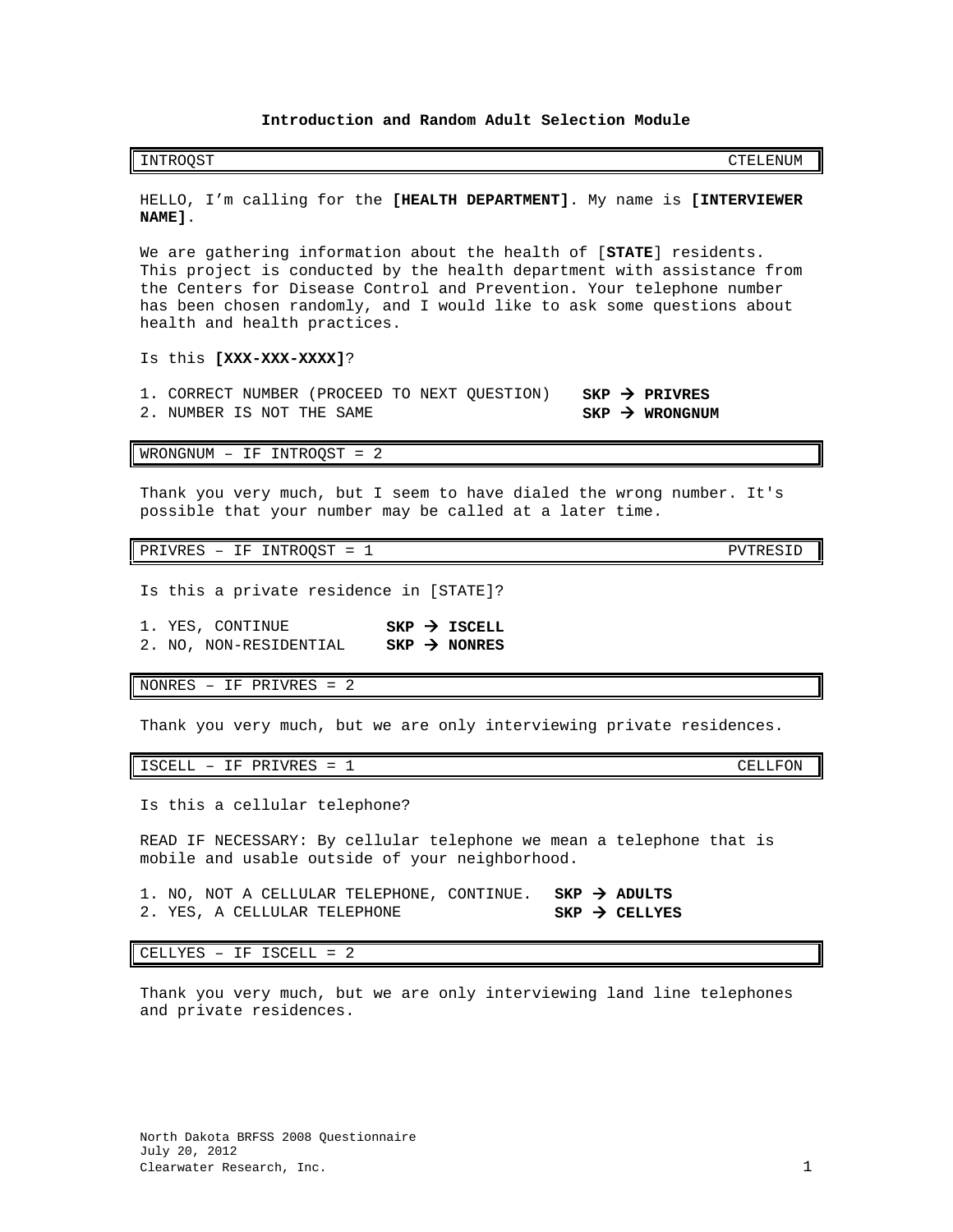# ADULTS - IF ISCELL = 1 NUMADULT

I need to randomly select one adult who lives in your household to be interviewed. How many members of your household, including yourself, are 18 years of age or older?

 $\angle$   $\angle$  ENTER NUMBER OF ADULTS **IF ADULTS = 1 SKP**  $\rightarrow$  **ONEADULT** 

### MEN NUMMEN AND A SERIES OF THE SERIES OF THE SERIES OF THE SERIES OF THE SERIES OF THE SERIES OF THE SERIES OF

How many of these adults are men?

 $-$  ENTER NUMBER MEN

How many of these adults are women?

 $-$  ENTER NUMBER WOMEN

WRONGTOT – IF MEN + WOMEN <> ADULTS

I'm sorry, something is not right.

 Number of Men - Number of Women -  $+$  ------ Number of Adults -

- 1. CORRECT THE NUMBER OF MEN **SKP > MEN** 2. CORRECT THE NUMBER OF WOMEN  $SKP \rightarrow WOMEN$
- 3. CORRECT THE NUMBER OF ADULTS **SKP ADULTS**

SELECTED – IF ADULT > 1 AND (MEN + WOMEN) = ADULTS

The person in your household I need to speak with is **[RANDOMLY SELECTED ADULT]**.

Are you the **[RANDOMLY SELECTED ADULT]**?

1. YES  $SKP \rightarrow YOURTHE1$ 2. NO  $SKP \rightarrow GETNEWAD$ 

WOMEN NUMWOMEN AND THE SERVICE OF THE SERVICE OF THE SERVICE OF THE SERVICE OF THE SERVICE OF THE SERVICE OF T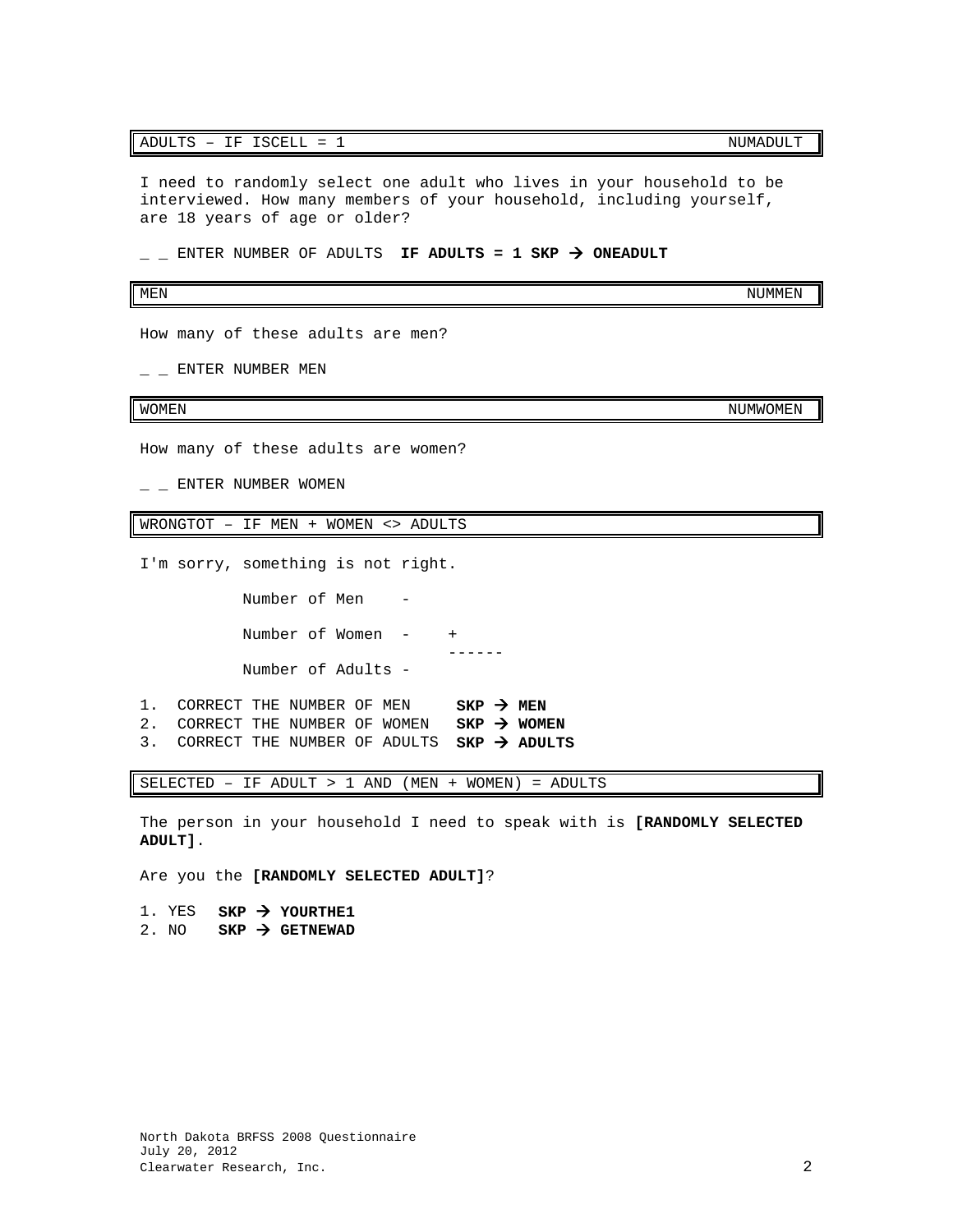ONEADULT – IF ADULT = 1

Are you the Adult?

INTERVIEWER NOTE: ASK GENDER IF NECESSARY.

1. YES AND THE RESPONDENT IS A MALE. **SKP YOURTHE1** 2. YES AND THE RESPONDENT IS A FEMALE. **SKP YOURTHE1** 3. NO

ASKGENDR – IF ADULT = 1 AND ONEADULT = 3

Is the Adult a man or a woman?

1. MALE

2. FEMALE

GETADULT – IF ONEADULT = 3

May I speak with…

**[IF ASKGENDR = 1 SHOW]** …him? **[IF ASKGENDR = 2 SHOW]** …her?

1. YES, ADULT IS COMING TO THE PHONE 2. NO, GO TO NEXT SCREEN, PRESS F3 TO SCHEDULE A CALL-BACK

YOURTHE1 – IF SELECTED = 1 OR ONEADULT < 3

Then you are the person I need to speak with.

1. PERSON INTERESTED, CONTINUE **SKP INTROSCR** 2. GO BACK TO ADULTS QUESTION. WARNING: A NEW RESPONDENT MAY BE SELECTED **SKP ADULTS**

GETNEWAD – IF SELECTED = 2

May I speak with the **[RANDOMLY SELECTED RESPONDENT]**?

- 1. YES, SELECTED RESPONDENT COMING TO THE PHONE **SKP NEWADULT**
- 2. NO, GO TO NEXT SCREEN, PRESS F3 TO SCHEDULE A **SKP NEWADULT**
- CALL-BACK 3. GO BACK TO ADULTS QUESTION. WARNING: A NEW RESPONDENT MAY BE SELECTED **SKP ADULTS**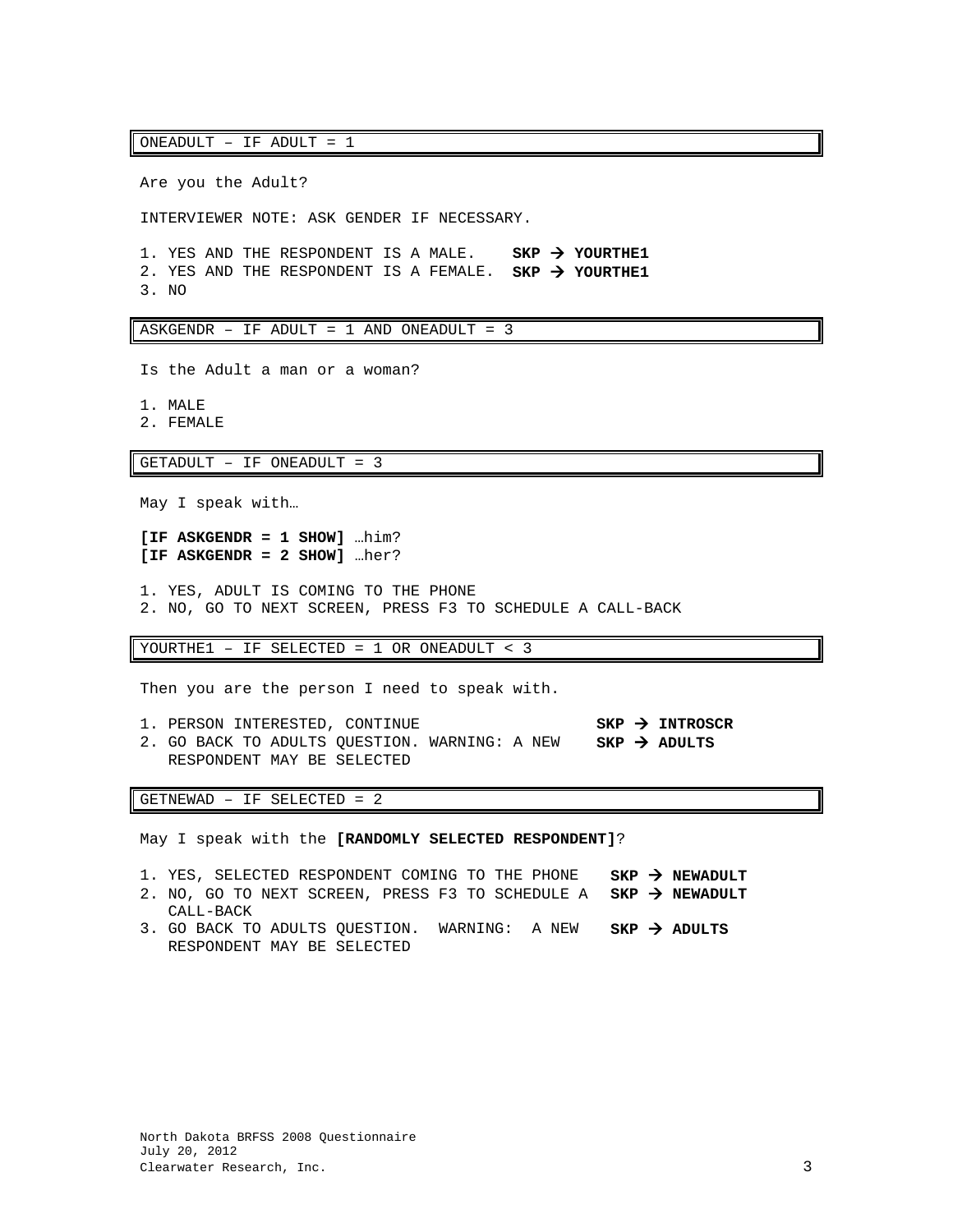### NEWADULT – IF GETNEWAD = 1

HELLO, I am calling for the **[HEALTH DEPARTMENT]**. My name is **[INTERVIEWER NAME]**.

We are gathering information about the health of **[STATE]** residents. This project is conducted by the health department with assistance from the Centers for Disease Control and Prevention. Your telephone number has been chosen randomly, and I would like to ask some questions about health and health practices.

- 1. PERSON INTERESTED, CONTINUE
- 2. GO BACK TO ADULTS QUESTION. WARNING: A NEW RESPONDENT MAY BE SELECTED **SKP ADULTS**

### INTROSCR

I will not ask for your name, address, or other personal information that can identify you. You do not have to answer any question you do not want to, and you can end the interview at any time. Any information you give me will be confidential. If you have any questions about this survey, please call **[GIVE APPROPRIATE STATE TELEPHONE NUMBER]**.

|  |  | 1. PERSON INTERESTED, CONTINUE                |  |  | $SKP \rightarrow CO1001$ |
|--|--|-----------------------------------------------|--|--|--------------------------|
|  |  | 2. GO BACK TO ADULTS OUESTION. WARNING: A NEW |  |  | $SKP \rightarrow ADULTS$ |
|  |  | RESPONDENT MAY BE SELECTED                    |  |  |                          |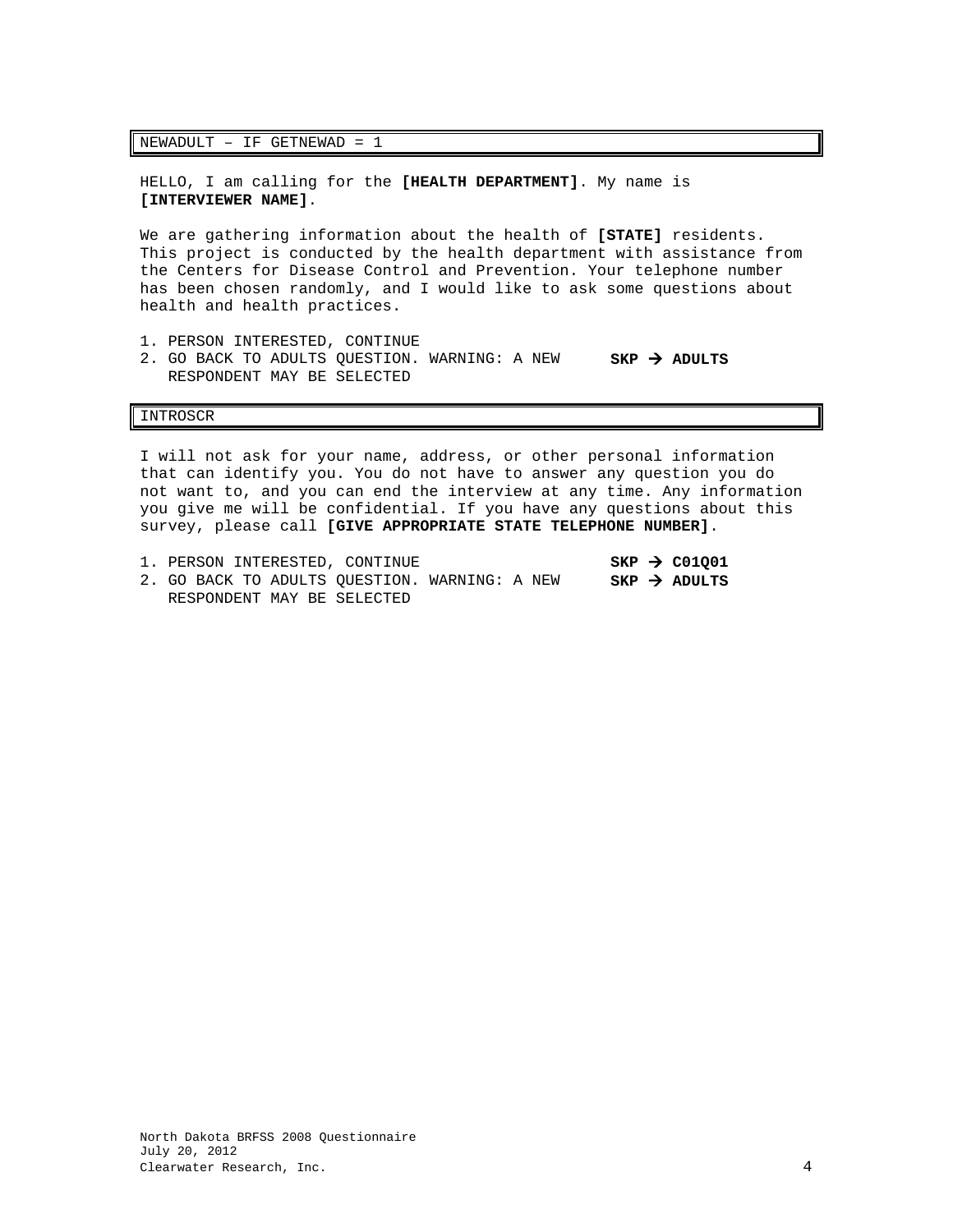<span id="page-6-0"></span>C01Q01 GENHLTH

Would you say that in general your health is…

- 1. Excellent
- 2. Very good
- 3. Good
- 4. Fair or
- 5. Poor
- 7. DON'T KNOW/NOT SURE
- 9. REFUSED

**Core Section 02: Healthy Days—Health-Related Quality of Life**

<span id="page-6-1"></span>C02Q01 PHYSHLTH

Now thinking about your physical health, which includes physical illness and injury, for how many days during the past 30 days was your physical health not good?

 $-$  NUMBER OF DAYS

88. NONE 77. DON'T KNOW/NOT SURE 99. REFUSED

C02Q02 MENTHLTH

Now thinking about your mental health, which includes stress, depression, and problems with emotions, for how many days during the past 30 days was your mental health not good?

 $-$  NUMBER OF DAYS

88. NONE 77. DON'T KNOW/NOT SURE 99. REFUSED CATI NOTE: IF C02Q01 = 88 AND C02Q02 = 88 SKP TO C03Q01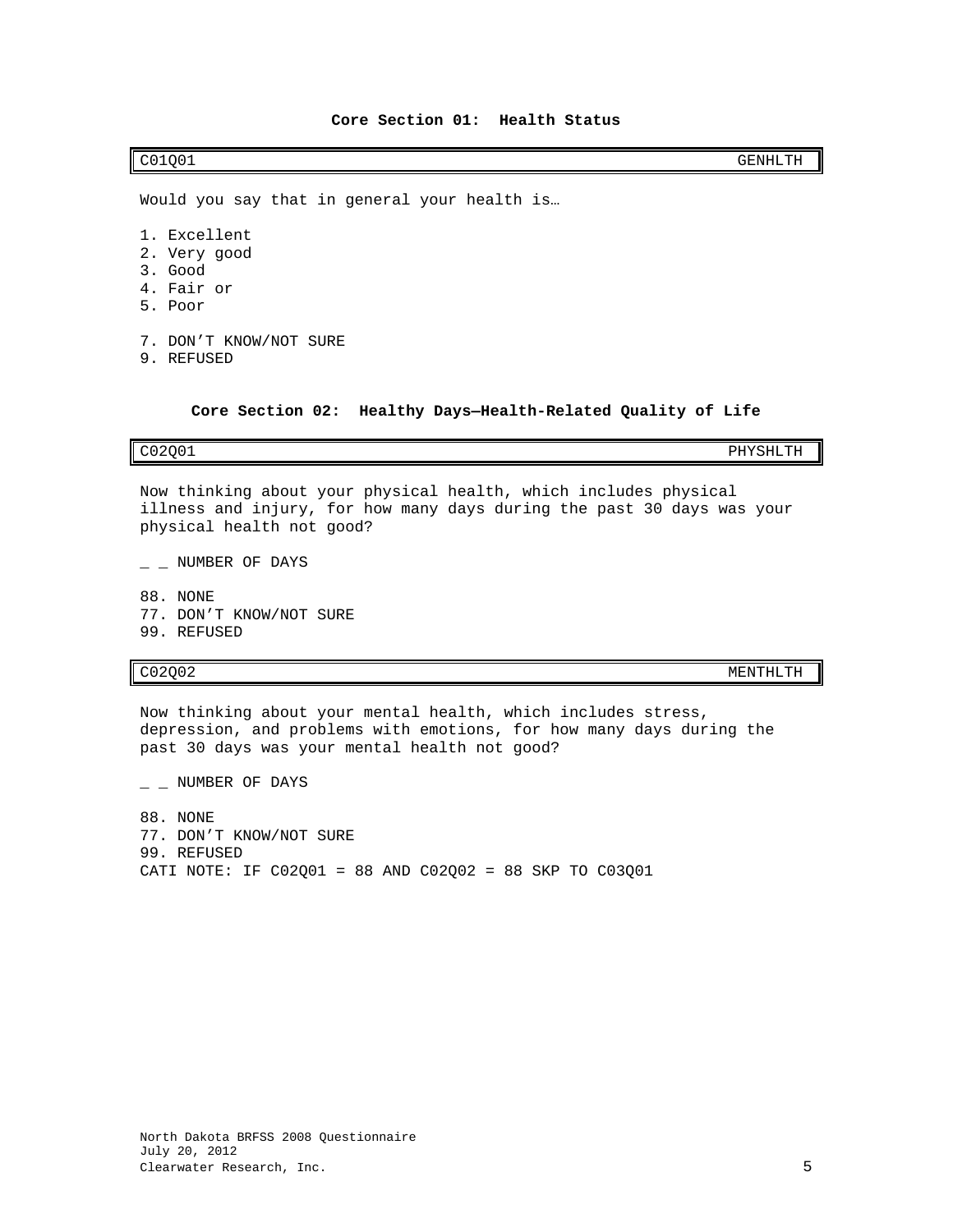# C02Q03 – IF C02Q01 <> 88 AND C02Q02 <> 88 POORHLTH

During the past 30 days, for about how many days did poor physical or mental health keep you from doing your usual activities, such as selfcare, work, or recreation?

 $-$  NUMBER OF DAYS

88. NONE 77. DON'T KNOW/NOT SURE 99. REFUSED

# **Core Section 03: Health Care Access**

Do you have any kind of health care coverage, including health insurance, prepaid plans such as HMOs, or government plans such as Medicare?

- 1. YES
- 2. NO
- 7. DON'T KNOW/NOT SURE
- 9. REFUSED

# C03Q02 PERSDOC2

Do you have one person you think of as your personal doctor or health care provider?

INTERVIEWER NOTE: IF "NO" ASK: "Is there more than one, or is there no person who you think of as your personal doctor or health care provider?"

1. YES, ONLY ONE 2. MORE THAN ONE  $3$  NO

7. DON'T KNOW/NOT SURE

9. REFUSED

<span id="page-7-0"></span>C03Q01 HLTHPLAN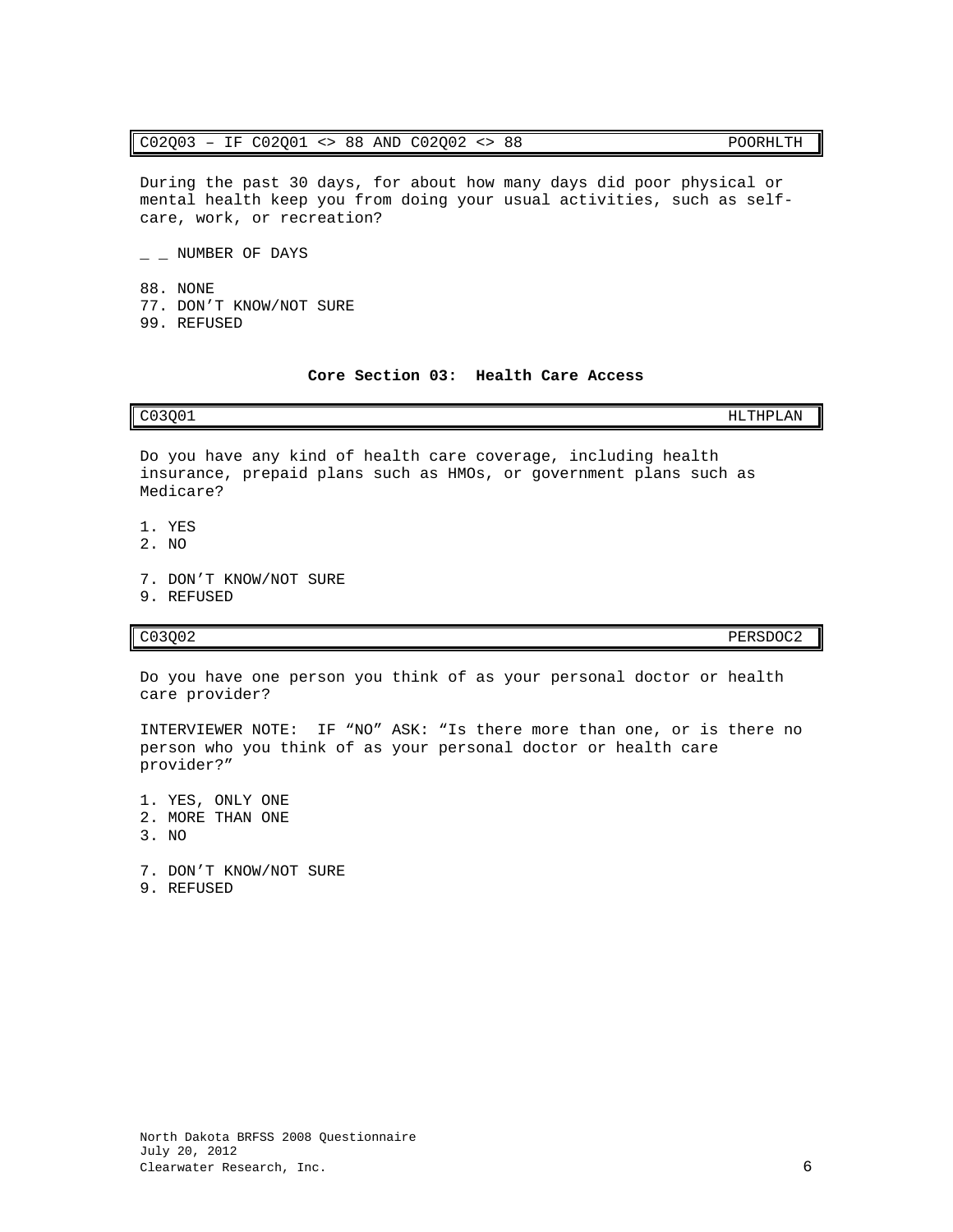### c03Q03 MEDCOST

Was there a time in the past 12 months when you needed to see a doctor but could not because of cost?

1. YES

2. NO

7. DON'T KNOW/NOT SURE 9. REFUSED

CO3Q04 CHECKUP1

About how long has it been since you last visited a doctor for a routine checkup? A routine checkup is a general physical exam, not an exam for a specific injury, illness, or condition.

1. Within past year (anytime less than 12 months ago) 2. Within past 2 years (1 year but less than 2 years ago) 3. Within past 5 years (2 years but less than 5 years ago) 4. 5 or more years ago

7. DON'T KNOW/NOT SURE 8. NEVER 9. REFUSED

### **Core Section 04: Sleep**

<span id="page-8-0"></span> $CO4Q01$   $QLREST2$ 

The next question is about getting enough rest or sleep.

During the past 30 days, for about how many days have you felt you did not get enough rest or sleep?

 $-$  NUMBER OF DAYS

88. NONE

- 77. DON'T KNOW/NOT SURE
- 99. REFUSED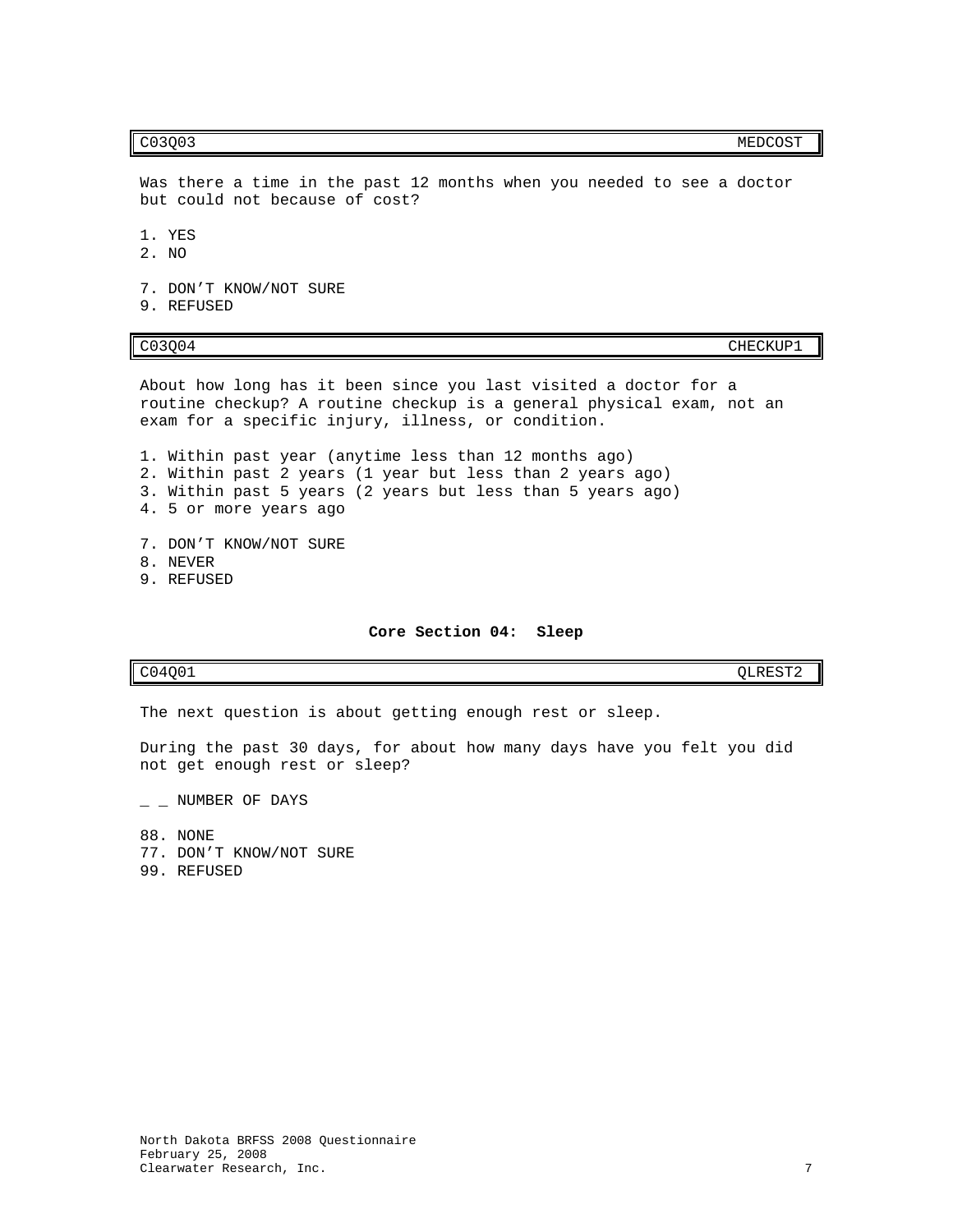<span id="page-9-0"></span>C05Q01 EXERANY2

During the past month, other than your regular job, did you participate in any physical activities or exercises such as running, calisthenics, golf, gardening, or walking for exercise?

1. YES

- 2. NO
- 7. DON'T KNOW/NOT SURE
- 9. REFUSED

# **Core Section 06: Diabetes**

<span id="page-9-1"></span>

| C06001                                                                                                         | DIABETE2                                                                         |
|----------------------------------------------------------------------------------------------------------------|----------------------------------------------------------------------------------|
| Have you ever been told by a doctor that you have diabetes?                                                    |                                                                                  |
| INTERVIEWER NOTE: IF "YES" AND RESPONDENT IS FEMALE, ASK: "Was this<br>only when you were pregnant?"           |                                                                                  |
| INTERVIEWER NOTE: IF RESPONDENT SAYS PRE-DIABETES OR BORDERLINE<br>DIABETES, USE RESPONSE CODE 4.              |                                                                                  |
| 1. YES<br>2. YES, BUT FEMALE TOLD ONLY DURING PREGNANCY<br>3. NO<br>4. NO, PRE-DIABETES OR BORDERLINE DIABETES | $SKP \rightarrow CO7Q01$<br>$SKP \rightarrow CO7001$<br>$SKP \rightarrow CO7001$ |
| 7. DON'T KNOW/NOT SURE<br>9. REFUSED                                                                           | $SKP$ $\rightarrow$ C07001<br>$SKP \rightarrow CO7001$                           |

# **Module 02: Diabetes**

<span id="page-9-2"></span>M02Q01 – if C06Q01 = 1 DIABAGE2

How old were you when you were told you have diabetes?

 $\angle$   $\angle$  Code age in years [97 = 97 or higher]

98. DON'T KNOW/NOT SURE 99. REFUSED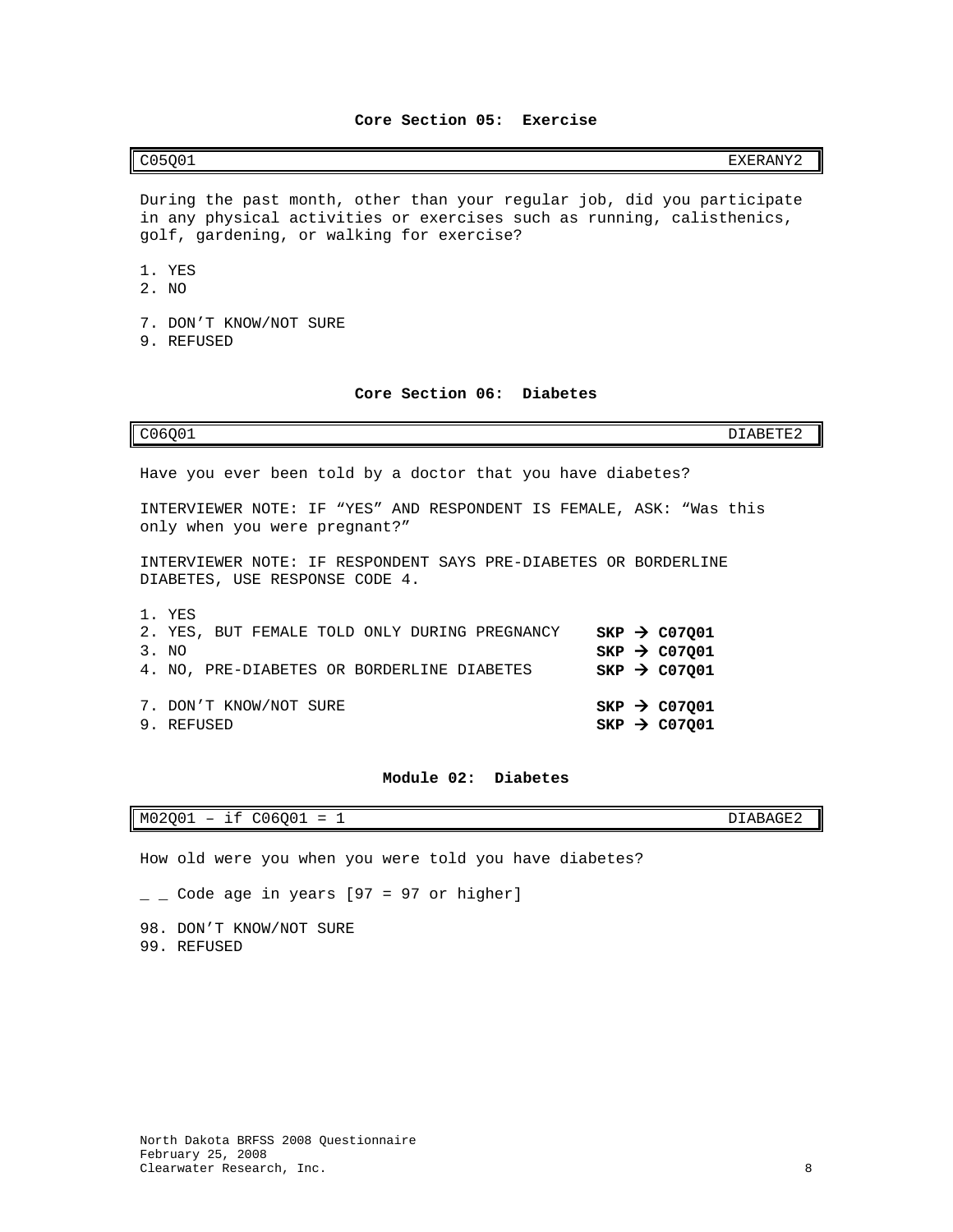About how often do you check your blood for glucose or sugar? Include times when checked by a family member or friend, but do NOT include times when checked by a health professional.

 $\frac{101-199}{ }$  = times per day  $201-299$  = times per week  $301-399$  = times per month  $401-499$  = times per year

888. NEVER 777. DON'T KNOW/NOT SURE 999. REFUSED

 $M02Q04 - IF C06Q01 = 1$  FEETCHK2

About how often do you check your feet for any sores or irritations? Include times when checked by a family member or friend, but do NOT include times when checked by a health professional.

|                                            | $101-199$ = times per day<br>$201-299$ = times per week<br>$301-399$ = times per month<br>$401-499$ = times per year |  |  |  |                          |
|--------------------------------------------|----------------------------------------------------------------------------------------------------------------------|--|--|--|--------------------------|
| 555. NO FEET<br>888. NEVER<br>999. REFUSED | 777. DON'T KNOW/NOT SURE                                                                                             |  |  |  | SKP $\rightarrow$ M02008 |

M02Q05 – IF C06Q01 = 1 DOCTDIAB

About how many times in the past 12 months have you seen a doctor, nurse, or other health professional for your diabetes?

NUMBER OF TIMES  $[76 = 76$  or greater]

88. NONE 77. DON'T KNOW/NOT SURE 99. REFUSED

North Dakota BRFSS 2008 Questionnaire February 25, 2008 Clearwater Research, Inc. 9

Are you now taking insulin?

- 1. YES
- 2. NO
- 9. REFUSED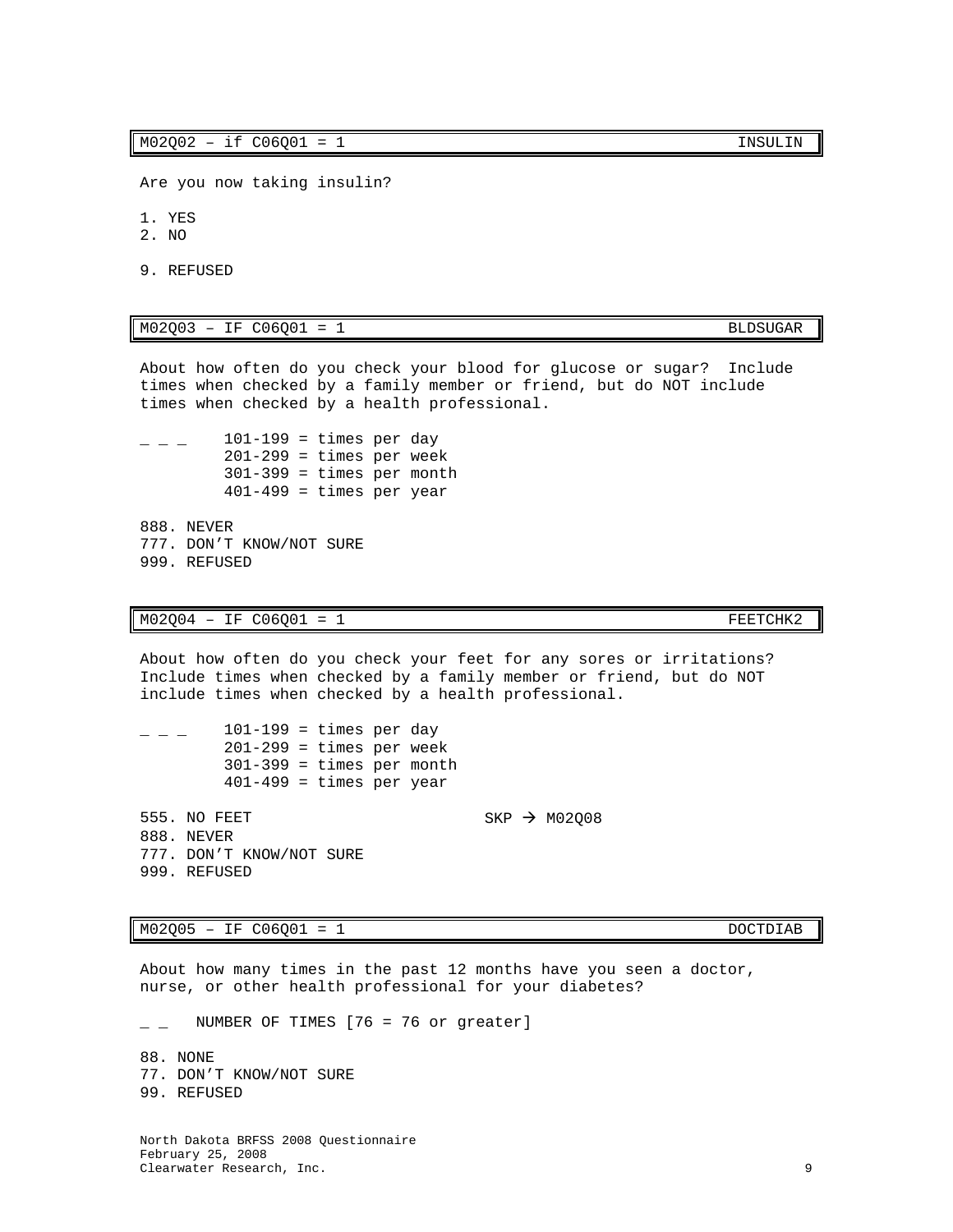### M02O06 - IF C06O01 = 1 CHKHEMO3

A test for "A one C" measures the average level of blood sugar over the past three months. About how many times in the past 12 months has a doctor, nurse, or other health professional checked you for "A one C"?

 $\_$  NUMBER OF TIMES [76 = 76 or greater]

88. NEVER 98. NEVER HEARD OF "A ONE C" 77. DON'T KNOW/NOT SURE 99. REFUSED

M02Q07 - IF C06Q01 = 1 & M02Q04 <> 555 FEETCHK

About how many times in the past 12 months has a health professional checked your feet for any sores or irritations?

 $\angle$  \_ NUMBER OF TIMES [76 = 76 or greater]

88. NEVER 77. DON'T KNOW/NOT SURE 99. REFUSED

M02Q08 - IF C06Q01 = 1 EXEEXAM

When was the last time you had an eye exam in which the pupils were dilated? This would have made you temporarily sensitive to bright light.

READ ONLY IF NECESSARY

1. Within the past month (anytime less than 1 month ago) 2. Within the past year (1 month but less than 12 months ago) 3. Within the past 2 years (1 year but less than 2 years ago) 4. 2 or more years ago

- 7. DON'T KNOW/NOT SURE
- 8. NEVER
- 9. REFUSED

M02Q09 – IF C06Q01 = 1

Has a doctor ever told you that diabetes has affected your eyes or that you had retinopathy?

1. YES

- 2. NO
- 7. DON'T KNOW/NOT SURE
- 9. REFUSED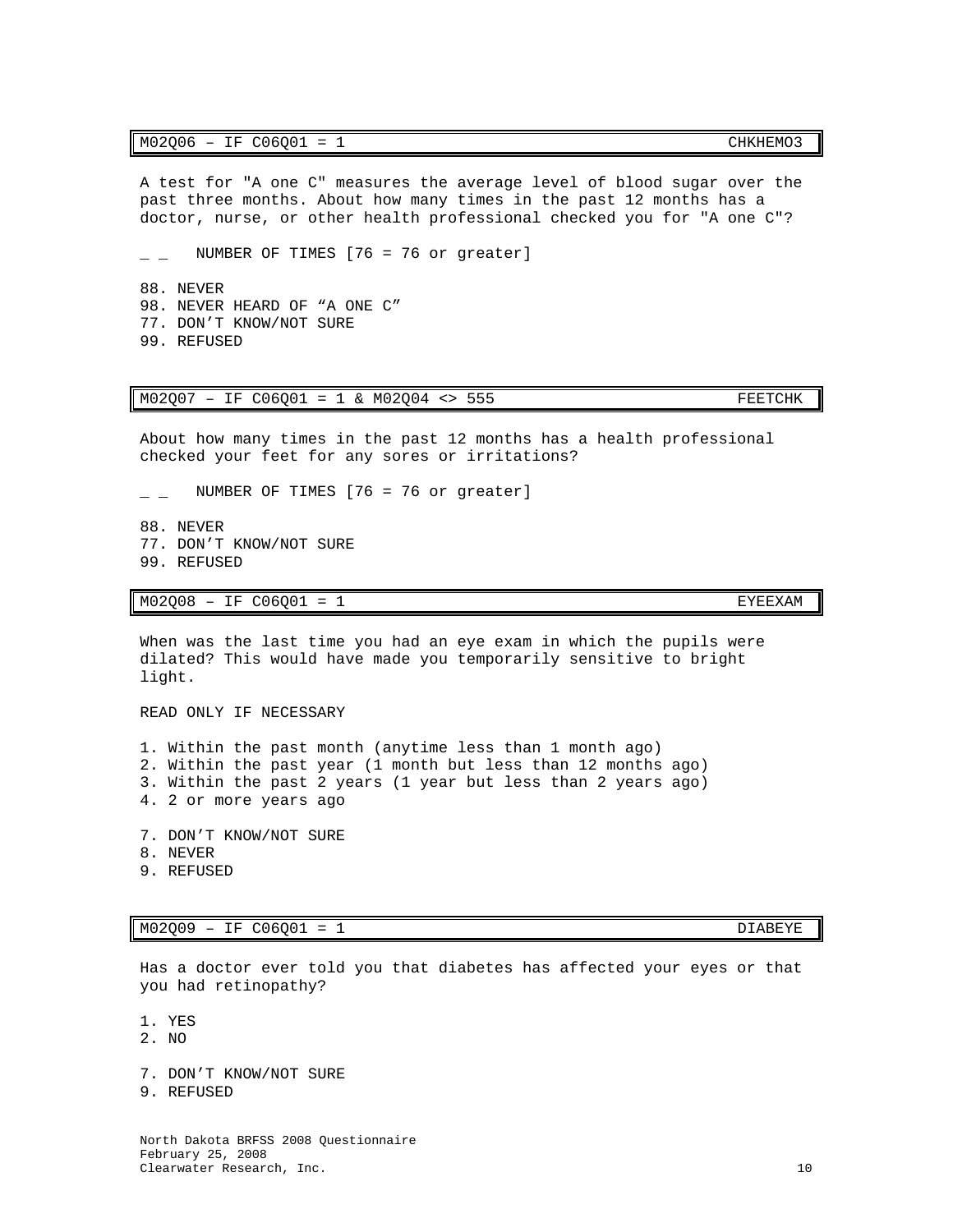# M02Q10 - IF C06Q01 = 1 DIABEDU

Have you ever taken a course or class in how to manage your diabetes yourself?

- 1. YES
- 2. NO
- 7. DON'T KNOW/NOT SURE
- <span id="page-12-0"></span>9. REFUSED

### **Core Section 07: Oral Health**

C07Q01 LASTDEN3

How long has it been since you last visited a dentist or a dental clinic for any reason?

READ ONLY IF NECESSARY

1. WITHIN THE PAST YEAR (ANYTIME LESS THAN 12 MONTHS AGO) 2. WITHIN THE PAST 2 YEARS (1 YEAR BUT LESS THAN 2 YEARS AGO) 3. WITHIN THE PAST 5 YEARS (2 YEARS BUT LESS THAN 5 YEARS AGO) 4. 5 OR MORE YEARS AGO

- 7. DON'T KNOW/NOT SURE
- 8. NEVER
- 9. REFUSED

C07Q02 RMVTETH3

How many of your permanent teeth have been removed because of tooth decay or gum disease? Include teeth lost to infection, but do not include teeth lost for other reasons, such as injury or orthodontics.

INTERVIEWER NOTE: IF WISDOM TEETH ARE REMOVED BECAUSE OF TOOTH DECAY OR GUM DISEASE, THEY SHOULD BE INCLUDED IN THE COUNT FOR LOST TEETH.

1. 1 to 5 2. 6 or more but not all 3. All 7. DON'T KNOW/NOT SURE 8. NONE 9. REFUSED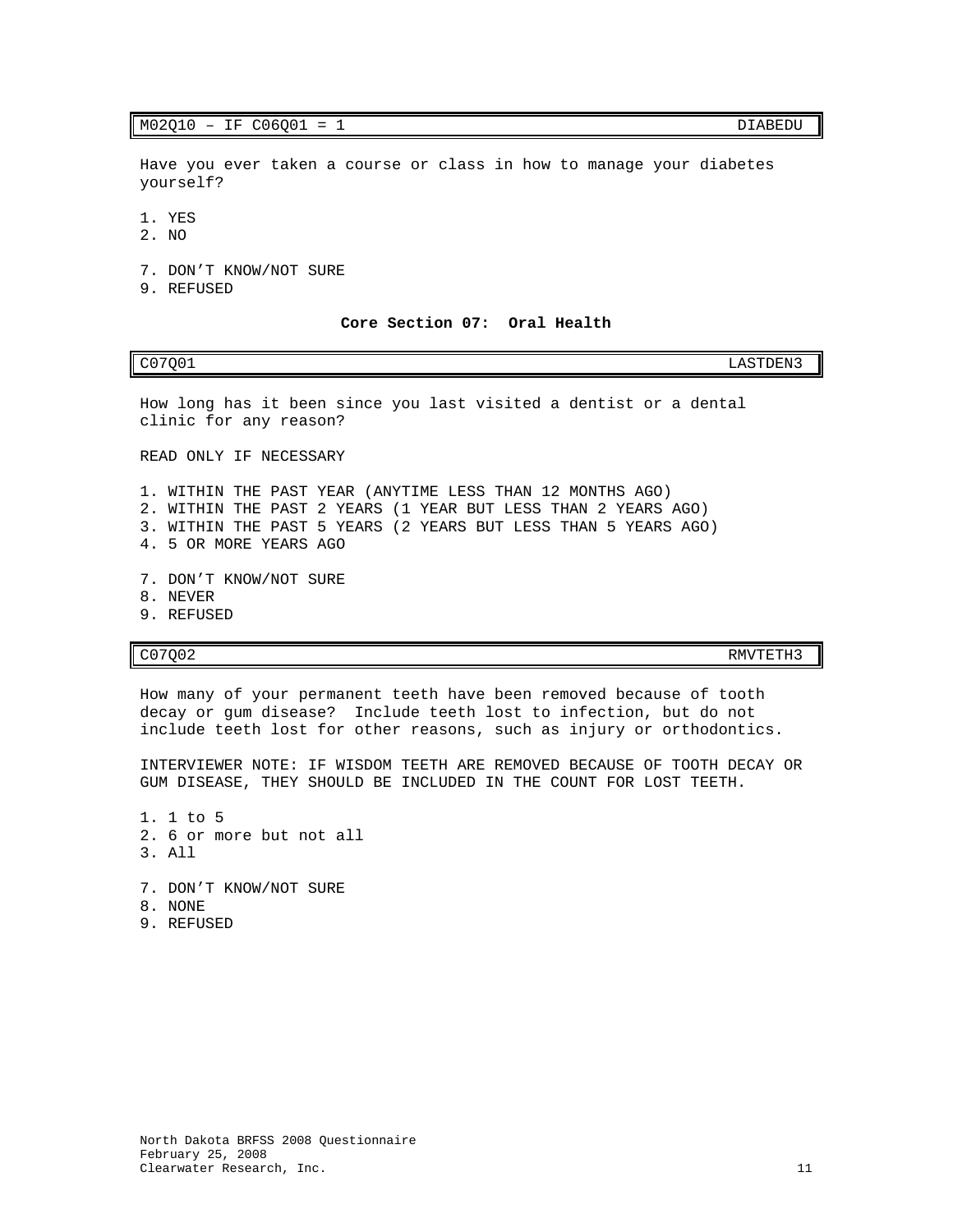### C07Q03 – IF C07Q01 <> 8 AND C07Q02 <> 3 DENCLEAN

How long has it been since you had your teeth cleaned by a dentist or dental hygienist?

READ ONLY IF NECESSARY

1. Within the past year (anytime less than 12 months ago) 2. Within the past 2 years (1 year but less than 2 years ago) 3. Within the past 5 years (2 years but less than 5 years ago) 4. 5 Or more years ago

- 7. DON'T KNOW/NOT SURE
- 8. NEVER
- <span id="page-13-0"></span>9. REFUSED

# **Core Section 08: Cardiovascular Disease Prevalence**

C08Q01 CVDINFR4

Now I would like to ask you some questions about cardiovascular disease.

Has a doctor, nurse, or other health professional **ever** told you that you had any of the following? For each, tell me "Yes", "No", or you're "Not sure."

Ever told you had a heart attack, also called a myocardial infarction?

- 1. YES
- 2. NO
- 7. DON'T KNOW/NOT SURE
- 9. REFUSED

# C08Q02 CVDCRHD4

Ever told you had angina or coronary heart disease?

- 1. YES
- 2. NO

7. DON'T KNOW/NOT SURE

9. REFUSED

Ever told you had a stroke?

- 1. YES
- 2. NO
- 7. DON'T KNOW/NOT SURE
- 9. REFUSED

North Dakota BRFSS 2008 Questionnaire February 25, 2008 Clearwater Research, Inc. 12

C08Q03 CVDSTRK3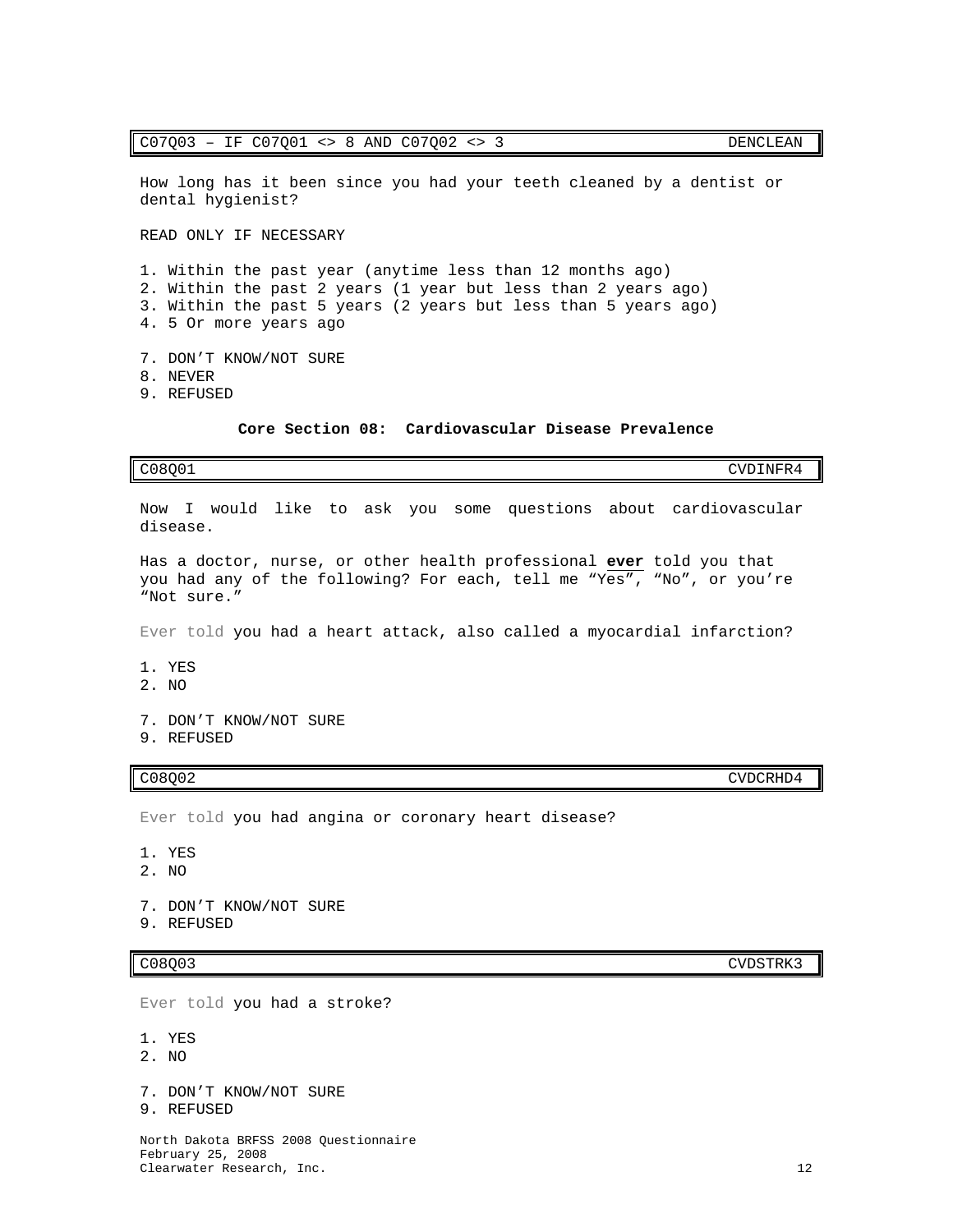# <span id="page-14-0"></span> $CO9Q01$  and  $C09Q01$

Have you ever been told by a doctor, nurse, or other health professional that you had asthma?

| 1. YES<br>2. NO                      |  | $SKP \rightarrow CO10Q01$                              |
|--------------------------------------|--|--------------------------------------------------------|
| 7. DON'T KNOW/NOT SURE<br>9. REFUSED |  | $SKP \rightarrow CO10001$<br>$SKP \rightarrow CO10Q01$ |

## $C09Q02 - IF C09Q01 = 1$  ASTHNOW

Do you still have asthma?

- 1. YES
- 2. NO
- 7. DON'T KNOW/NOT SURE
- <span id="page-14-1"></span>9. REFUSED

# **Core Section 10: Disability**

C10Q01 QLACTLM2

The following questions are about health problems or impairments you may have.

Are you limited in any way in any activities because of physical mental, or emotional problems?

- 1. YES
- 2. NO
- 7. DON'T KNOW/NOT SURE
- 9. REFUSED

C10Q02 USEEQUIP

Do you now have any health problem that requires you to use special equipment, such as a cane, a wheelchair, a special bed, or a special telephone?

INTERVIEWER NOTE: INCLUDE OCCASIONAL USE OR USE IN CERTAIN CIRCUMSTANCES.

1. YES

- 2. NO
- 7. DON'T KNOW/NOT SURE
- 9. REFUSED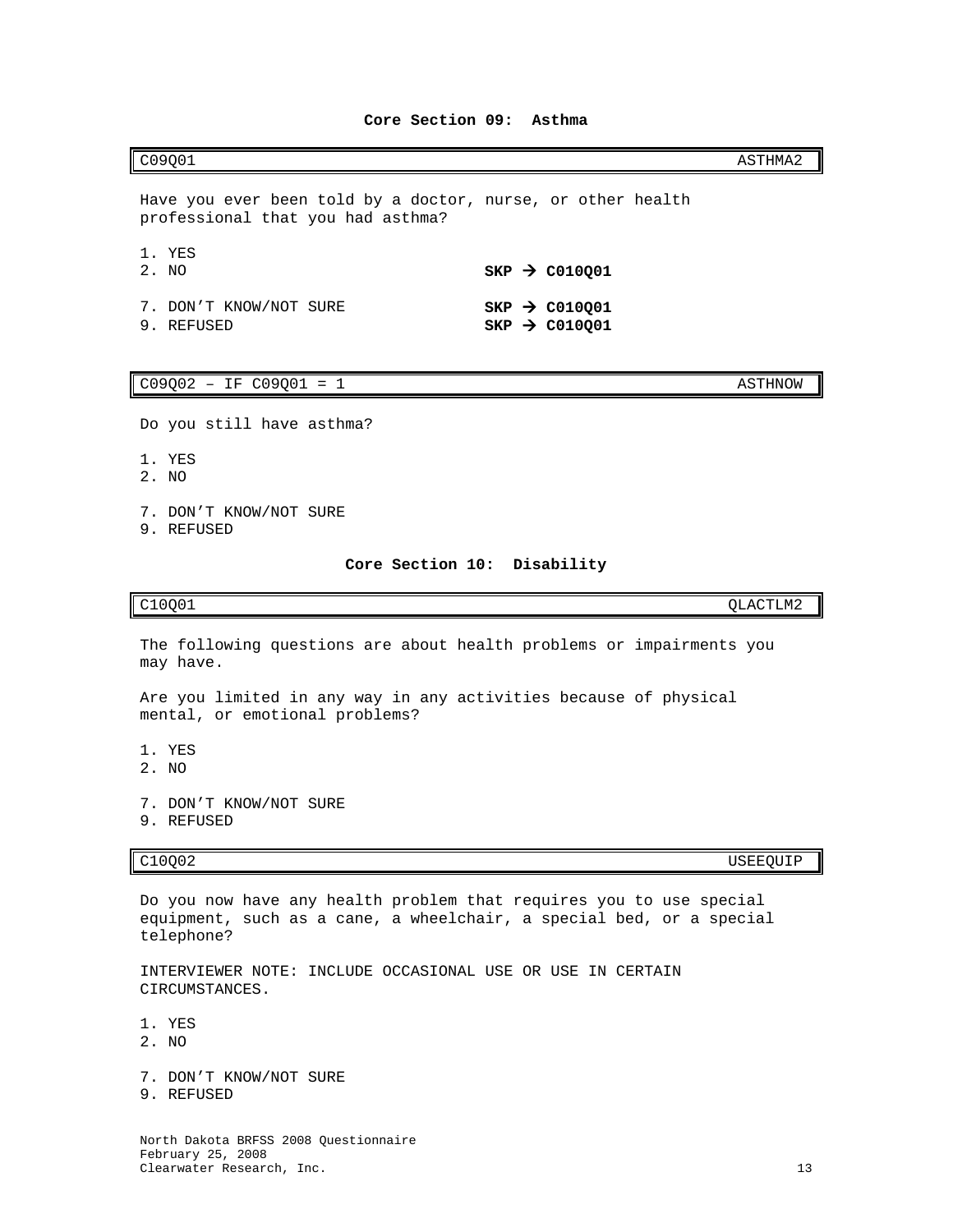<span id="page-15-0"></span>

| C11Q01                                                                                                                                                    | SMOKE100                                                                            |
|-----------------------------------------------------------------------------------------------------------------------------------------------------------|-------------------------------------------------------------------------------------|
| Have you smoked at least 100 cigarettes in your entire life?                                                                                              |                                                                                     |
| INTERVIEWER NOTE: 5 PACKS = 100 CIGARETTES                                                                                                                |                                                                                     |
| 1. YES<br>2. NO                                                                                                                                           | $SKP$ $\rightarrow$ C012Q01                                                         |
| 7. DON'T KNOW/NOT SURE<br>9. REFUSED                                                                                                                      | $SKP \rightarrow CO12Q01$<br>$SKP$ $\rightarrow$ C012Q01                            |
| $C11Q02 - IF C11Q01 = 1$                                                                                                                                  | SMOKDAY2                                                                            |
| Do you now smoke cigarettes every day, some days, or not at all?<br>1. EVERY DAY<br>2. SOME DAYS<br>3. NOT AT ALL<br>7. DON'T KNOW/NOT SURE<br>9. REFUSED | $SKP \rightarrow CO12Q01$<br>$SKP \rightarrow CO12Q01$<br>SKP $\rightarrow$ C012Q01 |
| $C11Q03 - IF C11Q01 = 1 AND C11Q02 = 1 OR 2$                                                                                                              | STOPSMK2                                                                            |
| During the past 12 months, have you stopped smoking for one day or<br>longer because you were trying to quit smoking?<br>1. YES<br>2. NO                  |                                                                                     |

- 7. DON'T KNOW/NOT SURE
- 9. REFUSED

# **Core Section 12: Demographics**

# <span id="page-15-1"></span> $C12Q01$  and  $C12Q01$

- What is your age?
- $-$  CODE AGE IN YEARS
- 07. DON'T KNOW/NOT SURE
- 09. REFUSED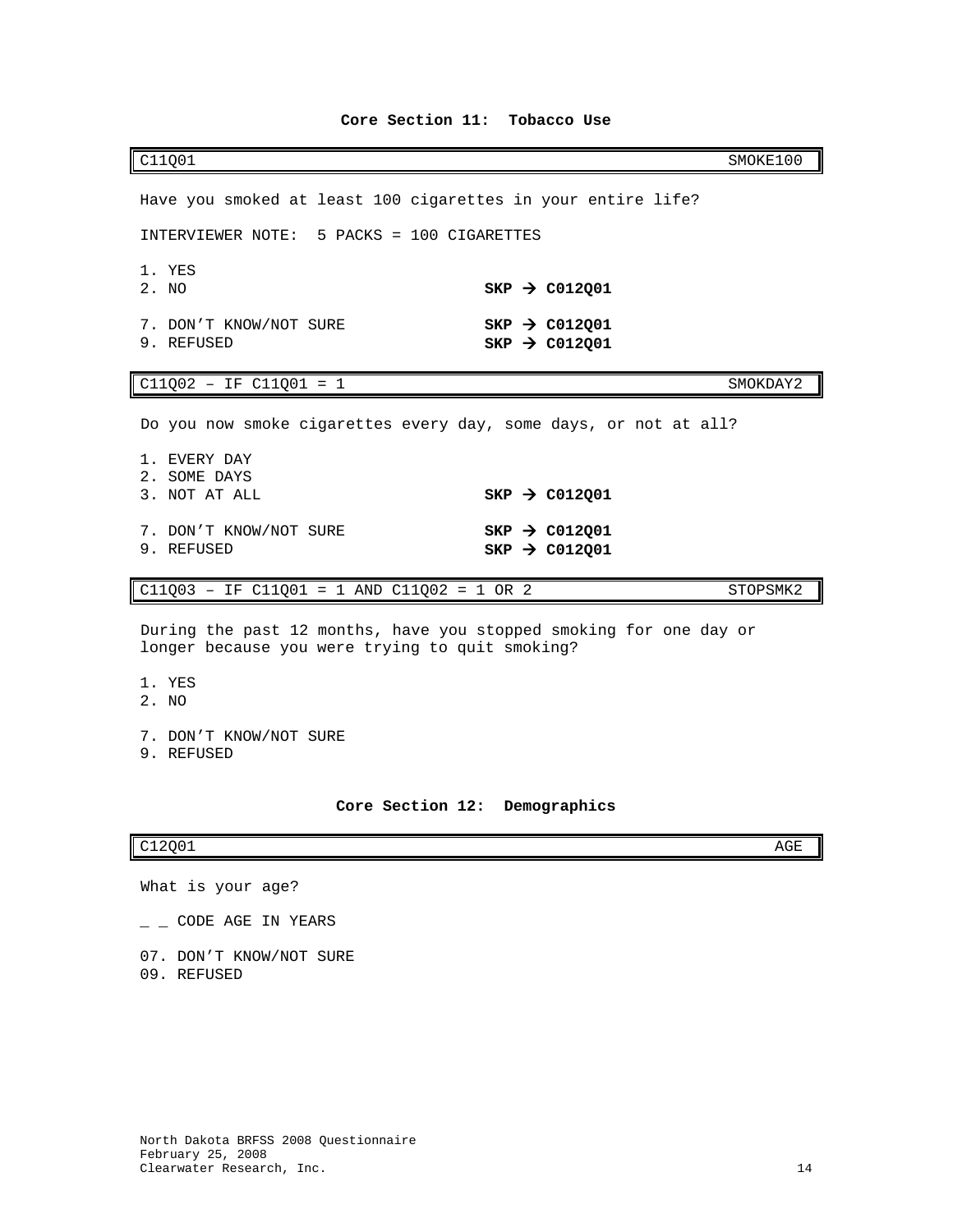C12Q02 HISPANC2

Are you Hispanic or Latino?

1. YES

2. NO

7. DON'T KNOW/NOT SURE

9. REFUSED

# C12Q03 MRACE

Which one or more of the following would you say is your race?

CHECK ALL THAT APPLY

1. White 2. Black or African American 3. Asian 4. Native Hawaiian or Other Pacific Islander 5. American Indian or Alaska Native Or 6. Other [specify]

8. NO ADDITIONAL CHOICES

- 7. DON'T KNOW/NOT SURE
- 9. REFUSED

CATI NOTE: IF MORE THAN ONE RESPONSE TO C12Q03, CONTINUE. OTHERWISE SKP TO C12Q05

C12Q04 – IF C12Q03 HAS MORE THAN ONE RESPONSE ORACE2

Which one of these groups would you say best represents your race?

1. White 2. Black or African American 3. Asian 4. Native Hawaiian or Other Pacific Islander 5. American Indian or Alaska Native 6. Other [specify]

7. DON'T KNOW/NOT SURE 9. REFUSED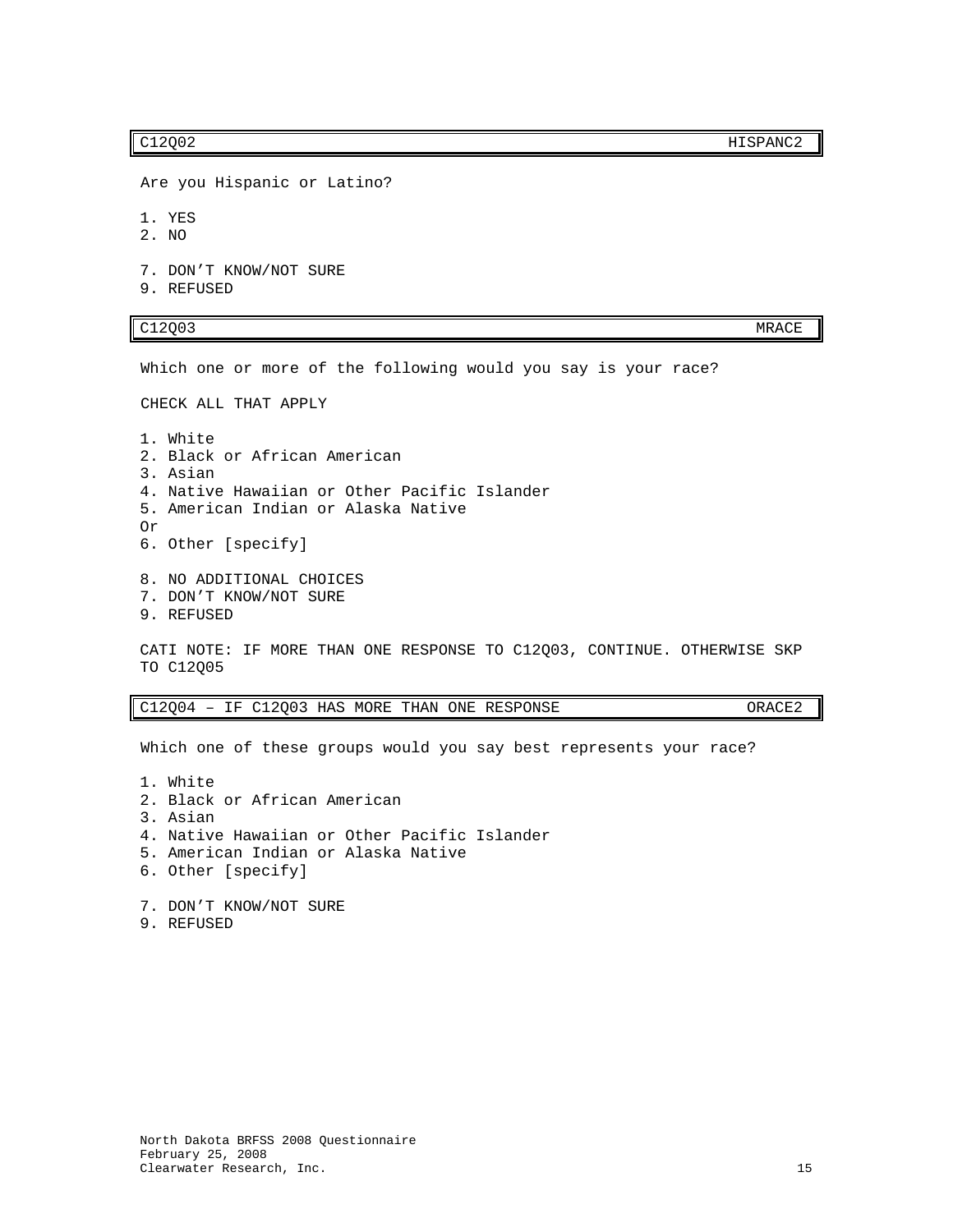# C12Q05 VETERAN1

- 1. YES
- 2. NO
- 7. DON'T KNOW/NOT SURE

*Persian Gulf War*.

9. REFUSED

 $C12Q06$  MARITAL

Are you…?

- 1. Married
- 2. Divorced
- 3. Widowed
- 4. Separated
- 5. Never married Or
- 6. A member of an unmarried couple
- 9. REFUSED

C12Q07 CHILDREN

How many children less than 18 years of age live in your household?

 $-$  NUMBER OF CHILDREN

- 88. NONE
- 99. REFUSED

### C12Q08 EDUCA

What is the highest grade or year of school you completed?

READ ONLY IF NECESSARY

- 1. NEVER ATTENDED SCHOOL OR ONLY ATTENDED KINDERGARTEN
- 2. GRADES 1 THROUGH 8 (ELEMENTARY)
- 3. GRADES 9 THROUGH 11 (SOME HIGH SCHOOL)
- 4. GRADE 12 OR GED (HIGH SCHOOL GRADUATE)
- 5. COLLEGE 1 YEAR TO 3 YEARS (SOME COLLEGE OR TECHNICAL SCHOOL)
- 6. COLLEGE 4 YEARS OR MORE (COLLEGE GRADUATE)

9. REFUSED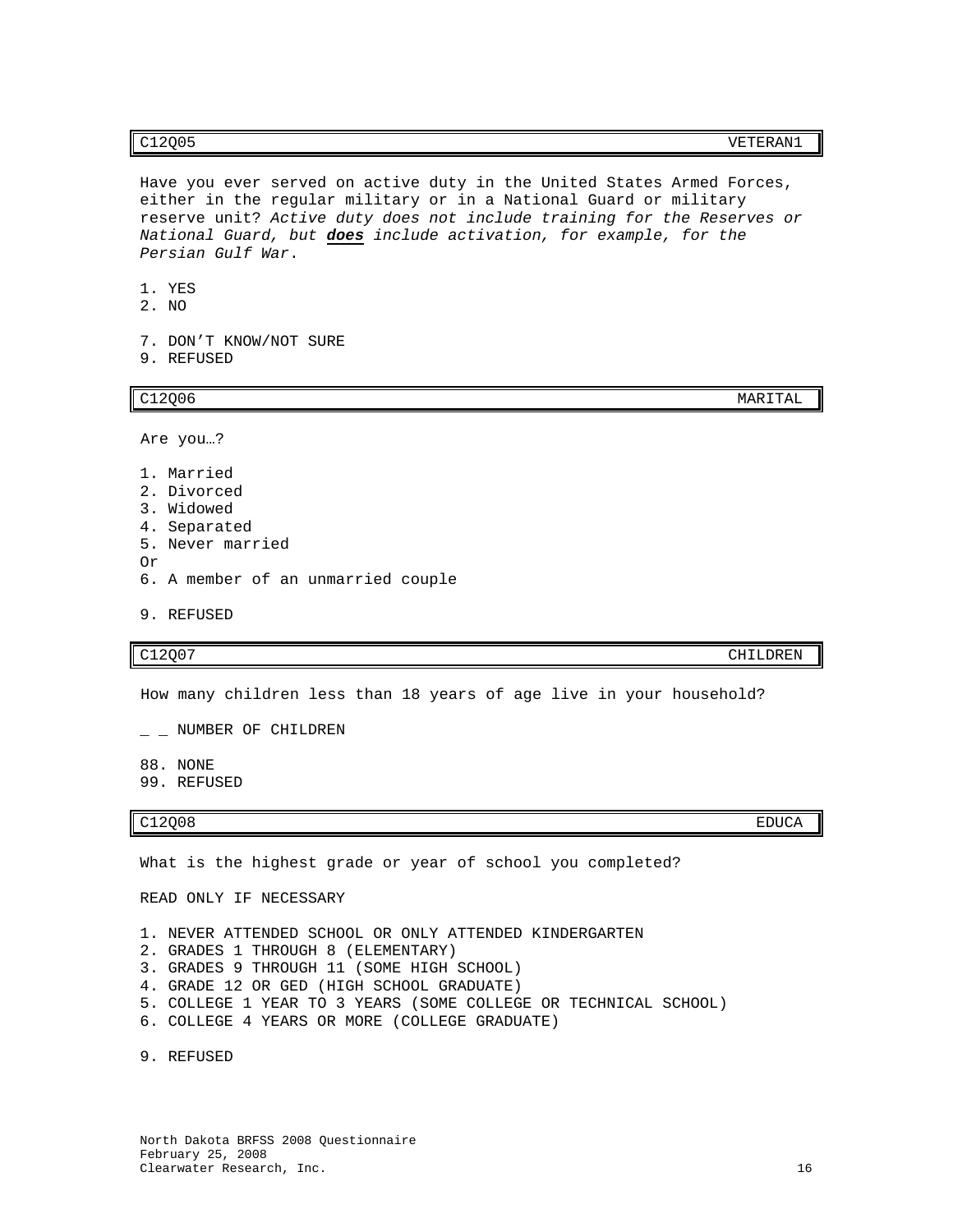C12Q09 EMPLOY

Are you currently…?

```
1. Employed for wages
2. Self-employed
3. Out of work for more than 1 year
4. Out of work for less than 1 year
5. A Homemaker
6. A Student
7. Retired
Or
8. Unable to work
```
9. REFUSED

C12Q10 INCOME2

Is your annual household income from all sources…

INTERVIEWER NOTE: IF RESPONDNET REFUSES ANY INCOME LEVEL, CODE AS "99" REFUSED

READ ONLY IF NECESSARY

01. Less than \$10,000 02. Less than \$15,000 (\$10,000 to less than \$15,000) 03. Less than \$20,000 (\$15,000 to less than \$20,000) 04. Less than \$25,000 (\$20,000 to less than \$25,000) 05. Less than \$35,000 (\$25,000 to less than \$35,000) 06. Less than \$50,000 (\$35,000 to less than \$50,000) 07. Less than \$75,000 (\$50,000 to less than \$75,000) 08. \$75,000 or more 77. DON'T KNOW/NOT SURE

99. REFUSED

C12Q11 WEIGHT2

About how much do you weigh without shoes?

INTERVIEWER NOTE: IF RESPONDENT ANSWERS IN METRICS, PUT "9" IN FIRST COLUMN. ROUND FRACTIONS UP.

 $\angle$   $\angle$   $\angle$   $\angle$   $\angle$   $\angle$  ENTER WEIGHT IN WHOLE POUNDS (EX. 220 POUNDS = 220) OR WHOLE KILOGRAMS (EX. 65 KILOGRAMS = 9065 OR 110 KILOGRAMS = 9110)

7777. DON'T KNOW/NOT SURE 9999. REFUSED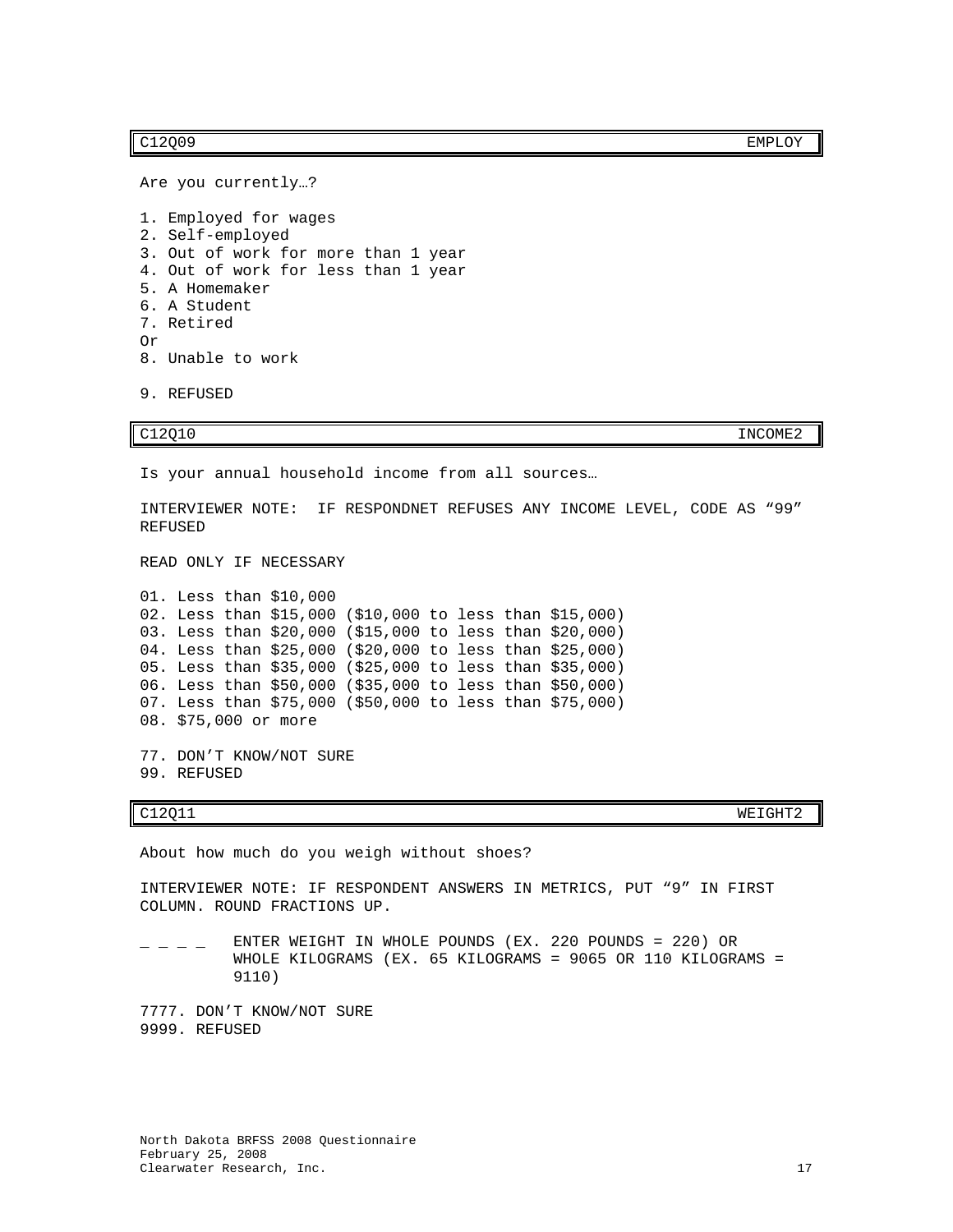# C12Q12 - IF C12Q11 <> 7777 OR 9999 HEIGHT3

About how tall are you without shoes?

INTERVIEWER NOTE: IF RESPONDENT ANSWERS IN METRICS, PUT "9" IN FIRST COLUMN. ROUND FRACTIONS DOWN.

 $-$  ENTER HEIGHT IN FEET AND INCHES (EX. 5 FEET 9 INCHES = 509)OR METERS AND CENTIMETERS (EX. 1 METER 75 CENTIMETERS = 9175)

7777. DON'T KNOW/NOT SURE 9999. REFUSED

# C12Q13 WTYRAGO

How much did you weigh a year ago?

IF FEMALE RESPONDENT SAY: "If you were pregnant a year ago, how much did you weigh before your pregnancy?"

INTERVIEWER NOTE: IF RESPONDENT ANSWERS IN METRICS, PUT "9" IN FIRST COLUMN. ROUND FRACTIONS UP.

 $\_$   $\_$  ENTER WEIGHT IN WHOLE POUNDS (EX. 220 POUNDS = 220) OR WHOLE KILOGRAMS (EX. 65 KILOGRAMS = 9065 OR 110 KILOGRAMS = 9110)

7777. DON'T KNOW/NOT SURE 9999. REFUSED

# C12Q14 - IF (C12Q11 <> 7777, 9999) OR (C12Q13 <> C12Q11) WTCHGINT

\*Programmer Note: IF C12Q13 = C12Q11 SKIP TO C12Q15

Was the change between your current weight and your weight a year ago intentional?

1. YES

- 2. NO
- 7. DON'T KNOW/NOT SURE
- 9. REFUSED

What county do you live in?

 $\_$   $\_$  FIPS COUNTY CODE

777. DON'T KNOW/NOT SURE 999. REFUSED

C12Q15 CTYCODE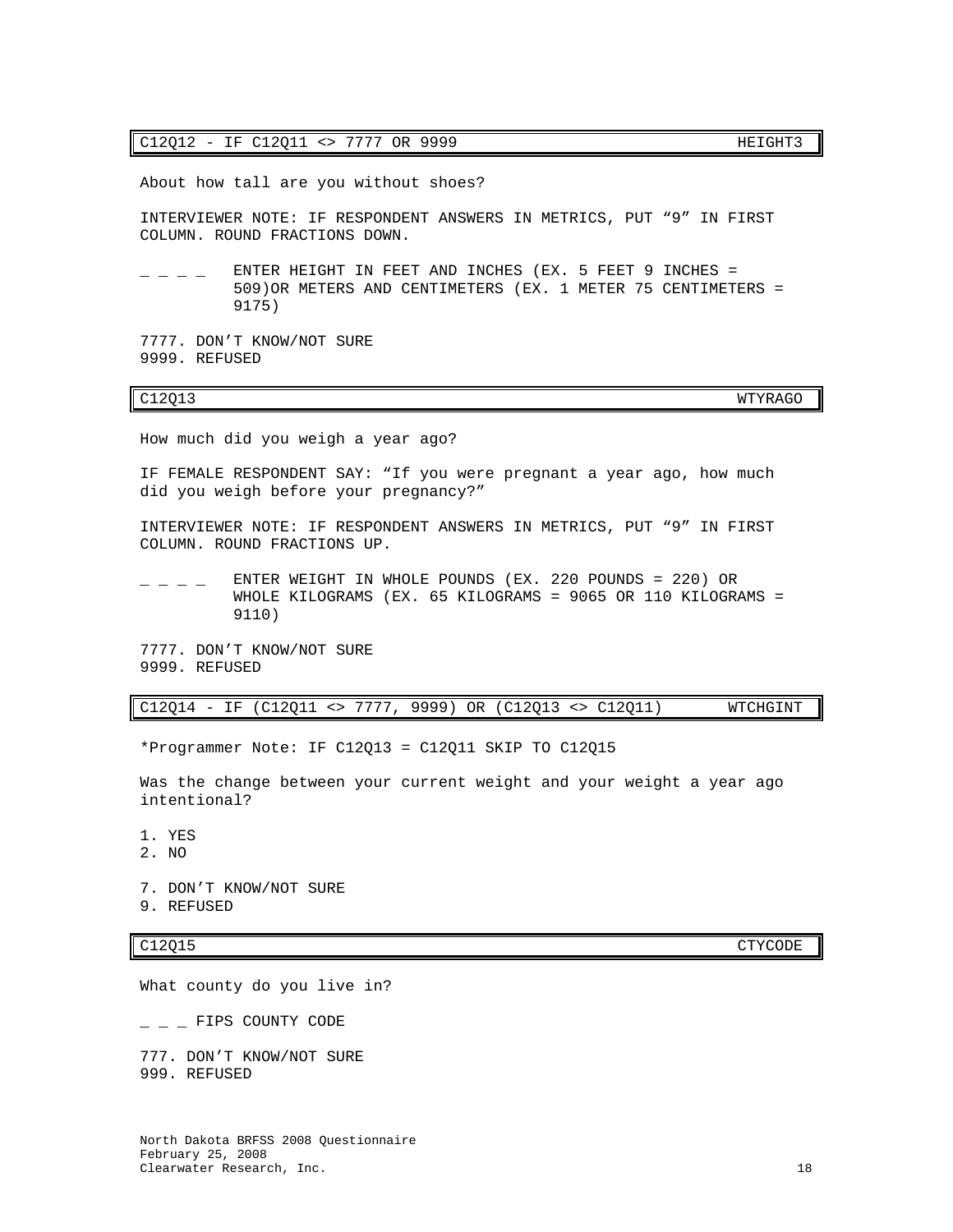c12Q16 ZIPCODE

What is your ZIP Code where you live?  $-- ZIP$  CODE 77777. DON'T KNOW/NOT SURE 99999. REFUSED

C12Q17 NUMHHOL2

Do you have more than one telephone number in your household? Do not include cell phones or numbers that are only used by a computer or fax machine.

| 1. YES<br>2. NO                      |  | $SKP \rightarrow C12Q19$                             |
|--------------------------------------|--|------------------------------------------------------|
| 7. DON'T KNOW/NOT SURE<br>9. REFUSED |  | $SKP \rightarrow C12Q19$<br>SKP $\rightarrow$ C12019 |

 $C12Q18 - IF C12Q17 = 1$  NUMPHON2

How many of these telephone numbers are residential numbers?

\_ RESIDENTIAL TELEPHONE NUMBERS [6=6 OR MORE]

- 7. DON'T KNOW/NOT SURE
- 9. REFUSED

C12Q19 TELSERV2

During the past 12 months, has your household been without telephone service for 1 week or more? Do not include interruptions of telephone service because of weather or natural disasters.

1. YES

- 2. NO
- 7. DON'T KNOW/NOT SURE
- 9. REFUSED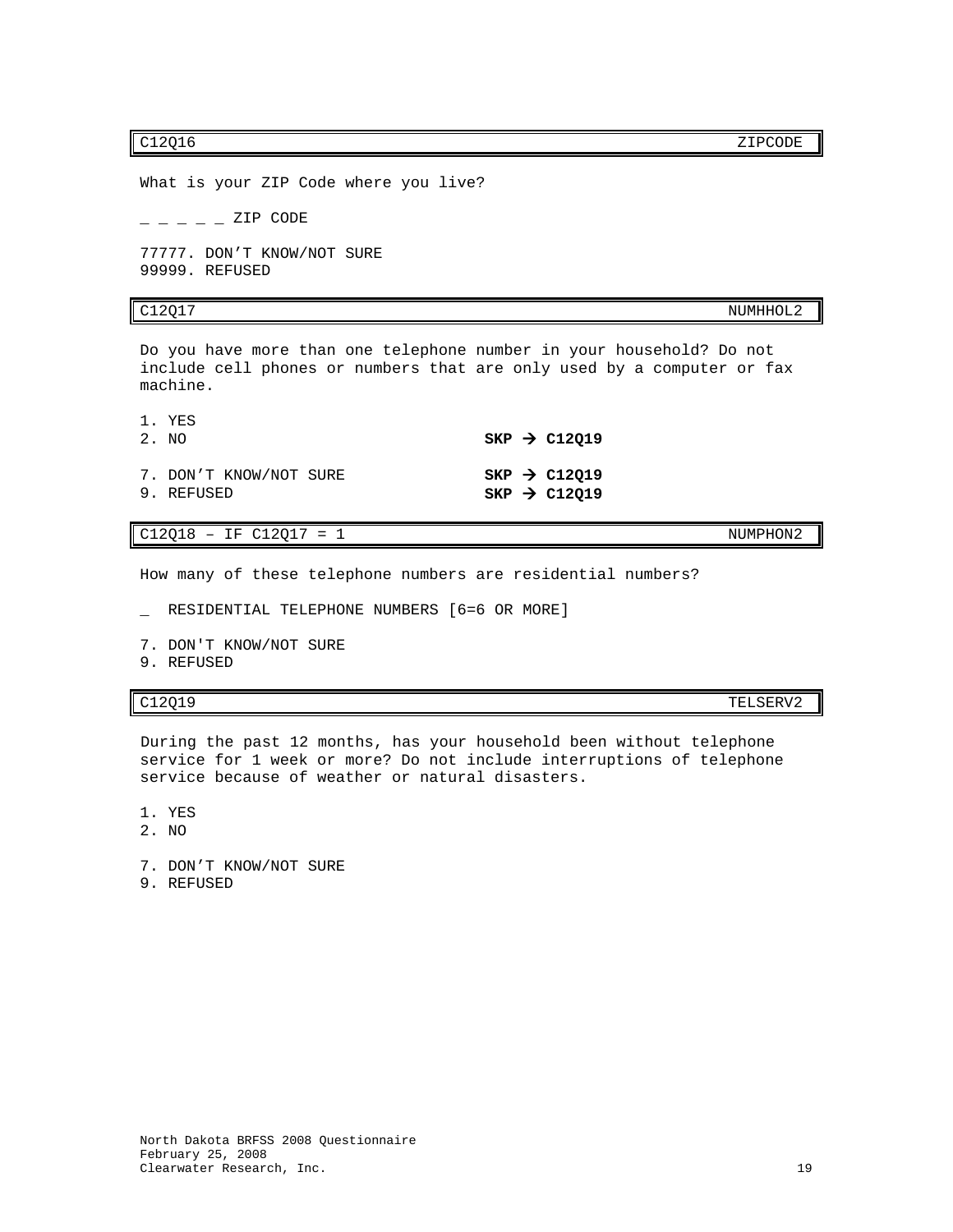# $C12Q20$  SEX

INDICATE SEX OF RESPONDENT. ASK ONLY IF NECESSARY.

1. MALE  $SKP \rightarrow C13Q01$ 

2. FEMALE

 $C12Q21 - IF C12Q20 = 2 AND C12Q01 < 45$  PREGNANT

To your knowledge, are you now pregnant?

- 1. YES
- 2. NO
- 7. DON'T KNOW/NOT SURE
- 9. REFUSED

**Core Section 13: Alcohol Consumption**

<span id="page-21-0"></span>C13Q01 DRNKANY4

During the past 30 days, have you had at least one drink of any alcoholic beverage such as beer, wine, a malt beverage or liquor?

| 1. YES<br>2. NO                      |  | $SKP \rightarrow C14001$                               |
|--------------------------------------|--|--------------------------------------------------------|
| 7. DON'T KNOW/NOT SURE<br>9. REFUSED |  | SKP $\rightarrow$ C14001<br>$SKP$ $\rightarrow$ C14001 |

C13Q02 – IF C13Q01 = 1 ALCDAY4

777. DON'T KNOW/NOT SURE

999. REFUSED

During the past 30 days, how many days per week or per month did you have at least one drink of any alcoholic beverage?

 $\angle$  \_ \_ ENTER DAYS PER WEEK OR DAYS IN PAST 30 DAYS (101-107 = DAYS PER WEEK; 201-230 = IN PAST 30 DAYS) 888. NO DRINKS IN LAST 30 DAYS **SKP > C14Q01**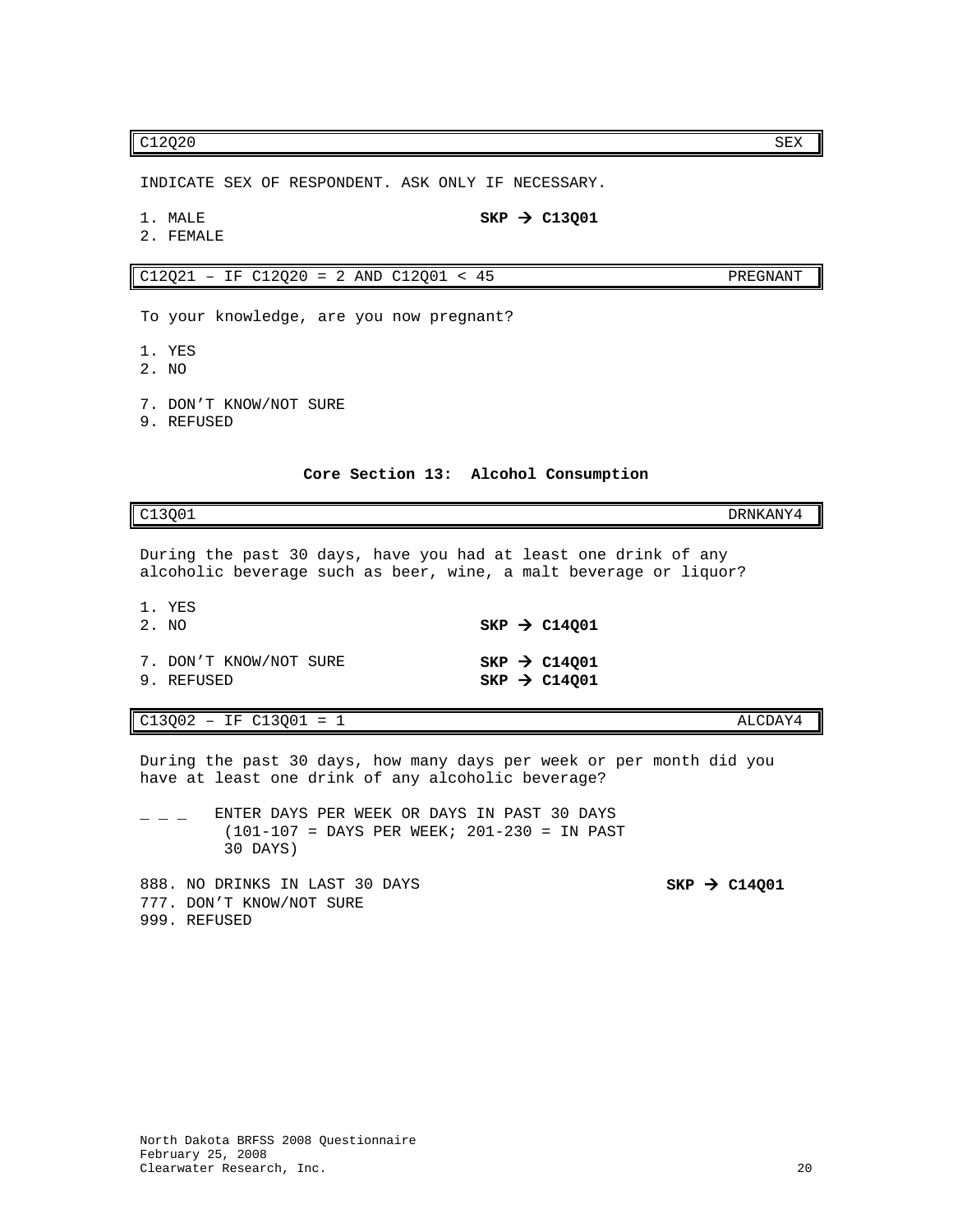# C13Q03 – IF C13Q01 = 1 AND C13Q02 <> 888 AVEDRNK2

One drink is equivalent to a 12-ounce beer, a 5-ounce glass of wine, or a drink with one shot of liquor. During the past 30 days, on the days when you drank, about how many drinks did you drink on the average?

INTERVIEWER NOTE: A 20 OUNCE BEER WOULD COUNT AS 3 DRINKS, OR A COCKTAIL DRINK WITH 2 SHOTS WOULD COUNT AS 2 DRINKS.

 $\_$  NUMBER OF DRINKS

77. DON'T KNOW/NOT SURE 99. REFUSED

C13Q04 - IF C13Q01 = 1 AND C13Q02 <> 888 DRNK3GE5

Considering all types of alcoholic beverages, how many times during the past 30 days did you have…

**[IF C12Q20 = 1 SHOW]** …5… **[IF C12Q20 = 2 SHOW]** …4…

…or more drinks on an occasion?

- $-$  NUMBER OF TIMES
- 88. NONE 77. DON'T KNOW/NOT SURE 99. REFUSED

C13Q05 - IF C13Q01 = 1 AND C13Q02 <> 888 MAXDRNKS

During the past 30 days, what is the largest number of drinks you had on any occasion?

 $-$  NUMBER OF DRINKS

77. DON'T KNOW/NOT SURE 99. REFUSED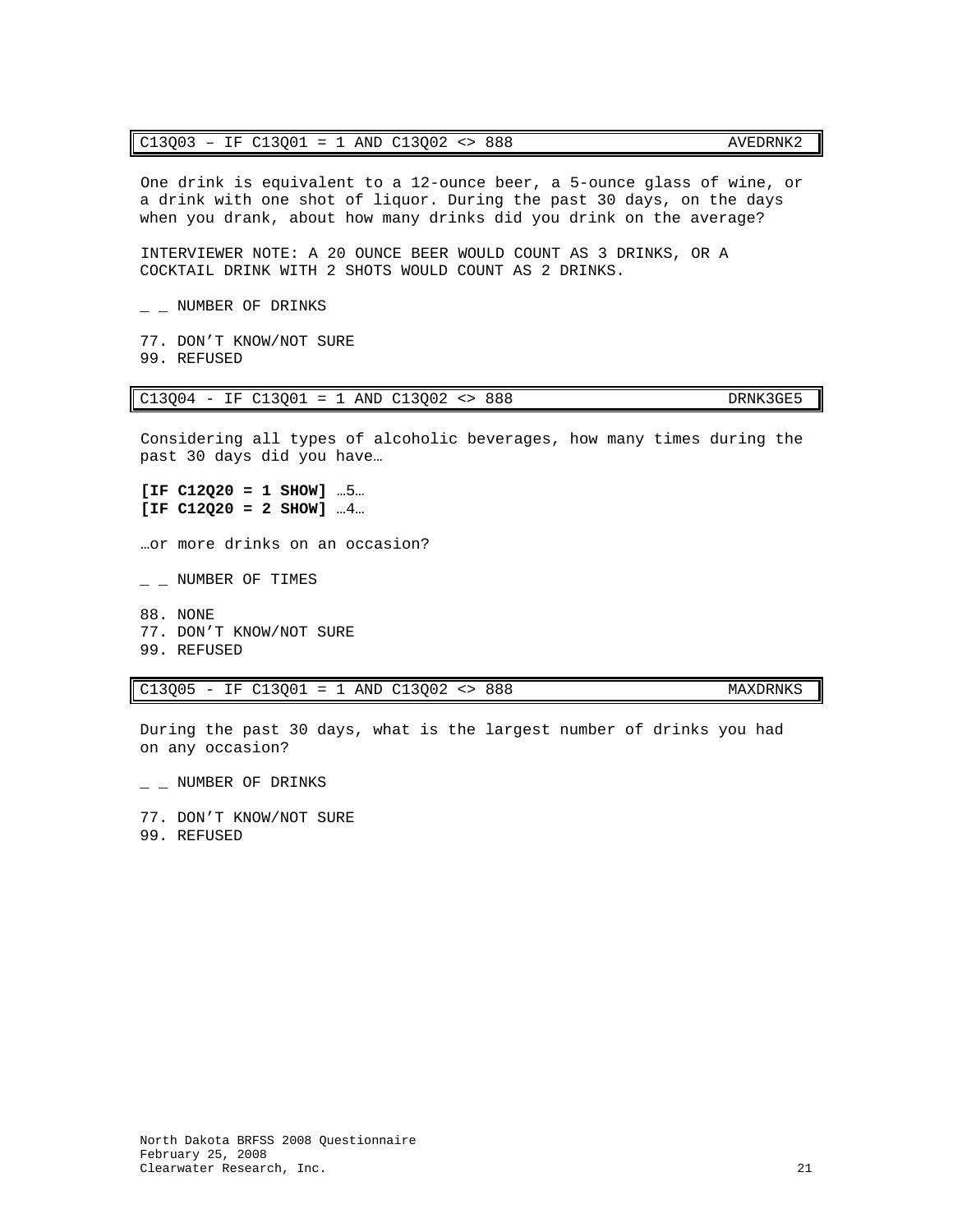<span id="page-23-0"></span>C14Q01 FLUSHOT3

A flu shot is an influenza vaccine injected into your arm. During the past 12 months, have you had a flu shot?

| 1. YES<br>2. NO                      |  | SKP $\rightarrow$ C14003                             |
|--------------------------------------|--|------------------------------------------------------|
| 7. DON'T KNOW/NOT SURE<br>9. REFUSED |  | SKP $\rightarrow$ C14003<br>SKP $\rightarrow$ C14003 |

## $C14Q02 - IF C14Q01 = 1$  FLUSHTMY

During what month and year did you receive your most recent flu shot?

 $/$   $-$  MONTH/YEAR

77 / 7777 DON'T KNOW/NOT SURE 99 / 9999 REFUSED

C14Q03 – IF C14Q01 <> 1 FLUSPRY2

During the past 12 months, have you had a flu vaccine that was sprayed in your nose? The flu vaccine sprayed in the nose is also called FluMist™.

| 1. YES<br>2. NO                      |  | SKP $\rightarrow$ C14005                             |
|--------------------------------------|--|------------------------------------------------------|
| 7. DON'T KNOW/NOT SURE<br>9. REFUSED |  | SKP $\rightarrow$ C14005<br>SKP $\rightarrow$ C14005 |

### $C14Q04 - IF C14Q03 = 1$  FLUSPRMY

During what month and year did you receive your most recent flu vaccine that was sprayed in your nose?

 $/$   $-$  MONTH/YEAR

77 / 7777 DON'T KNOW/NOT SURE 99 / 9999 REFUSED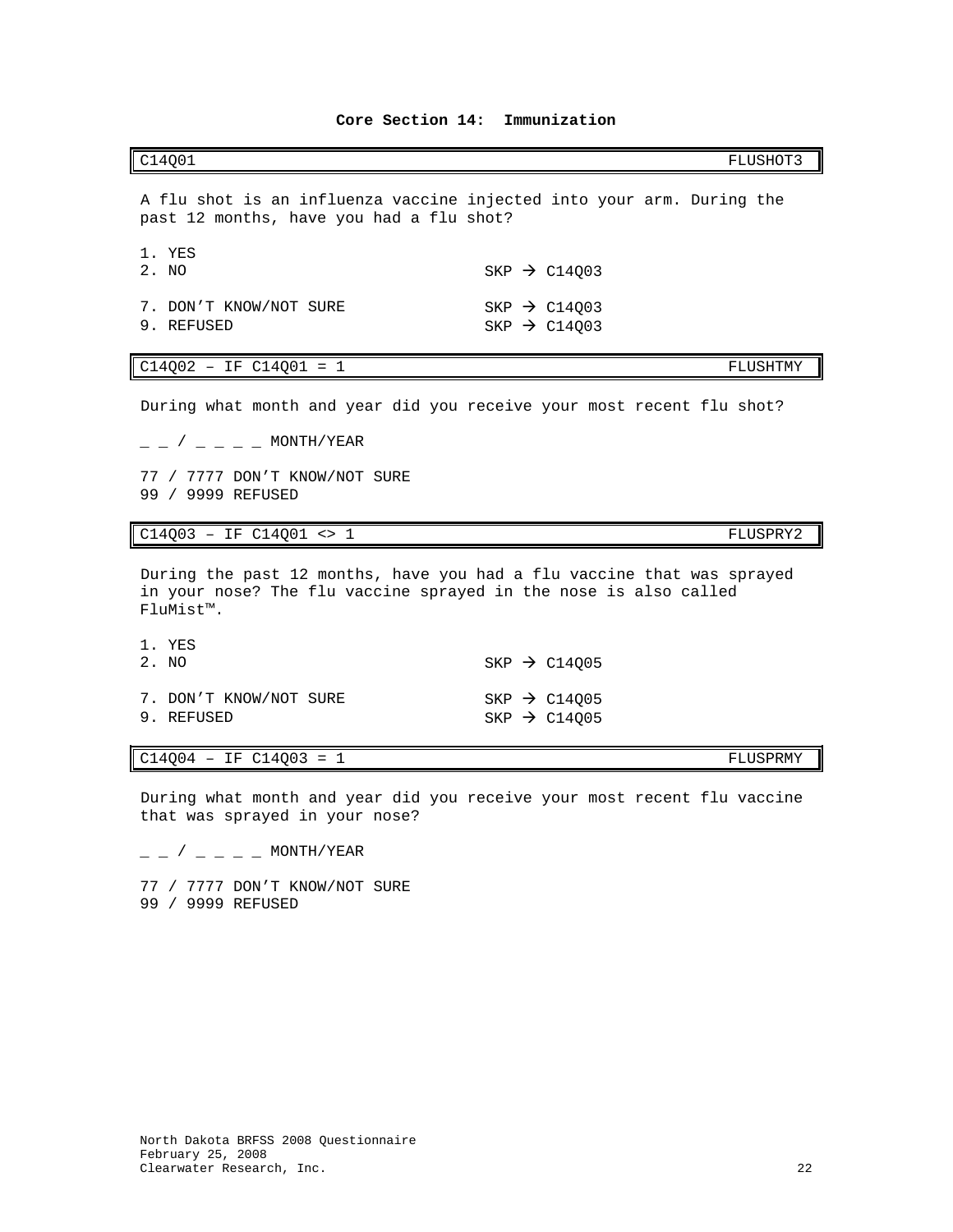# 1. YES

- 2. NO
- 7. DON'T KNOW/NOT SURE

you ever had a pneumonia shot?

9. REFUSED

### **Core Section 15: Falls**

A pneumonia shot or pneumococcal vaccine is usually given only once or twice in a person's lifetime and is different from the flu shot. Have

## <span id="page-24-0"></span>C15Q01 – IF C12Q01 >= 45 FALL3MN2

The next question asks about recent falls. By a fall, we mean when a person unintentionally comes to rest on the ground or another lower level.

In the past 3 months, how many times have you fallen?

 $\_$  NUMBER OF TIMES [76 = 76 OR MORE]

88. NONE **SKP > C16Q01**<br>77. DON'T KNOW/NOT SURE **SKP > C16Q01** 77. DON'T KNOW/NOT SURE<br>99. REFUSED  $SKP$   $\rightarrow$  C16Q01

C15Q02 – C12Q01 >= 45 & C15Q01 < 77 FALLINJ2

**[IF C15Q01 = 1 SHOW]** Did this fall cause an injury?

**[IF C15Q01 > 1 SHOW]** How many of these falls caused an injury?

How many of these falls caused an injury? By an injury, we mean the fall caused you to limit your regular activities for at least a day or to go see a doctor.

 $\_$  NUMBER OF FALLS [76 = 76 OR MORE]

88. NONE 77. DON'T KNOW/NOT SURE 99. REFUSED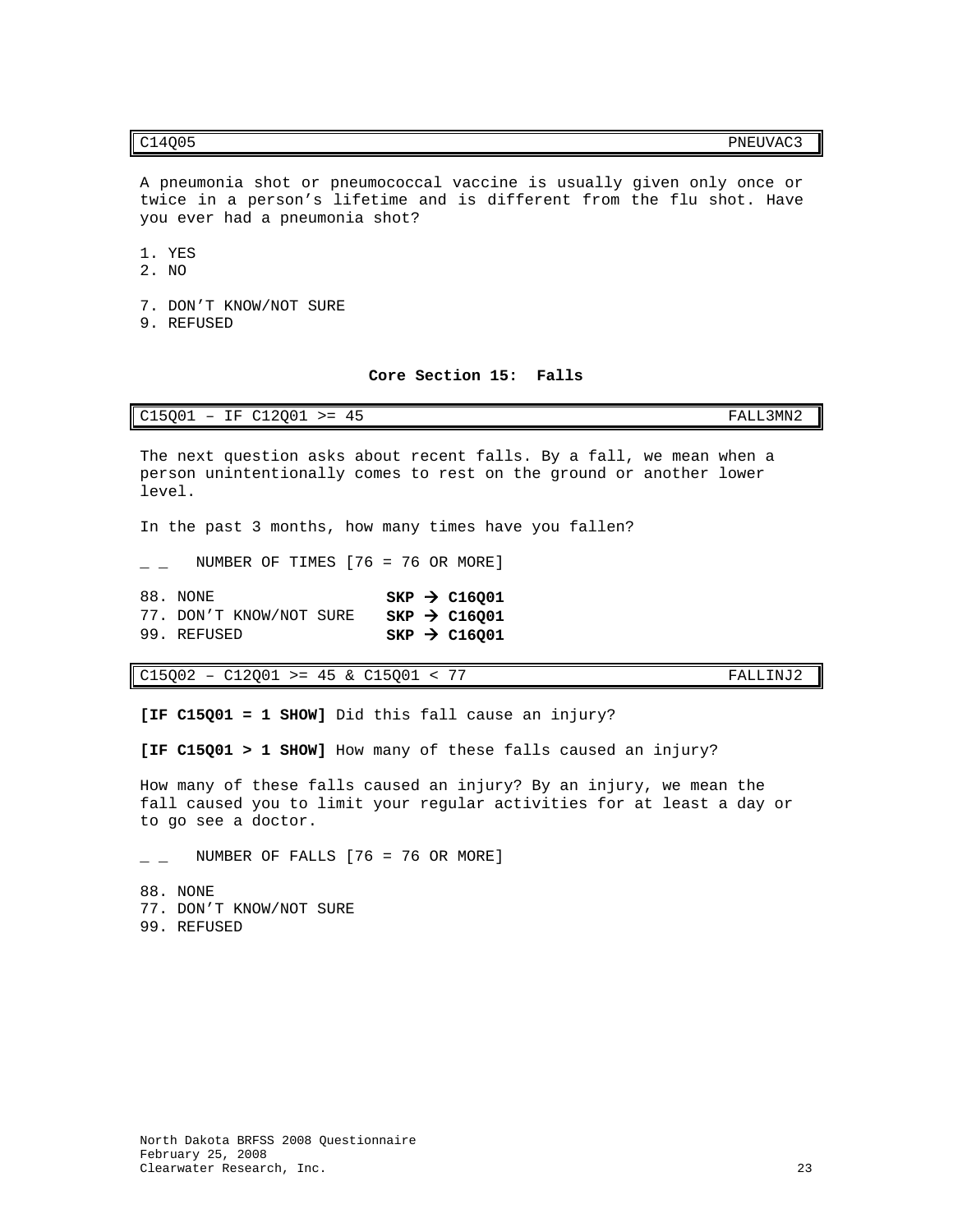<span id="page-25-0"></span>How often do you use seat belts when you drive or ride in a car? Would you say…

- 1. Always
- 2. Nearly always
- 3. Sometimes
- 4. Seldom
- 5. Never
- 7. DON'T KNOW/NOT SURE
- 8. NEVER DRIVE OR RIDE IN A CAR **SKP**  $\rightarrow$  **C18Q01**
- 9. REFUSED

### **Core Section 17: Drinking and Driving**

# <span id="page-25-1"></span>C17Q01 – IF C13Q01 <> 2 & C16Q01 <> 8 DRNKDR12

During the past 30 days, how many times have you driven when you've had perhaps too much to drink?

 $\overline{\phantom{a}}$  \_ NUMBER OF TIMES

88. NONE 77. DON'T KNOW/NOT SURE 99. REFUSED

# **Core Section 18: Women's Health**

# <span id="page-25-2"></span>C18Q01 – IF C12Q20 = 2 HADMAM

The next questions are about breast and cervical cancer.

A mammogram is an x-ray of each breast to look for breast cancer. Have you ever had a mammogram?

- 1. YES<br>2. NO
- 2. NO **SKP C18Q03**
- 7. DON'T KNOW/NOT SURE **SKP > C18Q03**<br>9. REFUSED **SKP > C18O03**  $SKP \rightarrow C18Q03$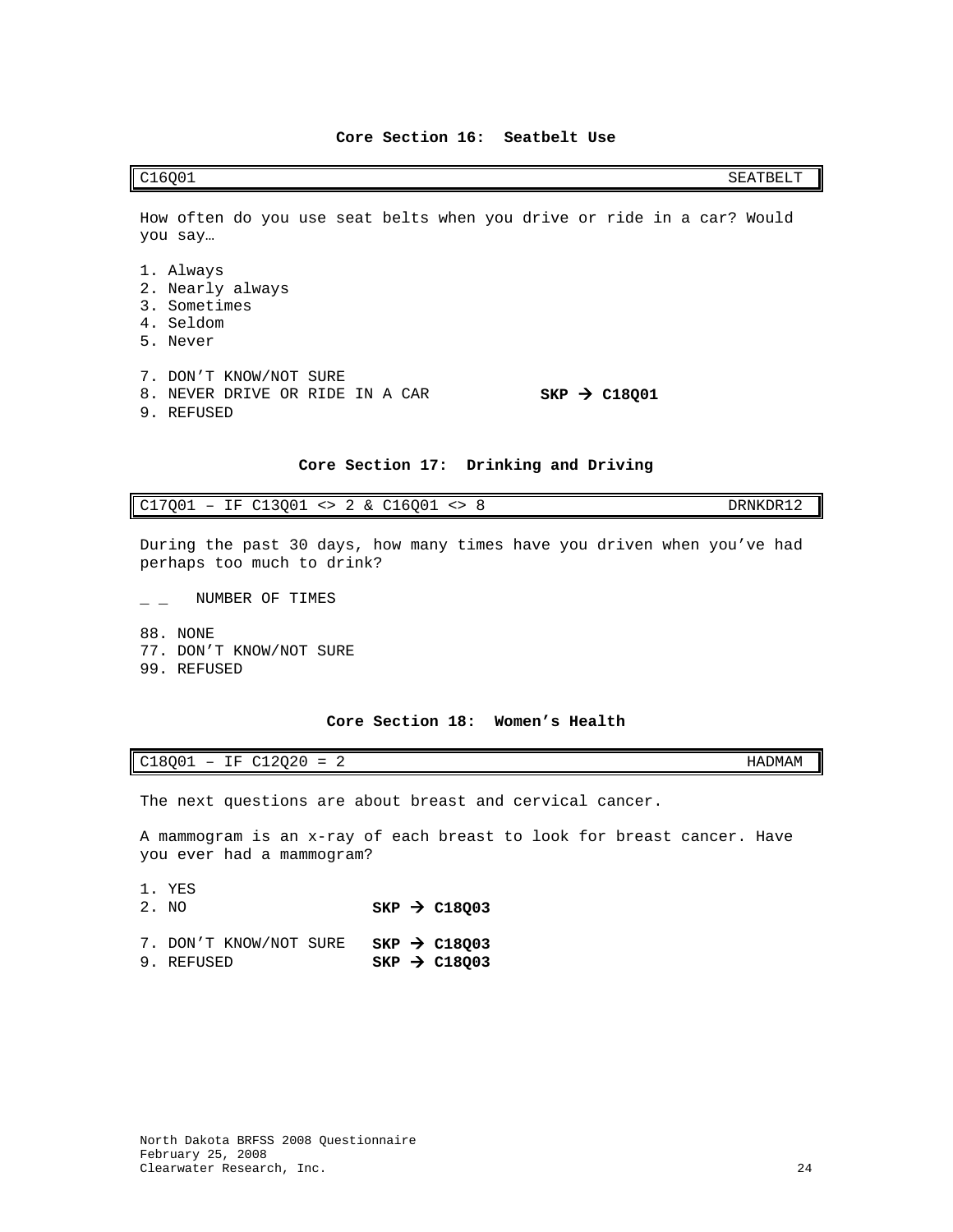| $C18Q02 - IF C12Q20 = 2 & C18Q01 = 1$                                                                                                                                                                                                                                                    | HOWLONG  |
|------------------------------------------------------------------------------------------------------------------------------------------------------------------------------------------------------------------------------------------------------------------------------------------|----------|
| How long has it been since you had your last mammogram?                                                                                                                                                                                                                                  |          |
| READ ONLY IF NECESSARY                                                                                                                                                                                                                                                                   |          |
| 1. Within the past year (ANYTIME LESS THAN 12 MONTHS AGO)<br>2. Within the past 2 years (1 YEAR BUT LESS THAN 2 YEARS AGO)<br>3. Within the past 3 years (2 YEARS BUT LESS THAN 3 YEARS AGO)<br>4. Within the past 5 years (3 YEARS BUT LESS THAN 5 YEARS AGO)<br>5. 5 or more years ago |          |
| 7. DON'T KNOW/NOT SURE<br>9. REFUSED                                                                                                                                                                                                                                                     |          |
|                                                                                                                                                                                                                                                                                          |          |
| $C18Q03 - IF C12Q20 = 2$                                                                                                                                                                                                                                                                 | PROFEXAM |
| A clinical breast exam is when a doctor, nurse, or other health<br>professional feels the breasts for lumps. Have you ever had a clinical<br>breast exam?                                                                                                                                |          |
| 1. YES<br>$SKP$ $\rightarrow$ C18005<br>2. NO                                                                                                                                                                                                                                            |          |
| 7. DON'T KNOW/NOT SURE SKP $\rightarrow$ C18005<br>9. REFUSED<br>$SKP \rightarrow C18005$                                                                                                                                                                                                |          |

 $Cl8Q02 - IF C12Q20 = 2 & Cl8Q01 = 1$  HOWLONG

How long has it been since your last breast exam?

READ ONLY IF NECESSARY

1. Within the past year (ANYTIME LESS THAN 12 MONTHS AGO) 2. Within the past 2 years (1 YEAR BUT LESS THAN 2 YEARS AGO) 3. Within the past 3 years (2 YEARS BUT LESS THAN 3 YEARS AGO) 4. Within the past 5 years (3 YEARS BUT LESS THAN 5 YEARS AGO) 5. 5 or more years ago

7. DON'T KNOW/NOT SURE 9. REFUSED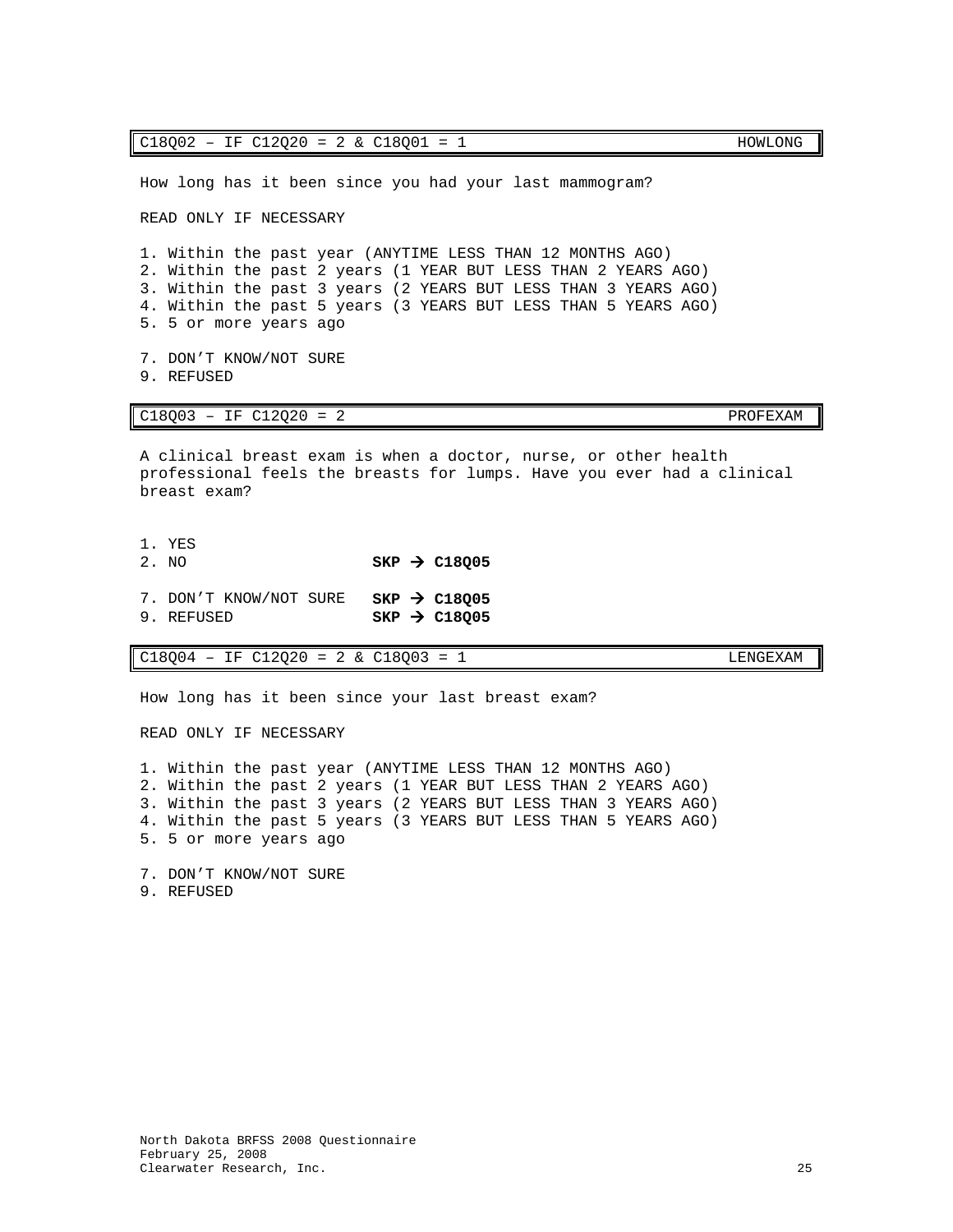$C18005 - IF C12Q20 = 2$  HADPAP2

A Pap test is a test for cancer of the cervix. Have you ever had a Pap test?

1. YES<br>2. NO

 $SKP \rightarrow C18Q07$ 

7. DON'T KNOW/NOT SURE **SKP > C18Q07**<br>9. REFUSED **SKP > C18Q07**  $SKP \rightarrow C18Q07$ 

| C18Q06<br>IF C12Q20<br>C18005<br>LASTPAP2<br>$\sim$ 1<br>$= 2 \; \; \rm \&$<br>$-$<br>$=$<br>$\propto$ |  |
|--------------------------------------------------------------------------------------------------------|--|
|--------------------------------------------------------------------------------------------------------|--|

How long has it been since you had your last Pap test?

READ ONLY IF NECESSARY

1. Within the past year (ANYTIME LESS THAN 12 MONTHS AGO) 2. Within the past 2 years (1 YEAR BUT LESS THAN 2 YEARS AGO) 3. Within the past 3 years (2 YEARS BUT LESS THAN 3 YEARS AGO) 4. Within the past 5 years (3 YEARS BUT LESS THAN 5 YEARS AGO) 5. 5 or more years ago

7. DON'T KNOW/NOT SURE 9. REFUSED

C18Q07 – IF C12Q20 = 2 & C12Q21 <> 1 HADHYST2

Have you had a hysterectomy?

READ ONLY IF NECESSARY: "A hysterectomy is an operation to remove the uterus (womb)."

1. YES

2. NO

7. DON'T KNOW/NOT SURE

9. REFUSED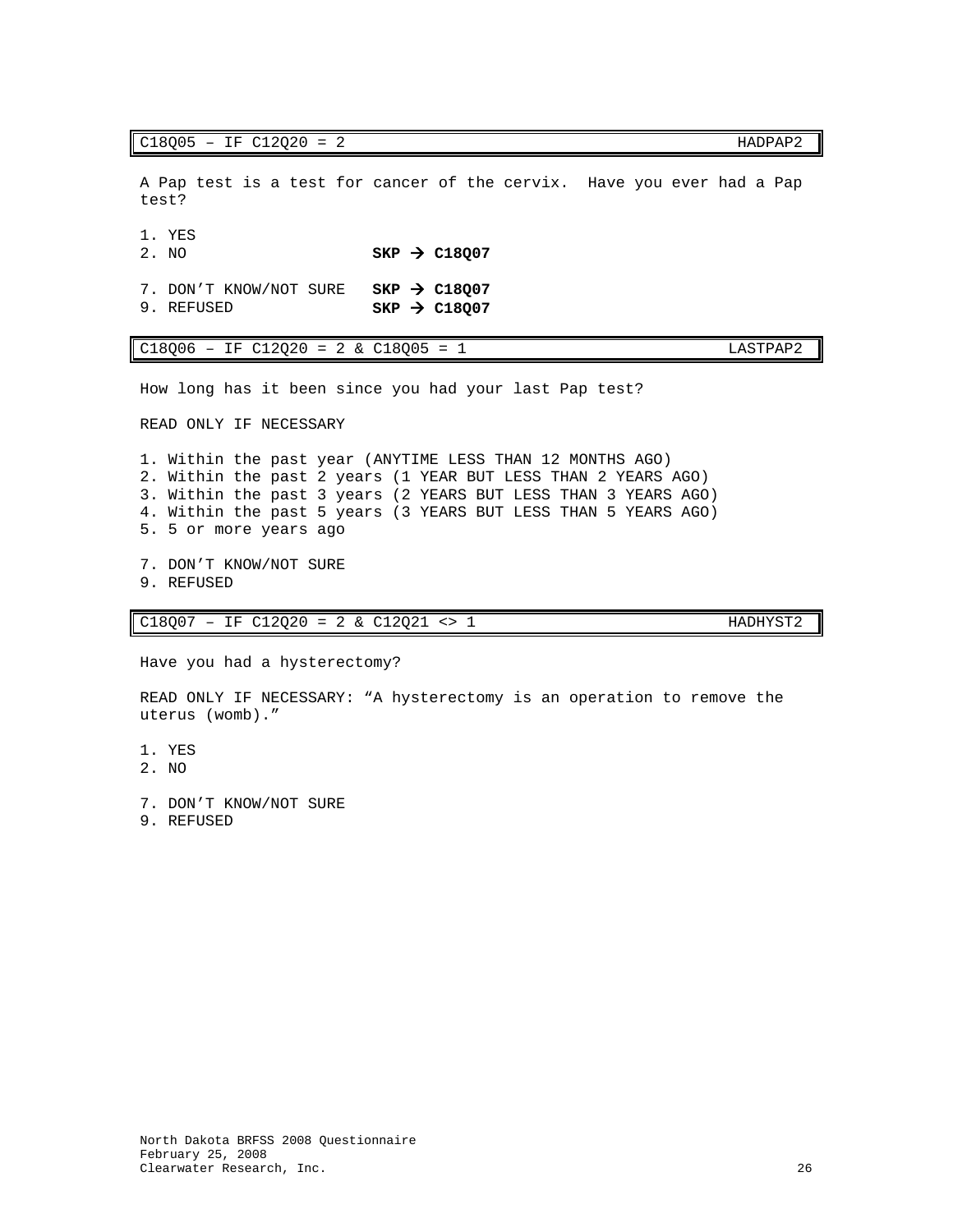# **Core Section 19: Prostate Cancer Screening**

<span id="page-28-0"></span>

| $C19001 - IF C12020 = 1 & C12001 >= 40$                                                                                                              | PSATEST |
|------------------------------------------------------------------------------------------------------------------------------------------------------|---------|
| Now, I will ask you some questions about prostate cancer screening.                                                                                  |         |
| A Prostate-Specific Antigen test, also called a PSA test, is a blood<br>test used to check men for prostate cancer. Have you ever had a PSA<br>test? |         |
| 1. YES<br>$SKP \rightarrow C19003$<br>2. NO                                                                                                          |         |
| SKP $\rightarrow$ C19003<br>7. DON'T KNOW/NOT SURE<br>$SKP \rightarrow C19003$<br>9. REFUSED                                                         |         |
| $C19Q02 - IF C12Q20 = 1 & C12Q01 > = 40 & C19Q01 = 1$                                                                                                | PSATIME |
| How long has it been since you had your last PSA test?<br>READ ONLY IF NECESSARY                                                                     |         |
| 1. Within the past year (ANYTIME LESS THAN 12 MONTHS AGO)<br>2. Within the past 2 years (1 YEAR BUT LESS THAN 2 YEARS AGO)                           |         |

3. Within the past 3 years (2 YEARS BUT LESS THAN 3 YEARS AGO) 4. Within the past 5 years (3 YEARS BUT LESS THAN 5 YEARS AGO)

- 5. 5 or more years ago
- 7. DON'T KNOW/NOT SURE
- 9. REFUSED

# $C19Q03 - IF C12Q20 = 1 & C12Q01 > = 40$  DIGRECEX

A digital rectal exam is an exam in which a doctor, nurse, or other health professional places a gloved finger into the rectum to feel the size, shape, and hardness of the prostate gland. Have you ever had a digital rectal exam?

1. YES<br>2. NO

2. NO **SKP C19Q05**

|            | 7. DON'T KNOW/NOT SURE |  | $SKP \rightarrow C19Q05$   |
|------------|------------------------|--|----------------------------|
| 9. REFUSED |                        |  | $SKP$ $\rightarrow$ C19005 |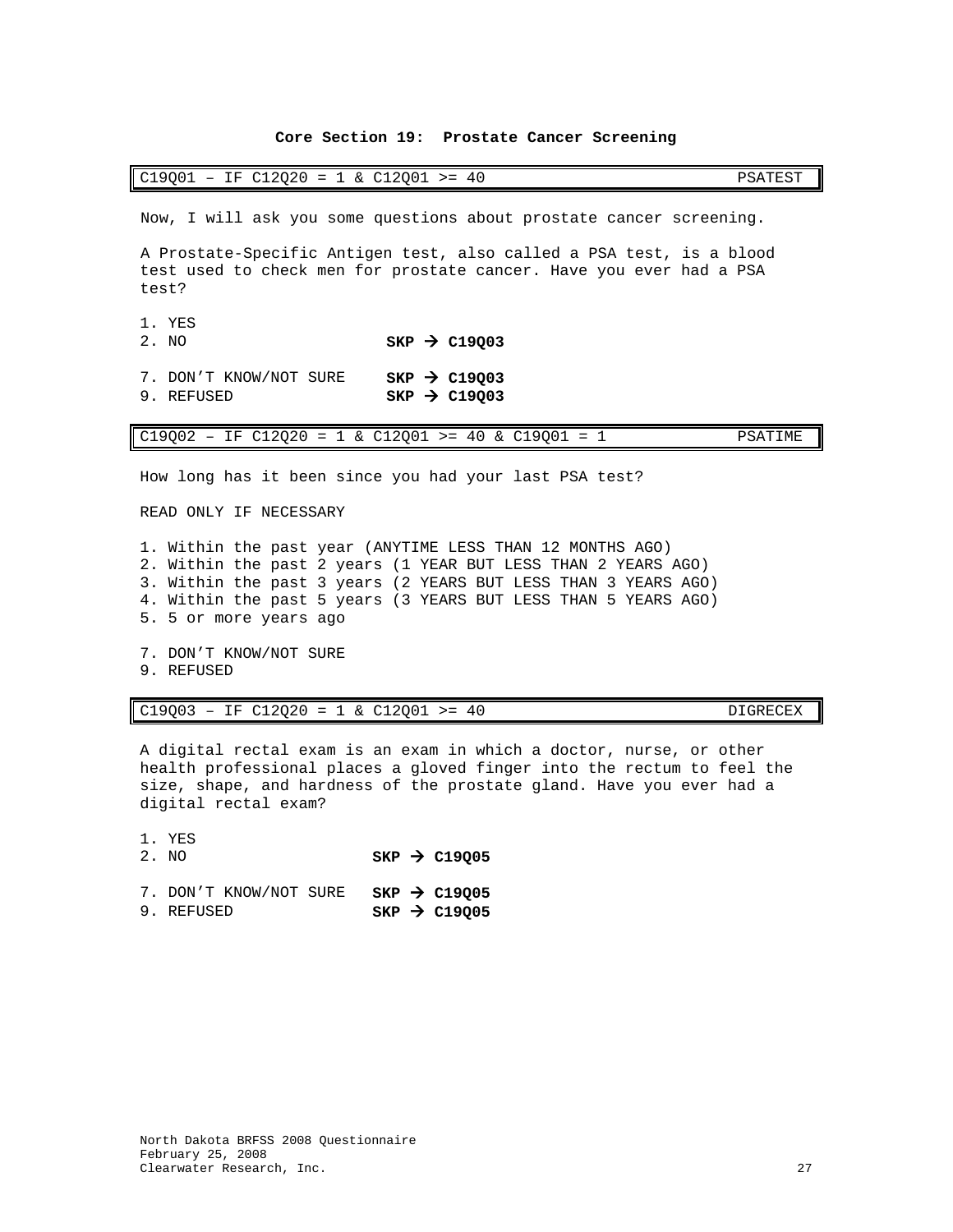How long has it been since your last digital rectal exam? READ ONLY IF NECESSARY 1. Within the past year (ANYTIME LESS THAN 12 MONTHS AGO) C19Q05 – IF C12Q20 = 1 & C12Q01 >=40 PROSTATE Have you ever been told by a doctor, nurse, or other health professional that you had prostate cancer? 1. YES 2. NO

- 7. DON'T KNOW/NOT SURE
- 

**Core Section 20: Colorectal Cancer Screening**

<span id="page-29-0"></span>C20Q01 – C12Q01 >= 50 BLDSTOOL

A blood stool test is a test that may use a special kit at home to determine whether the stool contains blood. Have you ever had this test using a home kit?

1. YES<br>2. NO  $SKP \rightarrow C20Q03$ 7. DON'T KNOW/NOT SURE **SKP > C20Q03**<br>9. REFUSED **SKP > C20003**  $SKP \rightarrow C20Q03$ 

2. Within the past 2 years (1 YEAR BUT LESS THAN 2 YEARS AGO) 3. Within the past 3 years (2 YEARS BUT LESS THAN 3 YEARS AGO) 4. Within the past 5 years (3 YEARS BUT LESS THAN 5 YEARS AGO) 5. 5 or more years ago

7. DON'T KNOW/NOT SURE 9. REFUSED

9. REFUSED

 $C19Q04 - IF C12Q20 = 1 & C12Q01 >= 40 & C19Q03 = 1$  DRETIME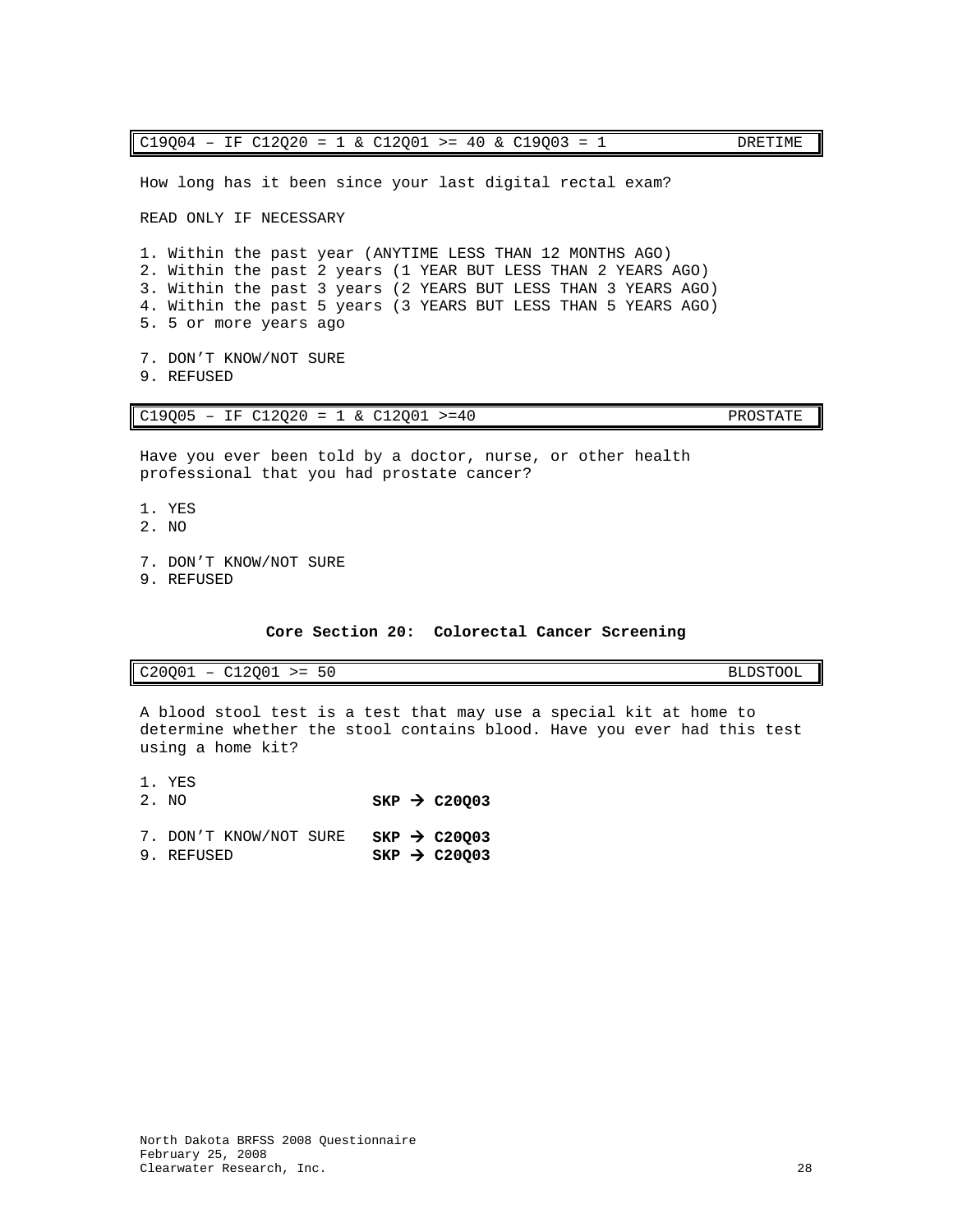$C20002 - C12001 \ge 50 \& C20001 = 1$  LSTBLDS3

How long has it been since you had your last blood stool test using a home kit?

READ ONLY IF NECESSARY

1. Within the past year (anytime less than 12 months ago) 2. Within the past 2 years (1 year but less than 2 years ago) 3. Within the past 3 years (2 years but less than 3 years ago) 4. Within the past 5 years (3 years but less than 5 years ago) 5. 5 or more years ago

7. DON'T KNOW/NOT SURE 9. REFUSED

C20Q03 – C12Q01 >= 50 HADSIGM3

Sigmoidoscopy and colonoscopy are exams in which a tube is inserted in the rectum to view the colon for signs of cancer or other health problems. Have you ever had either of these exams?

- 1. YES<br>2. NO  $SKP \rightarrow C21001$
- 7. DON'T KNOW/NOT SURE **SKP > C21Q01**<br>9. REFUSED **SKP > C21001**
- $SKP \rightarrow C21Q01$

 $C20Q04 - C12Q01 \geq 50 \& C20Q03 = 1$  HADSGCO1

For a SIGMOIDOSCOPY, a flexible tube is inserted into the rectum to look for problems. A COLONOSCOPY is similar, but uses a longer tube, and you are usually given medication through a needle in your arm to make you sleepy and told to have someone else drive you home after the test. Was your MOST RECENT exam a sigmoidoscopy or a colonoscopy?

- 1. SIGMOIDOSCOPY
- 2. COLONOSCOPY
- 7. DON'T KNOW/NOT SURE
- 9. REFUSED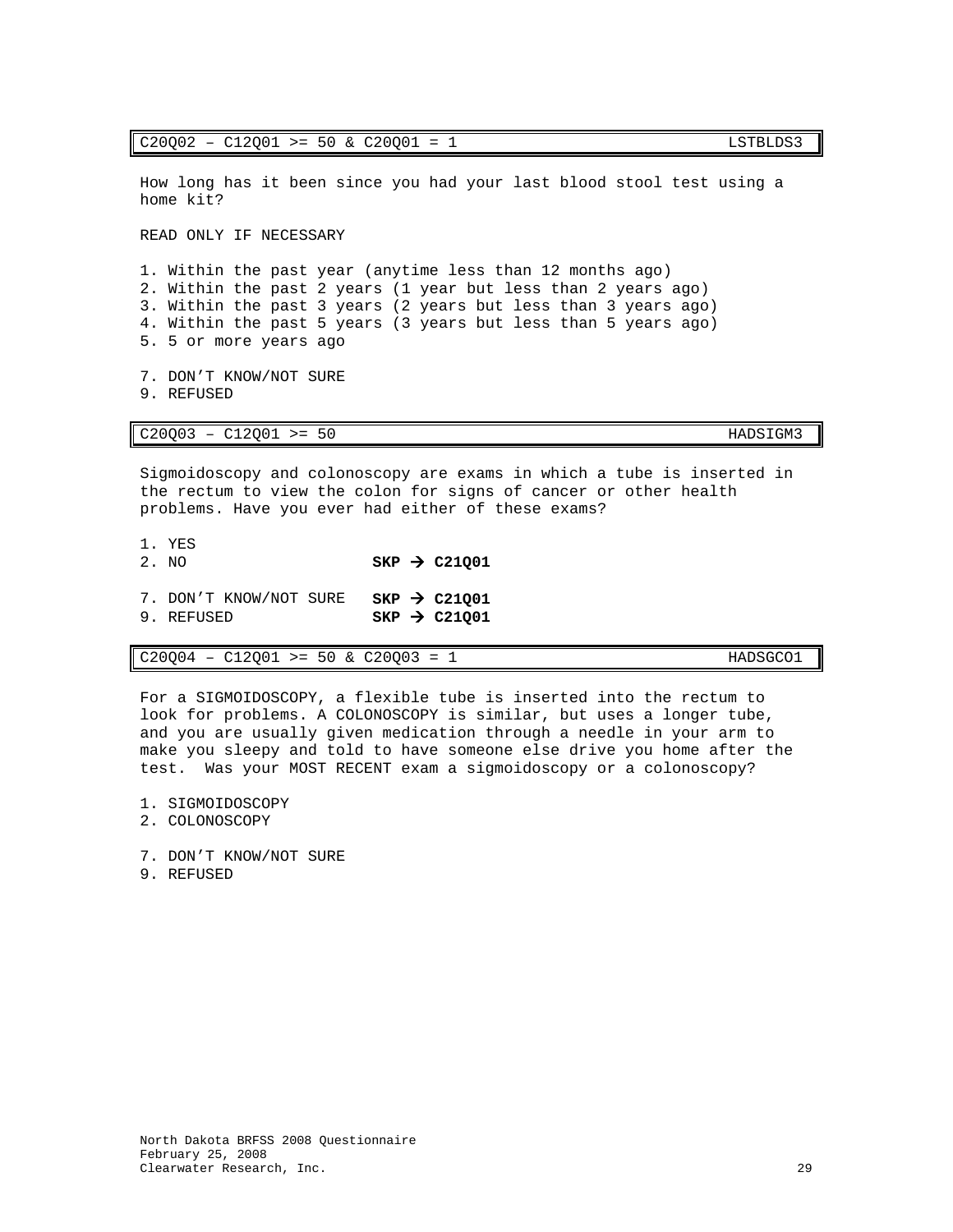How long has it been since you had your last sigmoidoscopy or colonoscopy?

READ ONLY IF NECESSARY

1. Within the past year (anytime less than 12 months ago) 2. Within the past 2 years (1 year but less than 2 years ago) 3. Within the past 3 years (2 years but less than 3 years ago) 3. Within the past 5 years (3 years but less than 5 years ago) 4. Within the past 10 years (5 years but less than 10 years ago) 5. 10 or more years ago

- 7. DON'T KNOW/NOT SURE
- 9. REFUSED

### **Core Section 21: HIV/AIDS**

<span id="page-31-0"></span>

| CATI NOTE: | IF RESPONDENT IS 65 YEARS OLD OR OLDER, GO TO NEXT SECTION |  |  |         |  |
|------------|------------------------------------------------------------|--|--|---------|--|
|            | $C21001$ – IF $C12001$ < 65                                |  |  | HIVTST5 |  |

The next few questions are about the national health problem of HIV,<br>the virus that causes AIDS. Please remember that your answers are Please remember that your answers are strictly confidential and that you don't have to answer every question if you do not want to. Although we will ask you about testing, we will not ask you about the results of any test you may have had.

Have you ever been tested for HIV? Do not count tests you may have had as part of a blood donation. Include testing fluid from your mouth.

| 1. YES<br>2. NO                      |  | $SKP$ $\rightarrow$ C21005                           |
|--------------------------------------|--|------------------------------------------------------|
| 7. DON'T KNOW/NOT SURE<br>9. REFUSED |  | SKP $\rightarrow$ C21005<br>SKP $\rightarrow$ C21005 |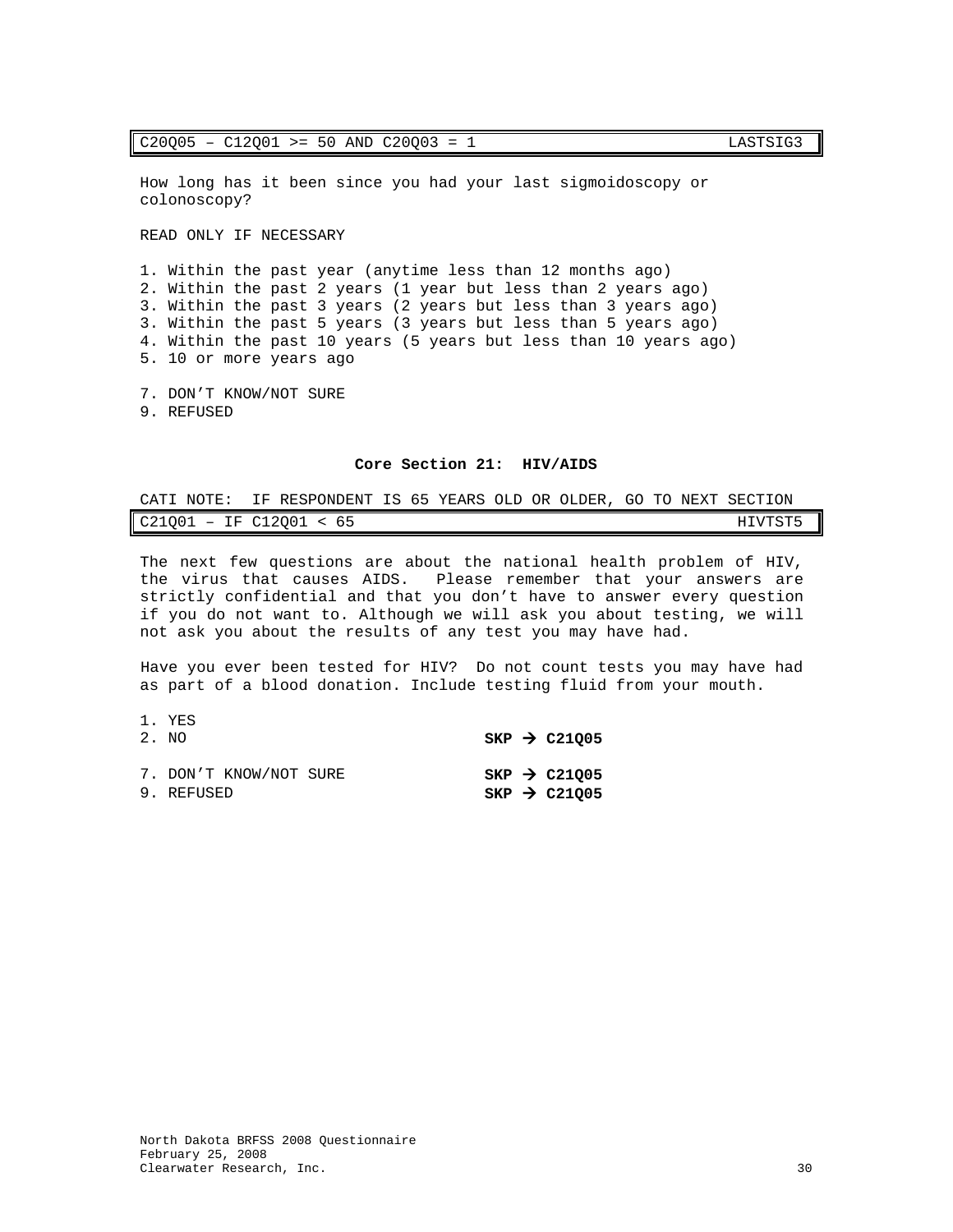| $C21002 - C12001 < 65$ & $C21001 = 1$ | HIVTSTD2 |
|---------------------------------------|----------|
|---------------------------------------|----------|

Not including blood donations, in what month and year was your last HIV test?

INTERVIEWER NOTE: IF RESPONSE IS BEFORE JANUARY 1985, CODE AS "DON'T KNOW"

INTERVIEWER NOTE: IF THE RESPONDENT REMEMBERS THE YEAR BUT CANNOT REMEMBER THE MONTH, CODE THE FIRST TWO DIGITS 77 AND THE LAST FOUR DIGITS FOR THE YEAR.

 $/$   $\subset$  CODE MONTH AND YEAR

[EXAMPLE: JUNE OF 2006 = 062006]

77/7777. DON'T KNOW/NOT SURE 99/9999. REFUSED

| $C21Q03 - IF C12Q01 < 65$ & $C21Q01 = 1$ |  |  |  |  |  |  |  | WHRTST8 |
|------------------------------------------|--|--|--|--|--|--|--|---------|
|------------------------------------------|--|--|--|--|--|--|--|---------|

Where did you have your last HIV test — at a private doctor or HMO office, at a counseling and testing site, at a hospital, at a clinic, in a jail or prison, at a drug treatment facility, at home, or somewhere else?

01. PRIVATE DOCTOR OR HMO OFFICE 02. COUNSELING AND TESTING SITE 03. HOSPITAL 04. CLINIC 05. JAIL OR PRISION (OR OTHER CORRECTIONAL FACILITY) 06. DRUG TREATMENT FACILITY 07. AT HOME 08. SOMEWHERE ELSE

77. DON'T KNOW/NOT SURE 99. REFUSED

C21Q04 – IF C12Q01 < 65 & C21Q02 = WITHIN LAST 12 MONTHS HIVRDTST

CATI NOTE: IF C21Q02 = WITHIN LAST 12 MONTHS; OTHERWISE GO TO C21Q05

Was it a rapid test where you could get your results within a couple of hours?

- 1. YES
- 2. NO
- 7. DON'T KNOW/NOT SURE
- 9. REFUSED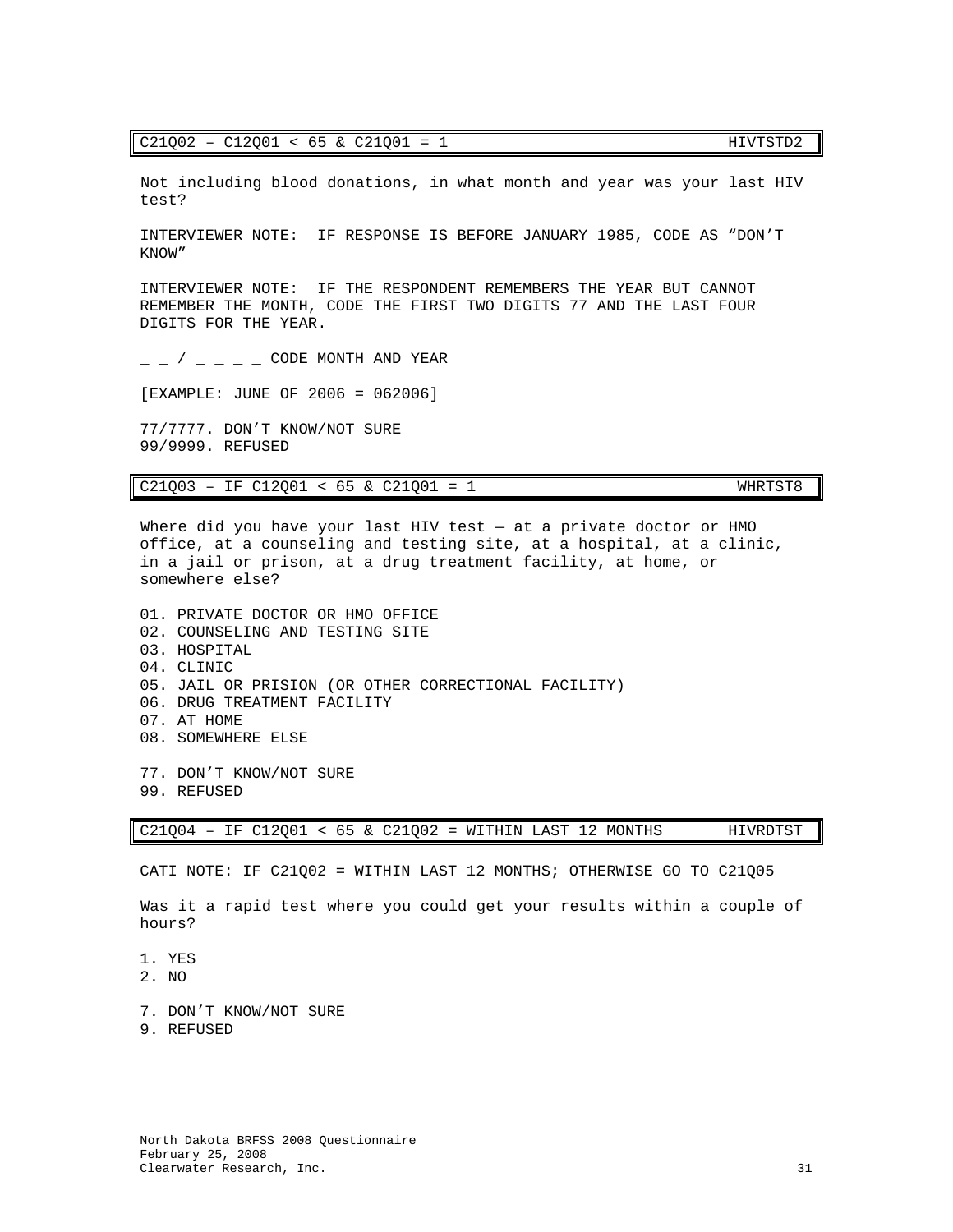I'm going to read you a list. When I'm done, please tell me if any of the situations apply to you. You do not need to tell me which one.

- − YOU HAVE USED INTRAVENOUS DRUGS IN THE PAST YEAR
- − YOU HAVE BEEN TREATED FOR A SEXUALLY TRANSMITTED DISEASE OR VENEREAL DISEASE IN THE PAST YEAR
- − YOU HAVE GIVEN OR RECEIVED MONEY OR DRUGS IN EXCHANGE FOR SEX IN THE PAST YEAR
- − YOU HAD ANAL SEX WITHOUT A CONDOM IN THE PAST YEAR

Do any of these situations apply to you?

- 1. YES
- 2. NO
- 7. DON'T KNOW/NOT SURE
- 9. REFUSED

### **Core Section 22: Emotional Support and Life Satisfaction**

<span id="page-33-0"></span>

| C22Q01 | EMTSUPRT<br>___ |
|--------|-----------------|
|        |                 |

The next two questions are about emotional support and your satisfaction with life.

How often do you get the social and emotional support you need?

INTERVIEWER NOTE: IF ASKED SAY: "please include support from **any** source".

PLEASE READ

- 1. Always
- 2. Usually
- 3. Sometimes
- 4. Rarely
- 5. Never

7. DON'T KNOW/NOT SURE

9. REFUSED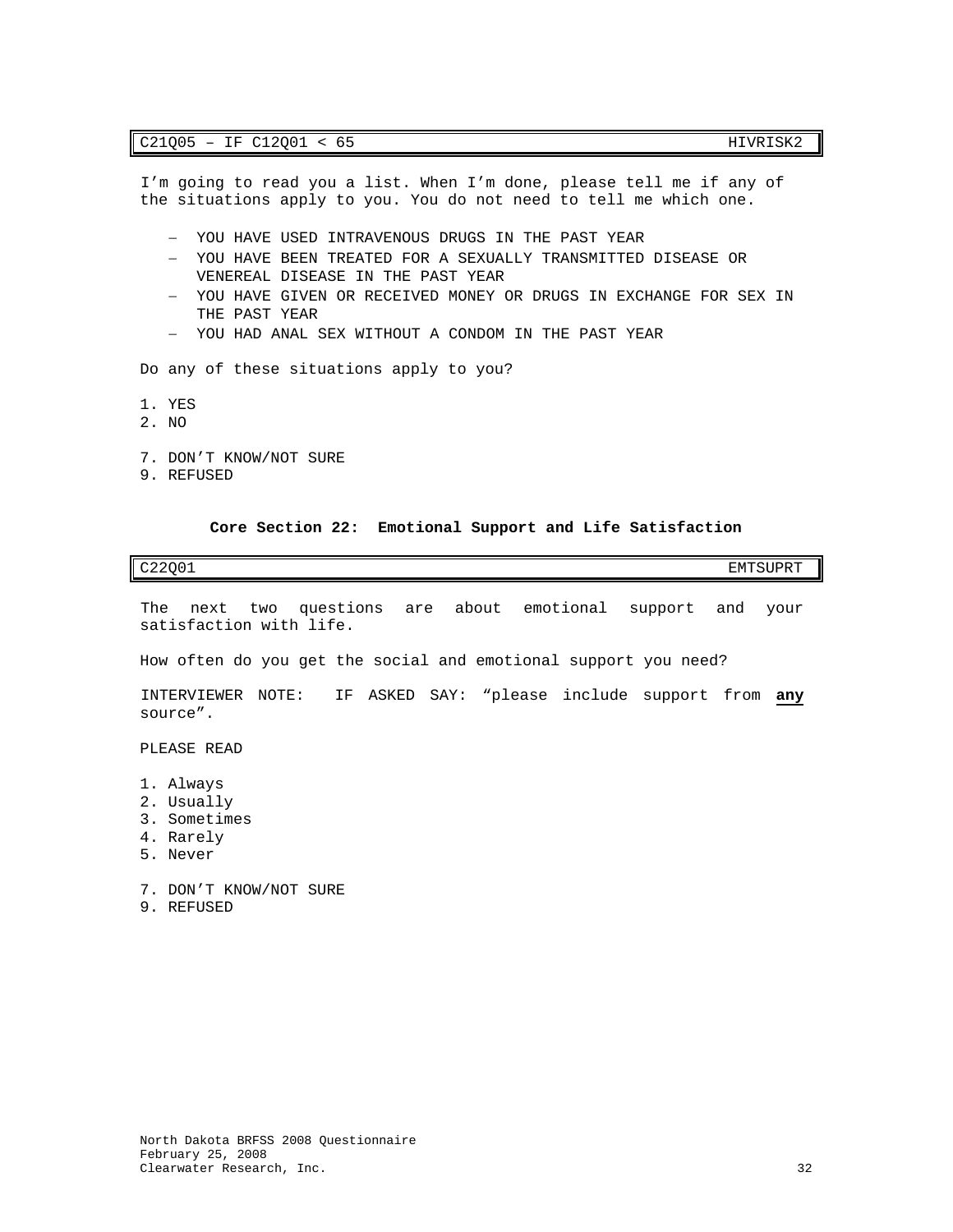C22Q02 LSATISFY

In general, how satisfied are you with your life?

following has occurred in the past 2 weeks.

PLEASE READ

1. Very satisfied

- 2. Satisfied
- 3. Dissatisfied
- 4. Very dissatisfied
- 7. DON'T KNOW/NOT SURE
- <span id="page-34-0"></span>9. REFUSED

### **Module 13: Anxiety and Depression**

|  |  |  |  | Now, I am going to ask you some questions about your mood. When         |  |  |  |  |  |
|--|--|--|--|-------------------------------------------------------------------------|--|--|--|--|--|
|  |  |  |  | answering these questions, please think about how many days each of the |  |  |  |  |  |

M13Q01 ADPLEASR

Over the last 2 weeks, how many days have you had little interest or pleasure in doing things?

 $-$  01-14 DAYS

88. NONE 77. DON'T KNOW/REFUSED 99. REFUSED

# M13Q02 ADDOWN AND A DISPONSIVE CONTRACT ON A SERVE CONTRACT OF A SERVE CONTRACT OF A SERVE CONTRACT OF A SERVE

Over the last 2 weeks, how many days have you felt down, depressed OR hopeless?

 $-$  01-14 DAYS

88. NONE 77. DON'T KNOW/REFUSED 99. REFUSED

Over the last 2 weeks, how many days have you had trouble falling asleep OR staying asleep OR sleeping too much?

 $-$  01-14 DAYS

88. NONE 77. DON'T KNOW/REFUSED 99. REFUSED

North Dakota BRFSS 2008 Questionnaire February 25, 2008 Clearwater Research, Inc. 33

M13Q03 ADSLEEP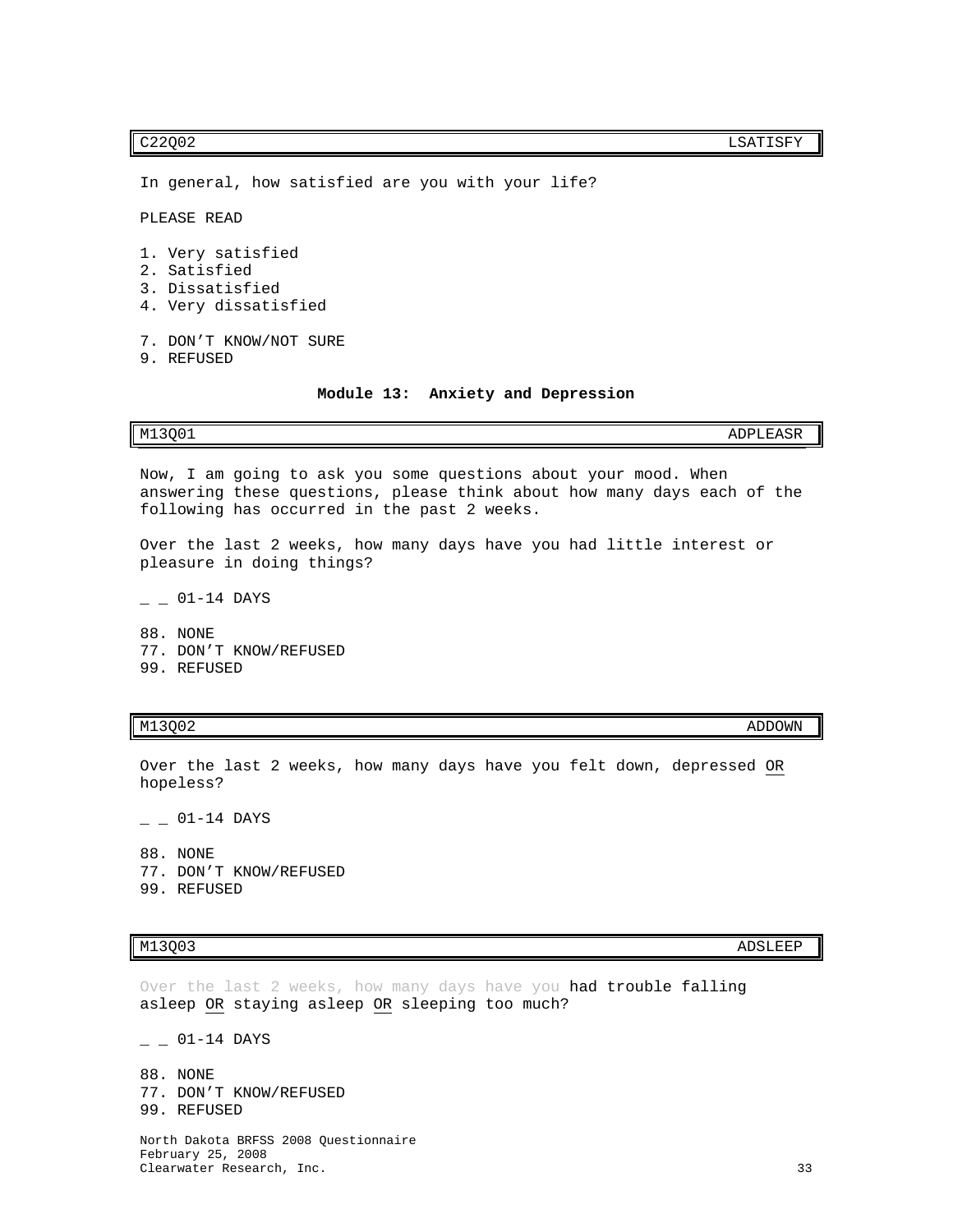Over the last 2 weeks, how many days have you felt tired OR had little energy?

 $- 01 - 14$  DAYS

88. NONE 77. DON'T KNOW/REFUSED 99. REFUSED

Over the last 2 weeks, how many days have you had a poor appetite OR eaten too much?

 $-$  01-14 DAYS

- 88. NONE
- 77. DON'T KNOW/REFUSED 99. REFUSED

Over the last 2 weeks, how many days have you felt bad about yourself OR that you were a failure or had let yourself or your family down?

- $01 14$  DAYS
- 88. NONE 77. DON'T KNOW/REFUSED 99. REFUSED

Over the last 2 weeks, how many days have you had trouble concentrating on things, such as reading the newspaper OR watching the T.V.?

 $-$  01-14 DAYS

88. NONE 77. DON'T KNOW/REFUSED 99. REFUSED

M13Q06 ADFAIL AND ADFAIL AND A SUITE AND A SUITE AND ANN ANN ANN AN ADFAIL ANN ANN AN ADFAIL ANN ANN AN ANN AN

M13Q07 ADTHINK

# M13Q05 ADEAT1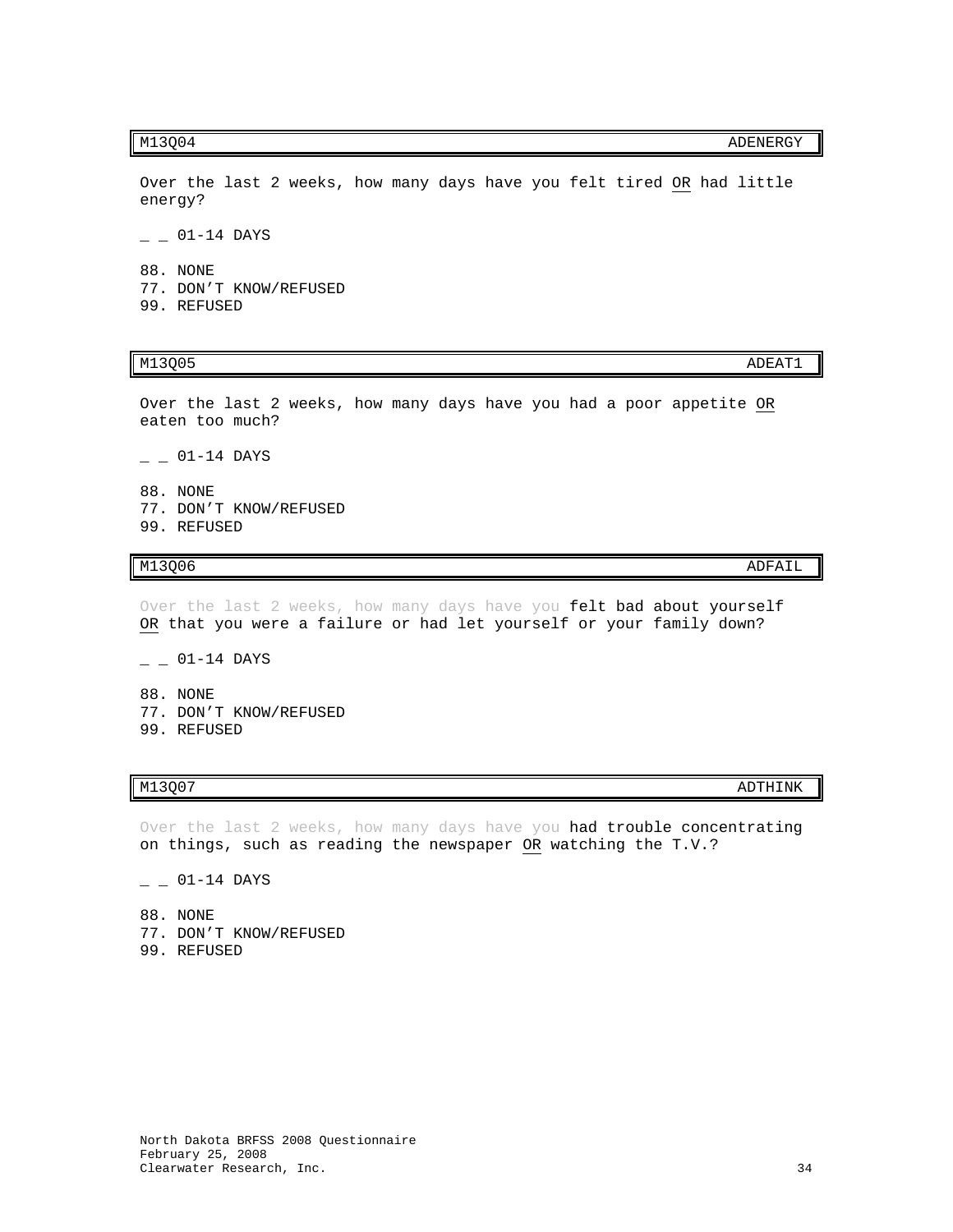Over the last 2 weeks, how many days have you moved or spoken so slowly that other people could have noticed? OR THE OPPOSITE – being so fidgety or restless that you were moving around a lot more than usual?

 $-$  01-14 DAYS

88. NONE 77. DON'T KNOW/REFUSED 99. REFUSED

M13Q09 ADANXEV

Has a doctor or other healthcare provider EVER told you that you had an anxiety disorder (including acute stress disorder, anxiety, generalized anxiety disorder, obsessive-compulsive disorder, panic disorder, phobia, posttraumatic stress disorder, or social anxiety disorder)?

- 1. YES
- 2. NO
- 7. DON'T KNOW/NOT SURE
- 9. REFUSED

# $M13Q10$  and  $M13Q10$

Has a doctor or other healthcare provider EVER told you that you have a depressive disorder (including depression, major depression, dysthymia, or minor depression)?

- 1. YES
- 2. NO
- 7. DON'T KNOW/NOT SURE
- 9. REFUSED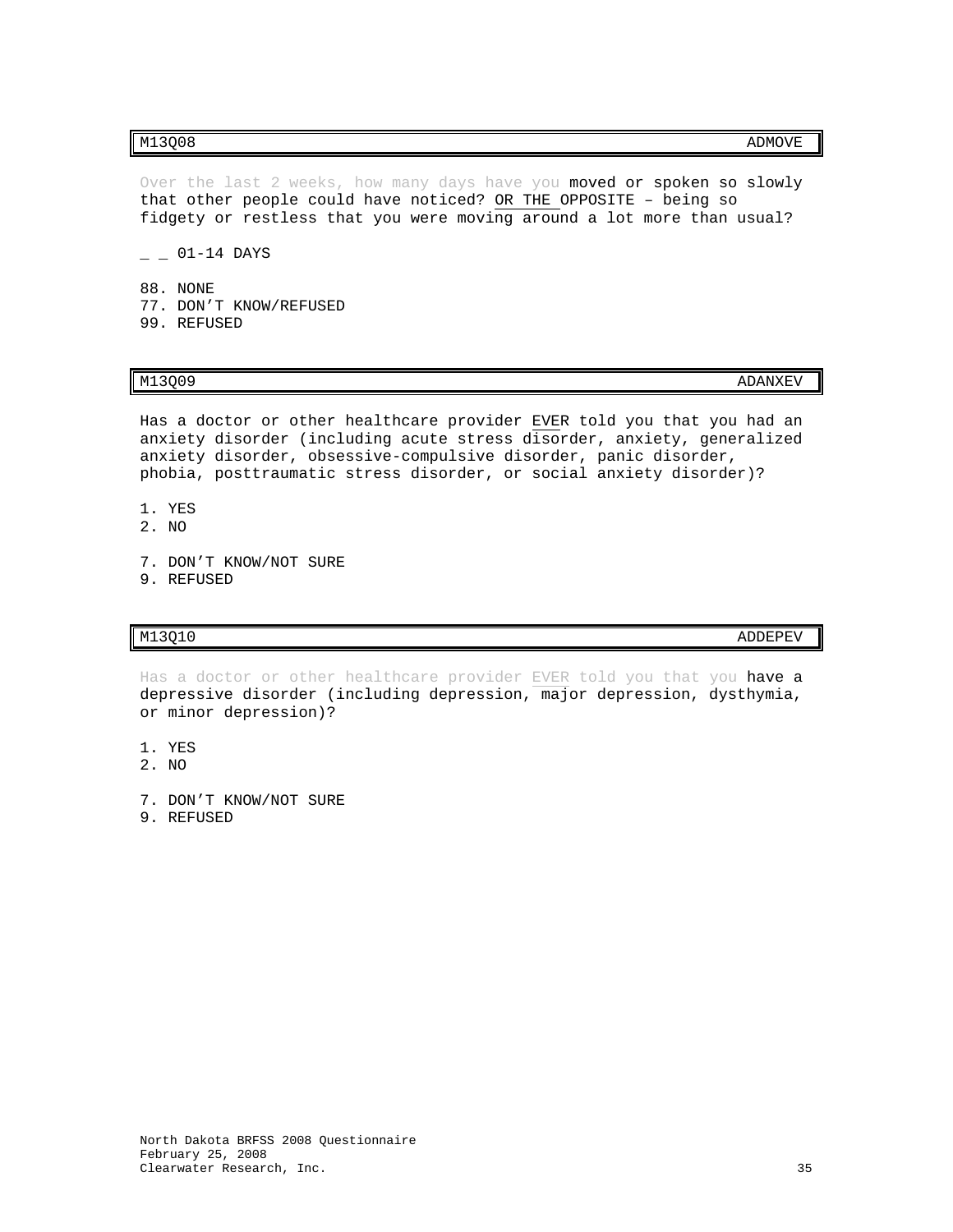# <span id="page-37-0"></span>M15Q01 – IF C12Q07 < 88 RCSBIRTH

**[IF C12Q07 = 1 SHOW]** Previously, you indicated there was one child age 17 or younger in your household. I would like to ask you some questions about that child.

**[IF C12Q07 > 1 & <88 SHOW]** Previously, you indicated there were **[ANS C12Q07]** children age 17 or younger in your household. Think about those **[ANS C12Q07]** children in order of their birth, from oldest to youngest. The oldest child is the first child and the youngest child is the last. Please include children with the same birth date, including twins, in the order of their birth.

I have some additional questions about one specific child. The child I will be referring to is the **[Xth]** child in your household. All following questions about children will be about the **[Xth]** child.

What is the birth month and year of the **[Xth]** child?

 $\degree$  CODE MONTH AND YEAR

777777. DON'T KNOW/NOT SURE 999999. REFUSED

M15Q02 - IF C12Q07 < 88 RCSGENDR

Is the child a boy or a girl?

- 1. BOY
- 2. GIRL
- 9. REFUSED

### M15Q03 - IF C12Q07 < 88 RCHISLAT

Is the child Hispanic or Latino?

- 1. Yes
- 2. No

7. DON'T KNOW/NOT SURE

9. REFUSED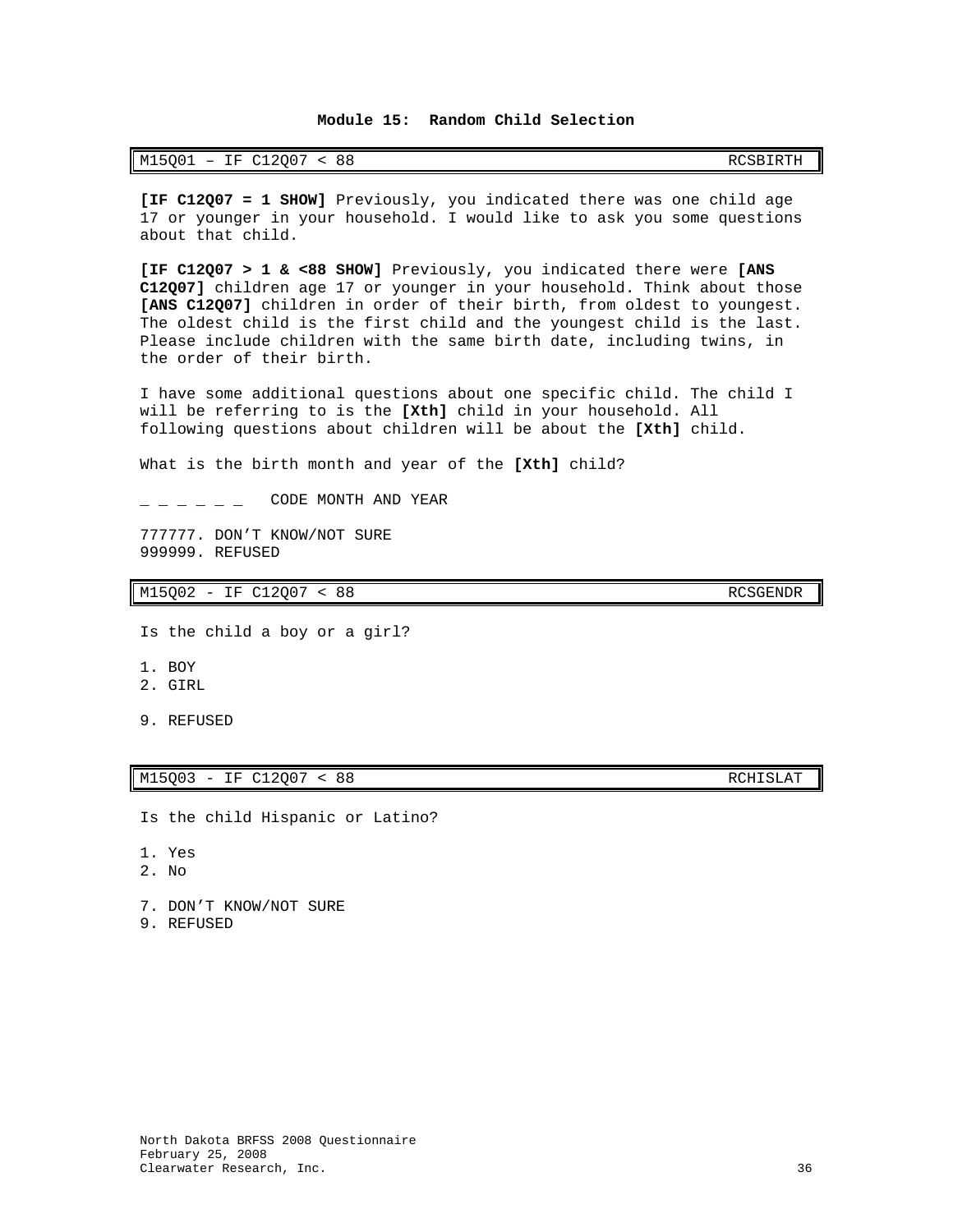Which one or more of the follow would you say is the race of the child? CHECK ALL THAT APPLY 1. White 2. Black or African American 3. Asian 4. Native Hawaiian or Other Pacific Islander 5. American Indian or Alaska Native or 6. Other [SPECIFY] 8. NO ADDITIONAL CHOICES 7. DON'T KNOW/NOT SURE 9. REFUSED M15Q05 – IF C12Q07 < 88 & m15Q04 HAS MORE THAN ONE RESPONSE INDICATED RCSBRACE Which one of these groups would you say best represents the child's race? 1. White 2. Black or African American

- 3. Asian 4. Native Hawaiian or Other Pacific Islander 5. American Indian or Alaska Native or 6. Other [SPECIFY] 7. DON'T KNOW/NOT SURE
- 9. REFUSED

M15Q06 - IF C12Q07 < 88 RCSRLTN2

How are you related to the child?

1. Parent (include biologic, step, or adoptive parent) 2. Grandparent 3. Foster parent or guardian 4. Sibling (include biologic, step, and adoptive sibling) 5. Other relative 6. Not related in any way 7. DON'T KNOW/NOT SURE 9. REFUSED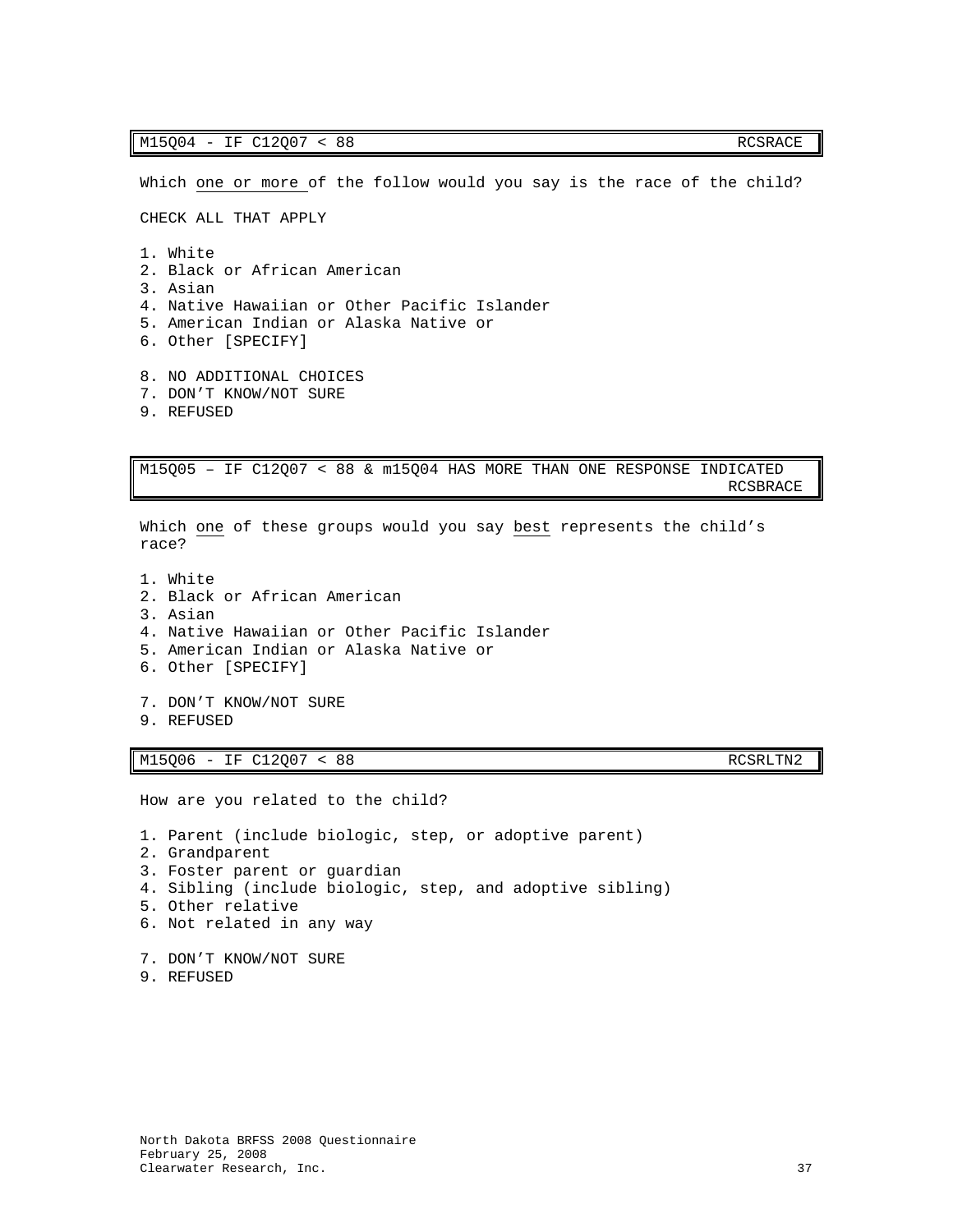# **Module 16: Childhood Asthma Prevalence**

<span id="page-39-0"></span>M16Q01 – IF C12Q07 < 88 CASTHDX2

Has a doctor or other health professional ever said that the child has asthma?

1. Yes

 $SKP$   $\rightarrow$  NEXT MODULE

7. DON'T KNOW/NOT SURE **SKP** > NEXT MODULE<br>9. Refused **SKP** > NEXT MODULE  $s$  $\mathbf{KP}$   $\rightarrow$  NEXT MODULE

| $M16Q02 - IF C12Q07 < 88$ & $M16Q01 = 1$ |  |  |  |  |  |  |  |  | CASTHN02 |
|------------------------------------------|--|--|--|--|--|--|--|--|----------|
|------------------------------------------|--|--|--|--|--|--|--|--|----------|

Does the child still have asthma?

- 1. Yes
- 2. No
- 7. DON'T KNOW/NOT SURE
- <span id="page-39-1"></span>9. Refused

### **Asthma Follow-up Module**

## AdltPerm

We would like to call to you again within the next 2 weeks to talk in more detail about your/your child's experiences with asthma. The information will be used to help develop and improve the asthma programs in XXXXXXXXXXX. The information you gave us today and any you and anyone in your household will give us in the future will be kept confidential. If you agree to this, we will keep your first name or initials and phone number on file, separate from the answers collected today. Even if you agree now, you or others at your household may refuse to participate in the future. Would it be okay if we called you back to ask additional asthma-related questions at a later time?"

1. YES<br>2. NO

 $SKP \rightarrow Next$  Module

### FName – IF AdltPerm = 1

Can I please have your first name, initials or nickname so we will know who to ask for when we call back?

ENTER NAME/INITIALS/NICKNAME: \_\_\_\_\_\_\_\_\_\_\_\_\_\_\_\_\_\_\_\_\_\_\_\_\_\_\_

7. DON'T KNOW

9. REFUSED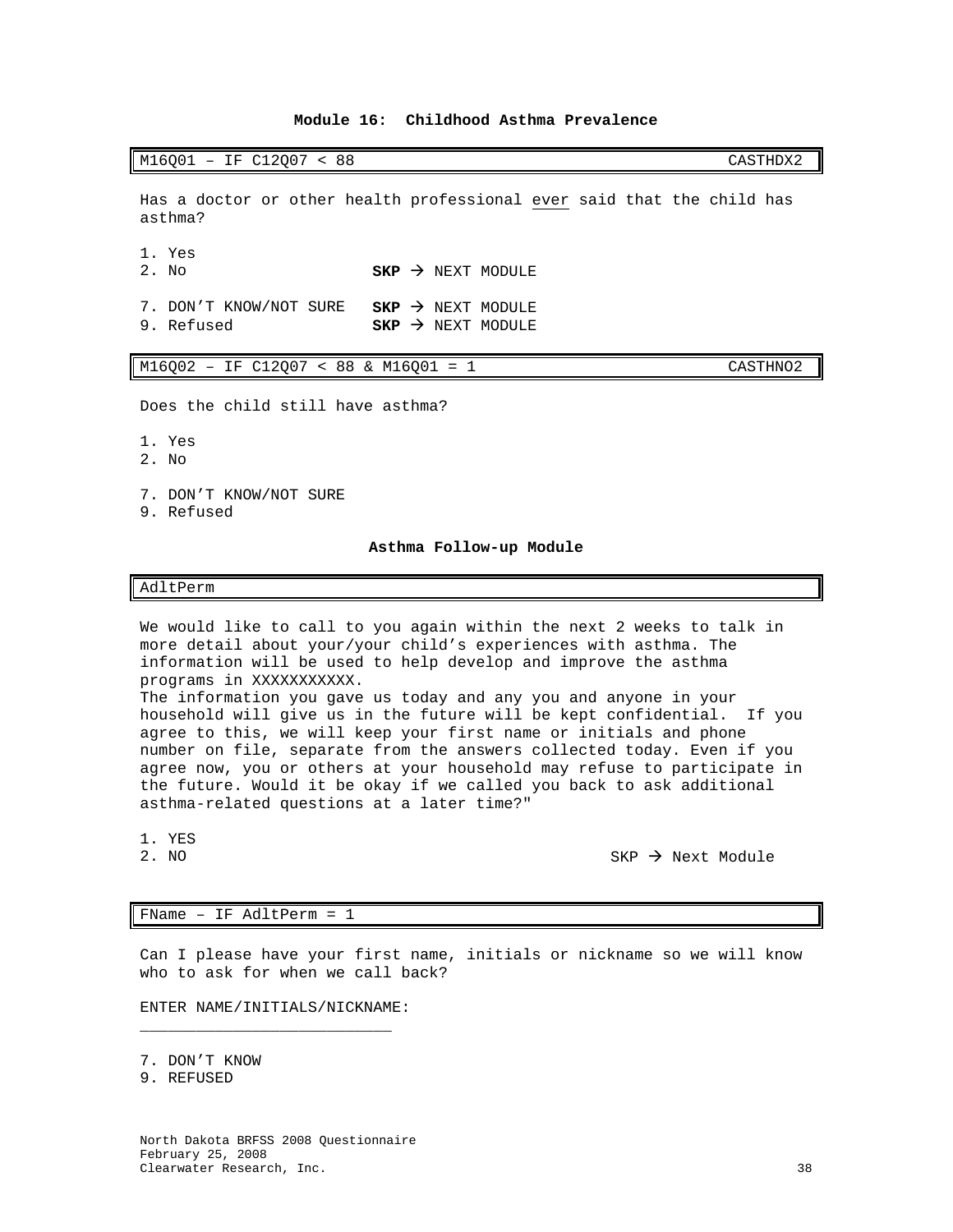### CName

Can I please have your child's first name, initials or nickname so we can ask about that child's asthma history?

ENTER NAME/INITIALS/NICKNAME: \_\_\_\_\_\_\_\_\_\_\_\_\_\_\_\_\_\_\_\_\_\_\_\_\_\_\_

7. DON'T KNOW

9. REFUSED

### MostKnow

Are you the parent or guardian in the household who knows the most about (child)'s asthma?

- 1. Yes
- 2. No
- 7. DON'T KNOW
- 9. REFUSED

OthName

You said someone else was more knowledgeable about the child's asthma. Can I please have this adult's first name, initials or nickname so we will know who to ask for when we call back regarding your child.

# ENTER NAME/INITIALS/NICKNAME: \_\_\_\_\_\_\_\_\_\_\_\_\_\_\_\_\_\_\_\_\_\_\_\_\_\_\_

- 7. DON'T KNOW
- 9. REFUSED

### CBTime

What is a good time to call you back? For example, evenings, days or weekends?

**IF MostKnow = 2**:What is a good time to call back and speak with (OthName)? For example, evenings, days or weekends?

ENTER CALLBACK TIME:

\_\_\_\_\_\_\_\_\_\_\_\_\_\_\_\_\_\_\_\_\_\_\_\_\_\_\_

7. DON'T KNOW

9. REFUSED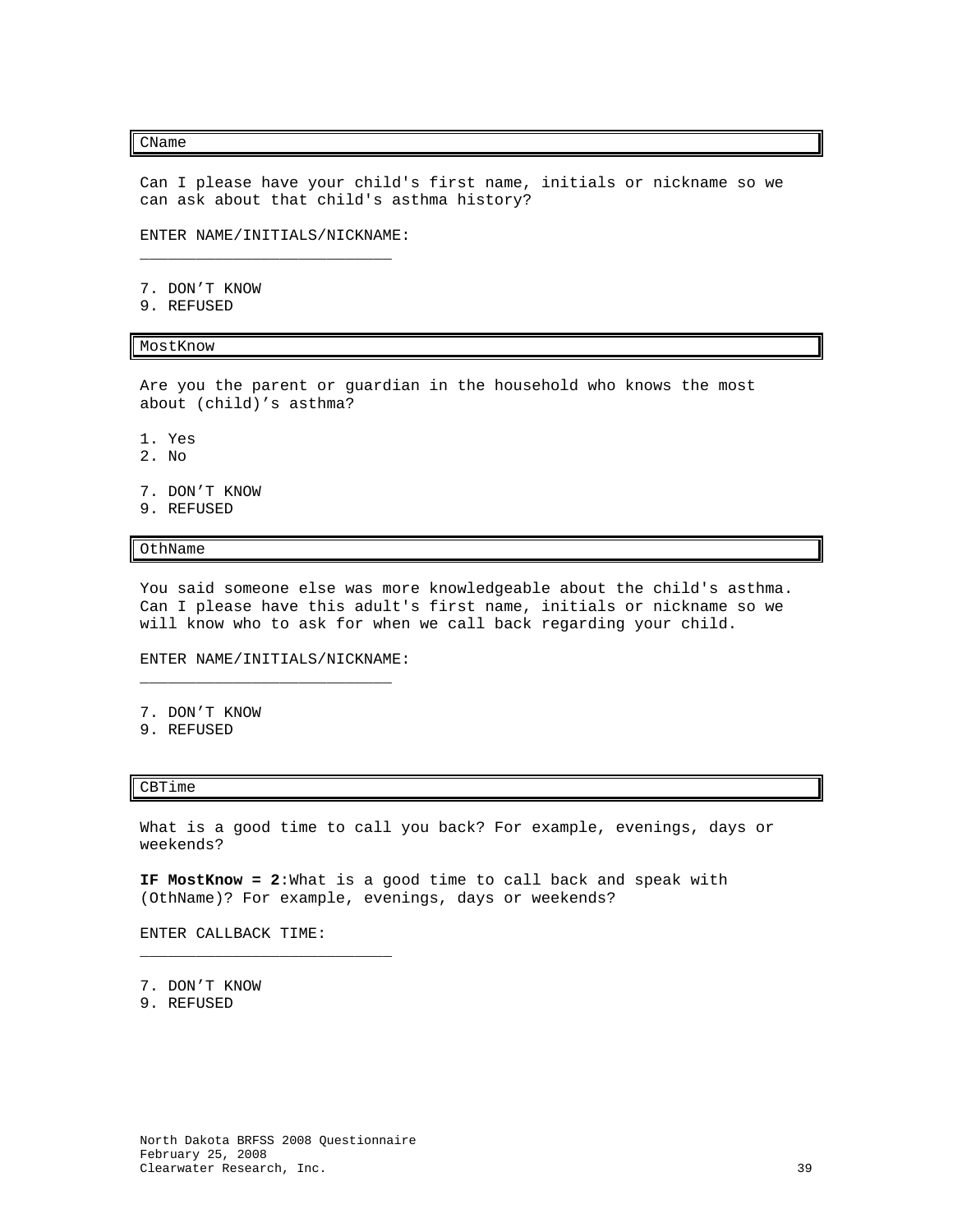| $ND01Q01 - IF C12Q09 = 1, 2, 5, 6, 7$<br>TYPEWORK                                                                                                                                                                                                                                                                                                                                                                                                                                    |
|--------------------------------------------------------------------------------------------------------------------------------------------------------------------------------------------------------------------------------------------------------------------------------------------------------------------------------------------------------------------------------------------------------------------------------------------------------------------------------------|
| Which of the following most accurately describes the type of work or<br>business you currently work in most often?                                                                                                                                                                                                                                                                                                                                                                   |
| Would you say                                                                                                                                                                                                                                                                                                                                                                                                                                                                        |
| 01. State government employee<br>02. Other government employee<br>03. Farmer or rancher or farm or ranch worker<br>04. Construction, manufacturing or repair worker<br>05. Education for example public school, private school or a college<br>06. Health care worker, for example doctor, nurse, nurse's aide or<br>physical therapist<br>07. Food or drink server, for example waiter, waitress, bartender<br>08. Wholesale or retail sales<br>09. Financial services<br>10. Other |
| 88. DOES NOT WORK<br>77. DON'T KNOW/NOT SURE<br>99. REFUSED                                                                                                                                                                                                                                                                                                                                                                                                                          |

ND01Q02 – IF C12Q09 = 1, 2, 5, 6, 7 AND ND01Q01 <> 88 MISSPHYS

Excluding vacation days or other planned days off, during the past 12 months, how many days did you miss work due to physical illness (excluding mental or emotional illness)?

 $-$  NUMBER OF DAYS

<span id="page-41-0"></span>F

777. DON'T KNOW/NOT SURE 888. NONE 999. REFUSED

| $ND01Q03 - IF C12Q09 = 1, 2, 5, 6, 7 AND NDO1Q01 < 88$ |  |  |  |  |  |  |  |  |  |  |  |  | MISSMENT |
|--------------------------------------------------------|--|--|--|--|--|--|--|--|--|--|--|--|----------|
|--------------------------------------------------------|--|--|--|--|--|--|--|--|--|--|--|--|----------|

Excluding vacation days or other planned days off, during the past 12 months, how many days did you miss work due to mental or emotional illness?

 $-$  NUMBER OF DAYS

777. DON'T KNOW/NOT SURE 888. NONE 999. REFUSED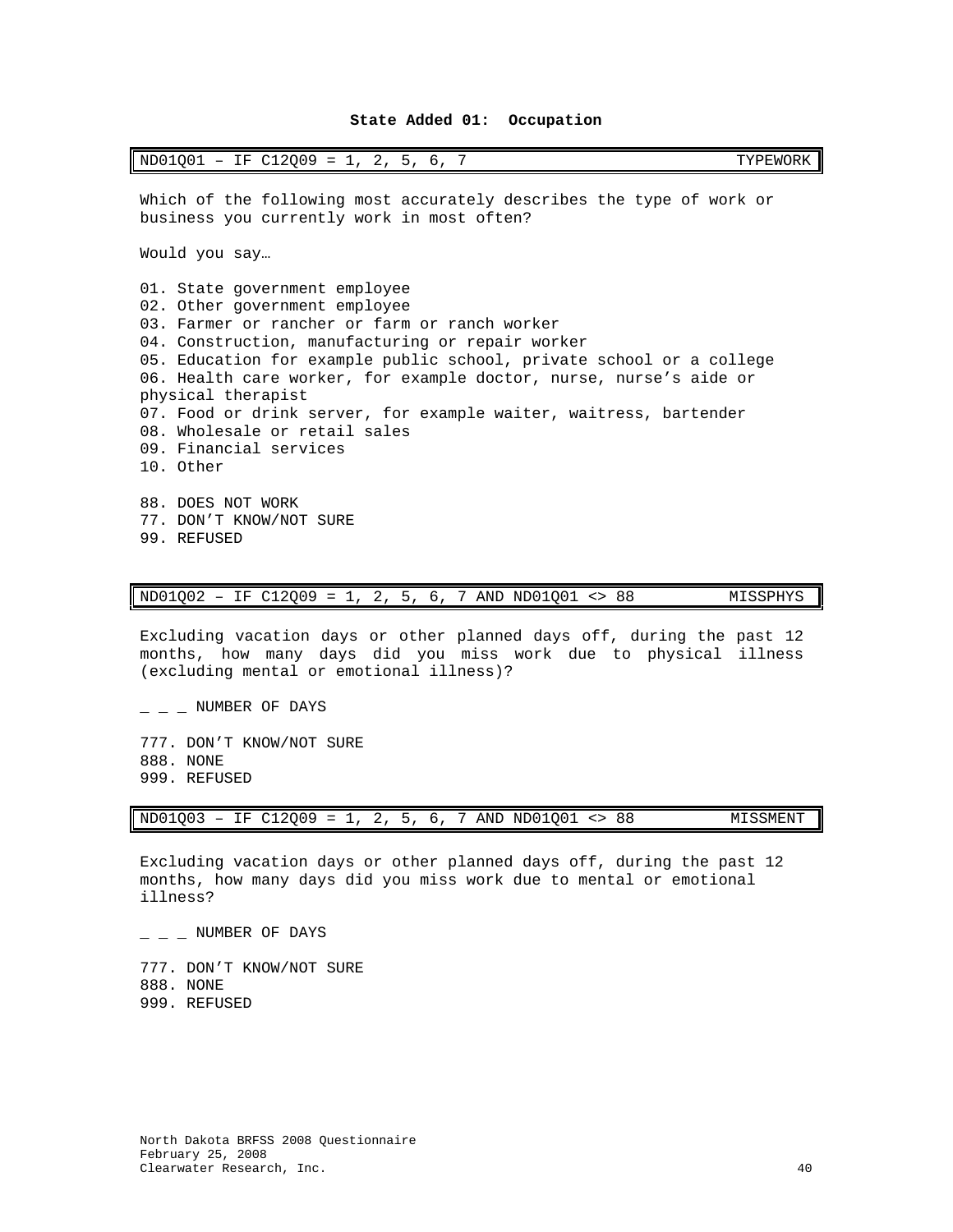## **State Added 02: Smoking Cessation**

### <span id="page-42-0"></span>ND02Q01 - IF C11Q02 = 3 SCLSTSMK

Previously you said you have smoked cigarettes. About how long has it been since you last smoked cigarettes? 01. WITHIN THE PAST MONTH (ANYTIME LESS THAN 1 MONTH AGO) 02. WITHIN THE PAST 3 MONTHS (1 MONTH AGO BUT LESS THAN 3 MONTHS AGO) 03. WITHIN THE PAST 6 MONTHS (3 MONTHS AGO BUT LESS THAN 6 MONTHS AGO) 04. WITHIN THE PAST YEAR (6 MONTHS AGO BUT LESS THAN 1 YEAR AGO) 05. WITHIN THE PAST 5 YEARS (1 YEAR AGO BUT LESS THAN 5 YEARS AGO)  $SKP \rightarrow ND03001$ 06. WITHIN THE PAST 10 YEARS AGO (5 YEARS AGO BUT  $_{\rm SKP}\rightarrow$  ND03Q01 LESS THAN 10 YEARS AGO) 07. 10 OR MORE YEARS AGO  $SKP \rightarrow NDO3Q01$ 77. DON'T KNOW/NOT SURE  $SKP \rightarrow ND03Q01$ <br>
99. REFUSED SKP  $\rightarrow ND03001$  $SKP \rightarrow ND03Q01$ 

### $ND02Q02 - IF C11Q02 = 1, 2 OR ND02Q01 < 5$  SCGETCAR

The next questions are about interactions you might have had with a doctor, nurse or other health professional.

In the last 12 months, how many times have you seen a doctor, nurse or other health professional to get any kind of care for yourself?

 $\_$  NUMBER OF TIMES (76=76 OR MORE)

88. NONE 77. DON'T KNOW/NOT SURE 99. REFUSED

ND02Q03 – IF C11Q02 = 1, 2 OR ND02Q01 < 5 AND ND02Q02 <> 88 SCQITSMK

In the last 12 months, on how many visits were you advised to quit smoking by a doctor, nurse or other health professional?

 $\_$  NUMBER OF TIMES (76=76 OR MORE)

88. NONE 77. DON'T KNOW/NOT SURE 99. REFUSED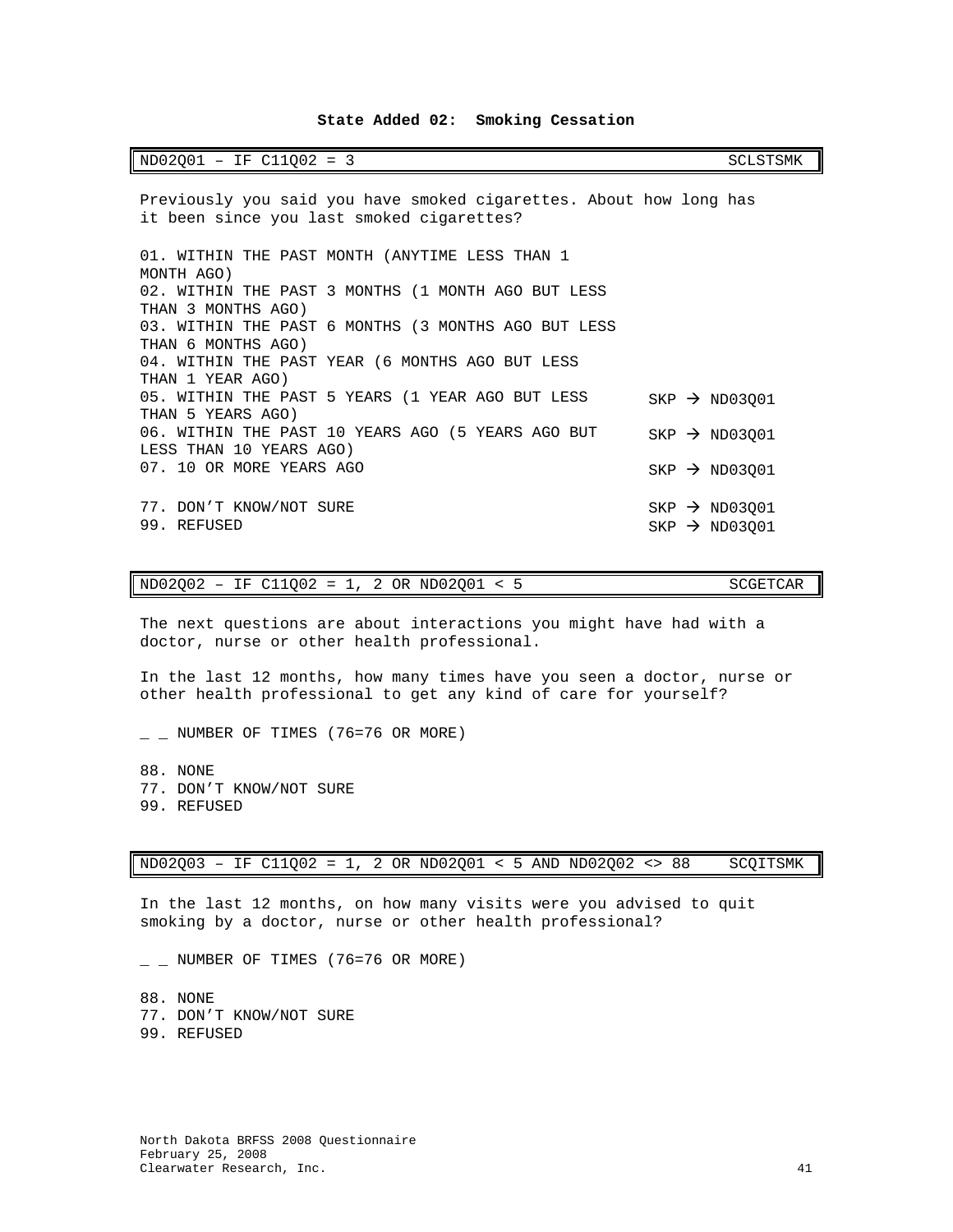| $ND02Q04 - IF C11Q02 = 1, 2 OR ND02Q01 < 5 AND ND02Q02 < 88$ |  |  |  |  |  |  |  |  |  |  |  |  |  | SCDSCMED |
|--------------------------------------------------------------|--|--|--|--|--|--|--|--|--|--|--|--|--|----------|
|--------------------------------------------------------------|--|--|--|--|--|--|--|--|--|--|--|--|--|----------|

On how many visits did your doctor, nurse or other health professional recommend or discuss medication to assist you with quitting smoking, such as nicotine gum, patch, nasal spray, inhaler, lozenge, or prescription medication such as Wellbutrin (Well BYOU trin)/Zyban (ZEYE ban)/Bupropion (byou PRO pee on)?

 $\_$  NUMBER OF TIMES (76=76 OR MORE)

88. NONE 77. DON'T KNOW/NOT SURE 99. REFUSED

ND02Q05 – IF C11Q02 = 1, 2 OR ND02Q01 < 5 AND ND02Q02 <> 88 SCDSCMTH

On how many visits did your doctor or health provider recommend or discuss methods and strategies other than medication to assist you with quitting smoking??

 $\_$  NUMBER OF TIMES (76=76 OR MORE)

88. NONE 77. DON'T KNOW/NOT SURE 99. REFUSED

### **State Added 03: Health Care Coverage**

<span id="page-43-0"></span>ND03Q01 - IF C03Q01 <> 2 HLTHINS

What is the name of the health plan you use to pay for most of your medical care?

READ IF NECESSARY

- 01. Medicare 02. Medicaid or Medical Assistance 03. Military, Tricare or CHAMPUS 04. Indian Health Services 05. Blue Cross/Blue Shield or Noridian 06. ND-PERS 07. Fortis Insurance 08. American Family Mutual 09. Medica Health Plans 10. Heart of America (HMO) 11. Altru Health Plan 12. Other 13. None 77. DON'T KNOW/NOT SURE
- 99. REFUSED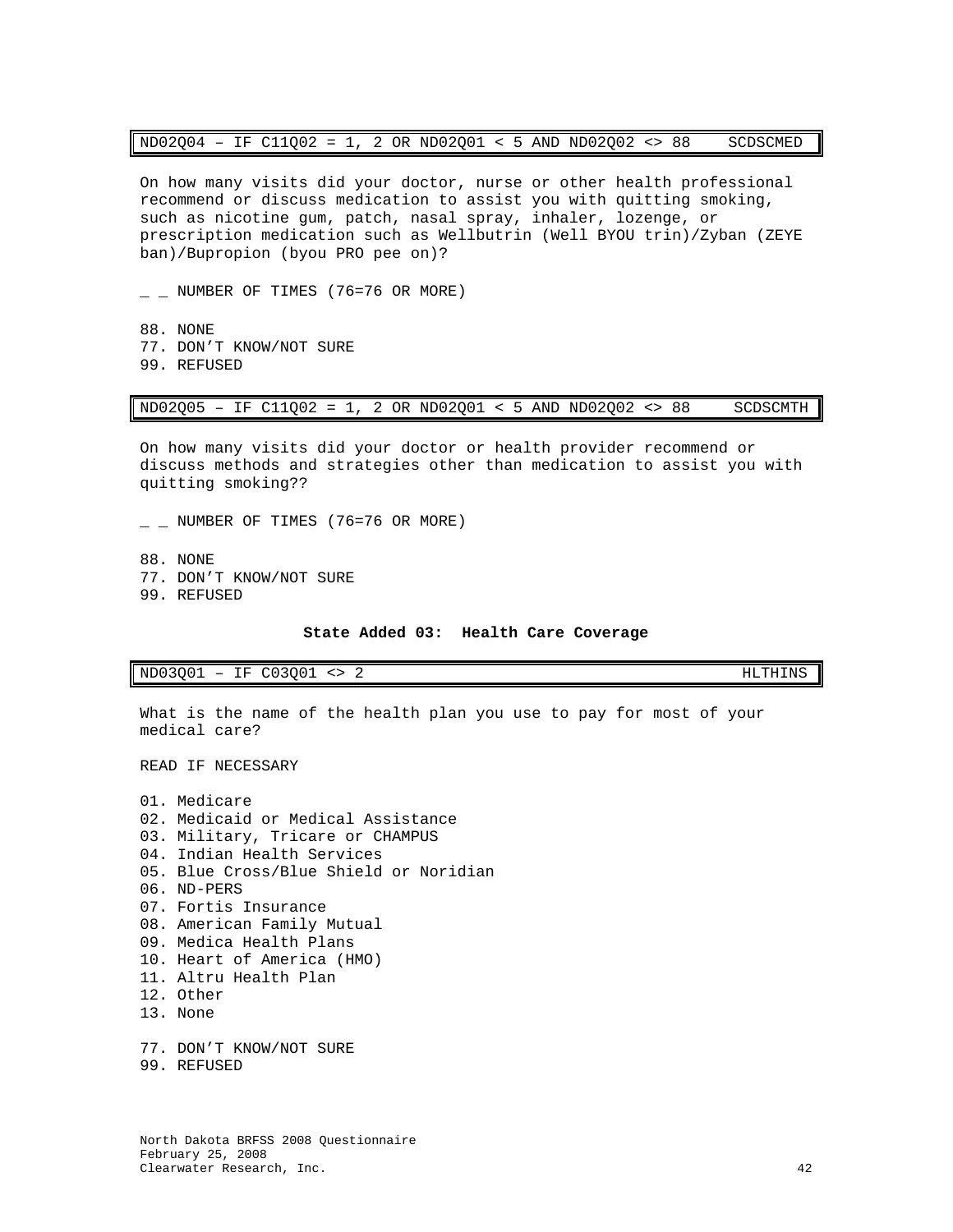# **State Added 04: Indian Health**

<span id="page-44-0"></span>ND04Q01 - IF C12Q03 = 5 RESERVE

Do you live on a reservation or Indian Service Area?

1. YES, RESERVATION

- 2. YES, INDIAN SERVICE AREA
- 3. NO, NEITHER
- 7. DON'T KNOW/NOT SURE
- 9. REFUSED

### ND04Q02 - IF C12Q03 = 5 MEMTRIBE

Are you currently an enrolled tribal member?

| 1. YES<br>2. NO                      |  | $SKP \rightarrow ND04004$                              |
|--------------------------------------|--|--------------------------------------------------------|
| 7. DON'T KNOW/NOT SURE<br>9. REFUSED |  | $SKP \rightarrow ND04004$<br>$SKP \rightarrow ND04004$ |

 $ND04Q03 - IF C12Q03 = 5 AND ND04Q02 = 1$  TRIBE

Which tribe?

INTERVIEWER NOTE: THREE AFFILIATED TRIBES = MANDAN+ARIKARA+HIDATSA. CODE INDIVIDUAL TRIBE IF PROVIDED.

READ ONLY IF NECESSARY

- 01. MANDAN 02. ARIKARA 03. HIDATSA 04. THREE AFFILIATED TRIBES 05. SPIRIT LAKE SIOUX 06. STANDING ROCK SIOUX 07. OTHER SIOUX 08. CHIPPEWA 09. OTHER 77. DON'T KNOW/NOT SURE
- 99. REFUSED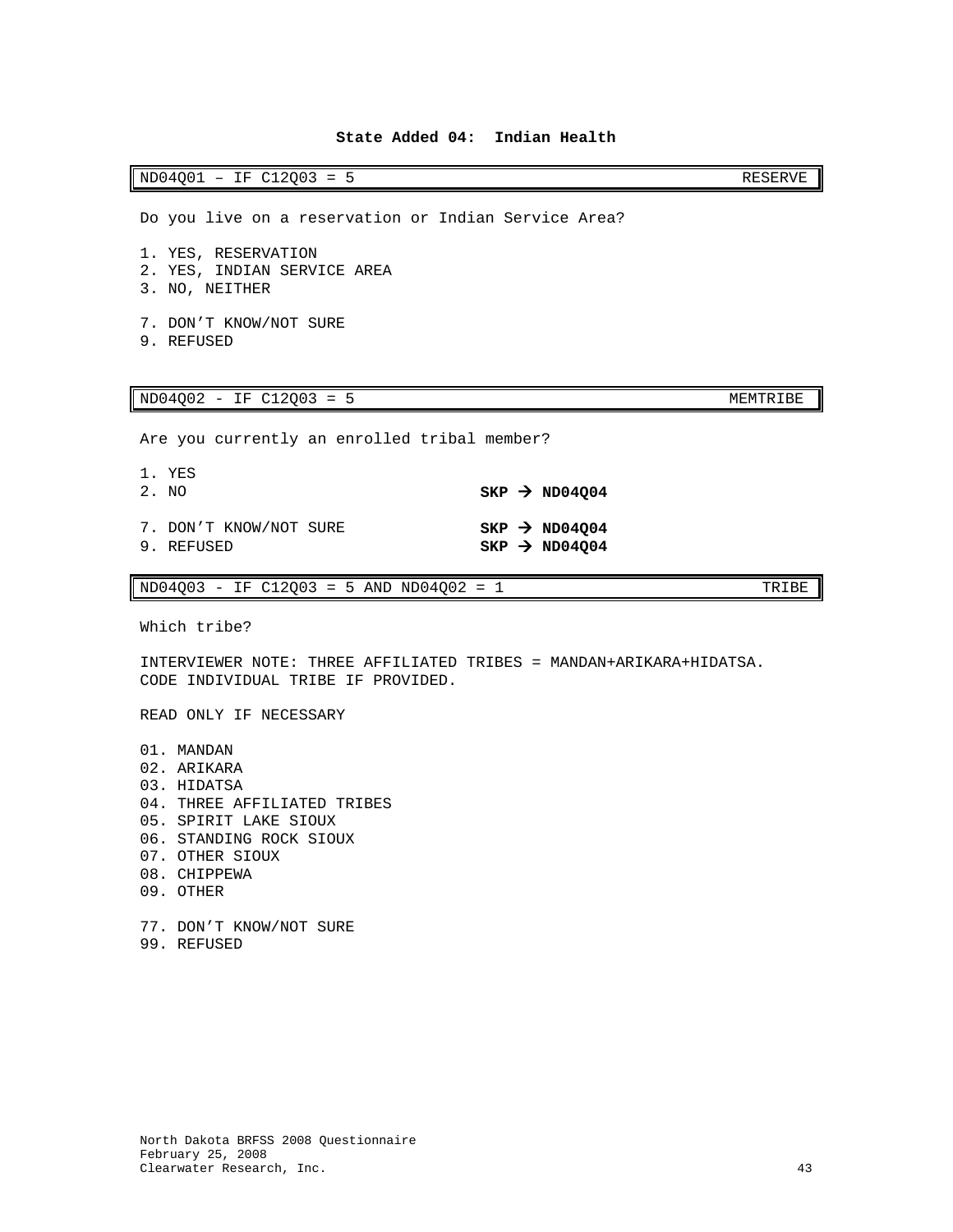### $ND04Q04 - IF C12Q03 = 5 AND ND04Q02 = 1$  IHS

How much of your health care do you obtain from an Indian Health Service clinic? Would you say…

INTERVIEWER NOTE: IHS STANDS FOR INDIAN HEALTH SERVICE.

PLEASE READ

- 1. All
- 2. Most
- 3. Some
- 4. Little
- 5. None
- 7. DON'T KNOW/NOT SURE
- <span id="page-45-0"></span>9. REFUSED

### **State Added 05: Fireworks**

 $NDO5Q01$  FWINJ

Have you or any member of your household EVER been injured in any manner by a bottle rocket?

INTERVIEWER NOTE, READ ONLY IF NECESSARY: A BOTTLE ROCKET IS A FIRECRACKER MOUNTED ON A STICK THAT IS PROPELLED INTO THE SKY WHEN LIT.

- 1. YES
- 2. NO

7. DON'T KNOW/NOT SURE

9. REFUSED

# $ND05Q02$  FWCH12

Do you have any children less than 12 years of age?

| 1. YES<br>2. NO                      |  | $SKP \rightarrow ND06001$                              |
|--------------------------------------|--|--------------------------------------------------------|
| 7. DON'T KNOW/NOT SURE<br>9. REFUSED |  | $SKP \rightarrow ND06Q01$<br>$SKP \rightarrow ND06Q01$ |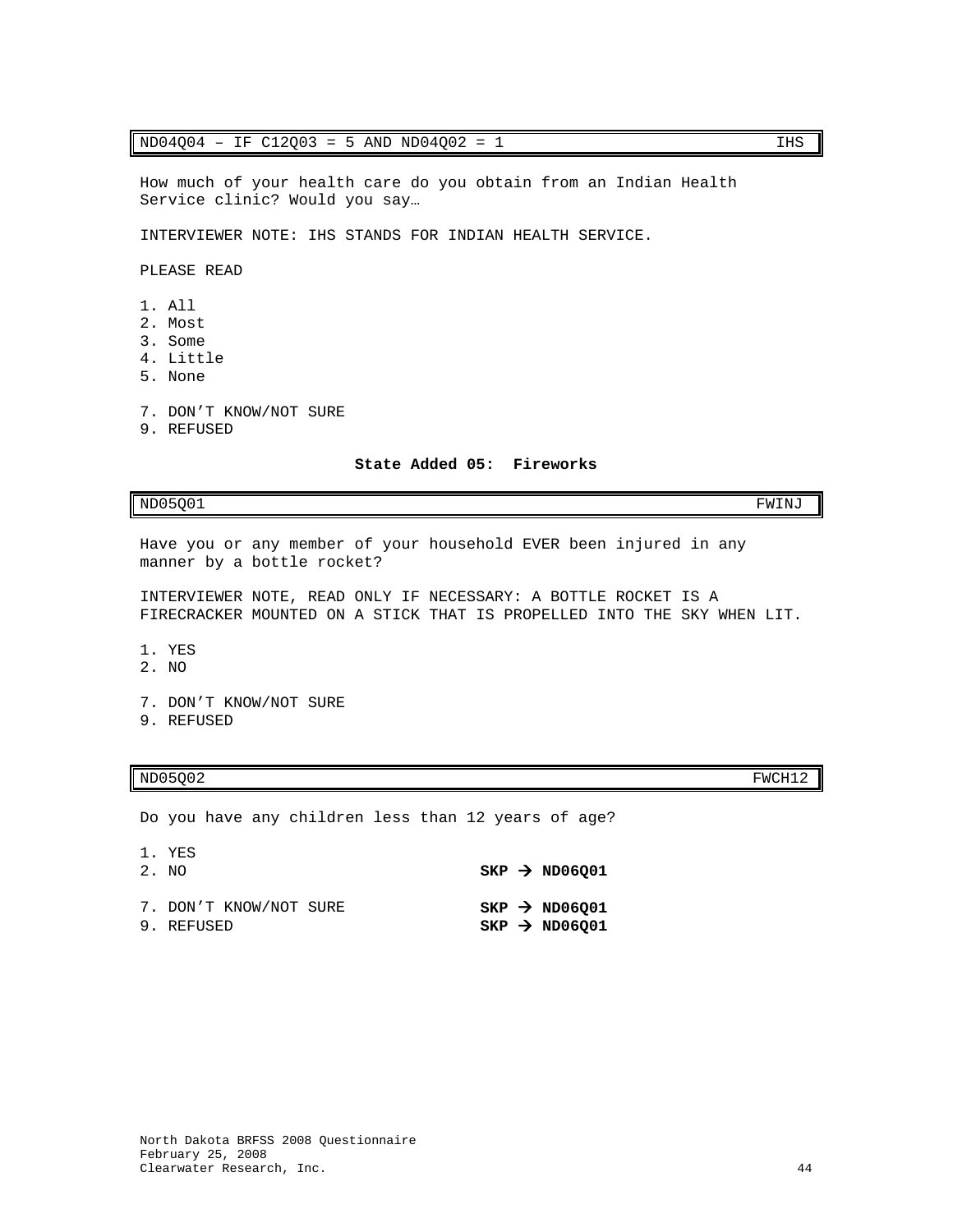Are any of the children less than 12 years of age allowed to use or light bottle rockets without adult supervision?

- 1. YES
- 2. NO
- 7. DON'T KNOW/NOT SURE
- <span id="page-46-0"></span>9. REFUSED

**State Added 06: Suicide**

### ND06INT

The next questions deal with the topic of suicide. I realize this can be a sensitive topic and some people may feel uncomfortable with these questions. Remember that your answers are strictly confidential and you don't have to answer a question if you don't want to. If you or anyone you know would ever like to talk to someone about this subject, you call the National Suicide Prevention Lifeline at 1-800-273-8255. If you would like to skip this section please say so.

# ND06Q01 SUICIDE5

During the past five years, did you ever seriously consider attempting suicide?

- 1. YES
- 2. NO
- 7. DON'T KNOW/NOT SURE
- 9. REFUSED

 $ND06Q02 - IF NDO6Q01 = 1$  SUICIDE

During the past 12 months, did you ever seriously consider attempting suicide?

- 1. YES
- 2. NO
- 7. DON'T KNOW/NOT SURE
- 9. REFUSED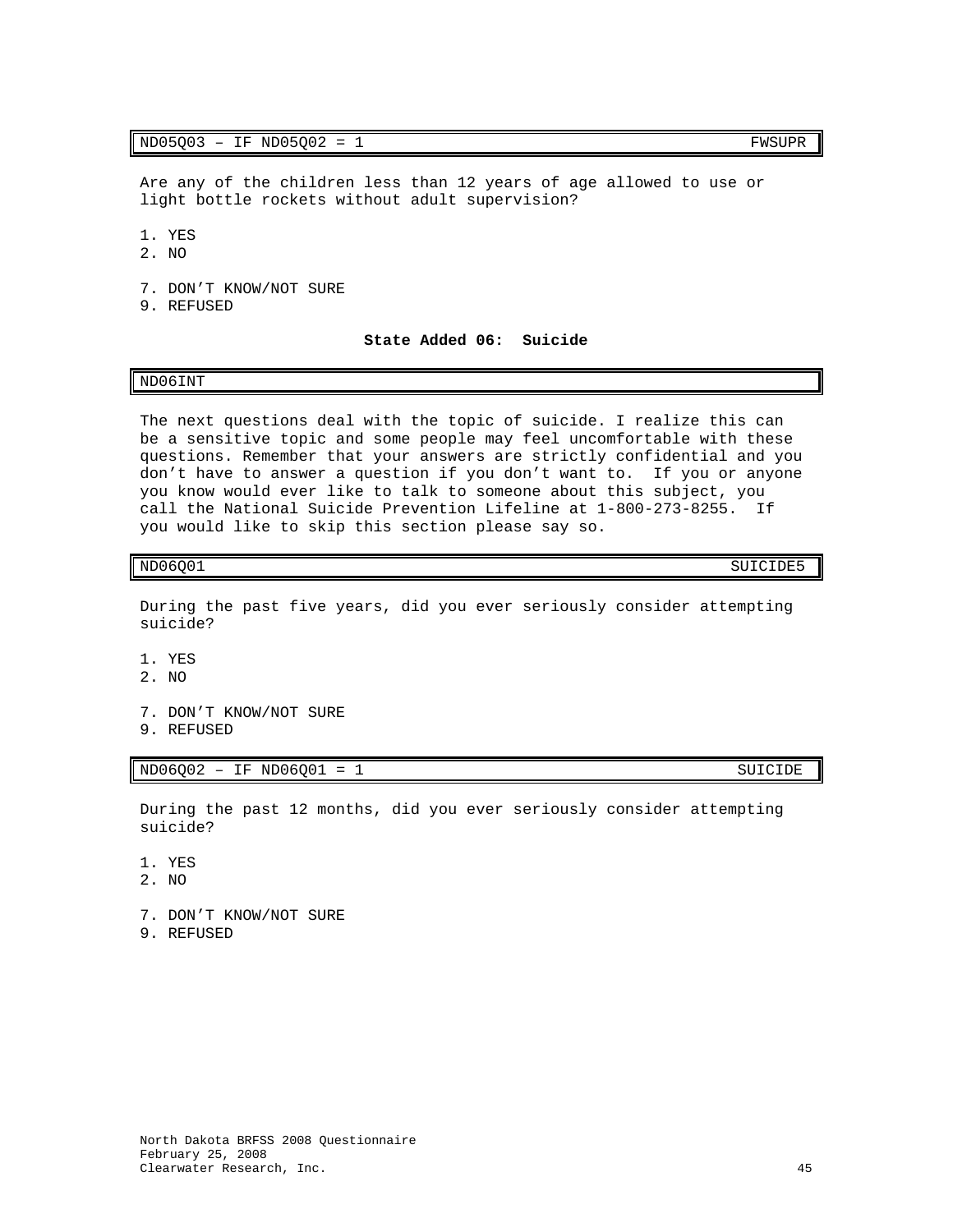# $ND06Q03 - IF NDO6Q02 = 1$  SUICPLN

During the past 12 months, did you make a plan about how you would attempt suicide?

- 1. YES
- 2. NO
- 7. DON'T KNOW/NOT SURE 9. REFUSED

# ND06Q04 – IF ND06Q03 = 1 SUICATT

During the past 12 months, how many times did you actually attempt suicide?

01. ONE 02. TWO 03. THREE 04. FOUR 05. FIVE 06. SIX OR MORE 88. NONE 77. DON'T KNOW/NOT SURE 99. REFUSED

# ND06Q05 – IF ND06Q04 <> 88 SUICINJ

Did any attempt during the past 12 months result in an injury, poisoning, or overdose that had to be treated by a doctor, nurse or other health professional?

- 1. YES
- 2. NO
- 7. DON'T KNOW/NOT SURE
- 9. REFUSED

 $SKP \rightarrow NDO7Q01$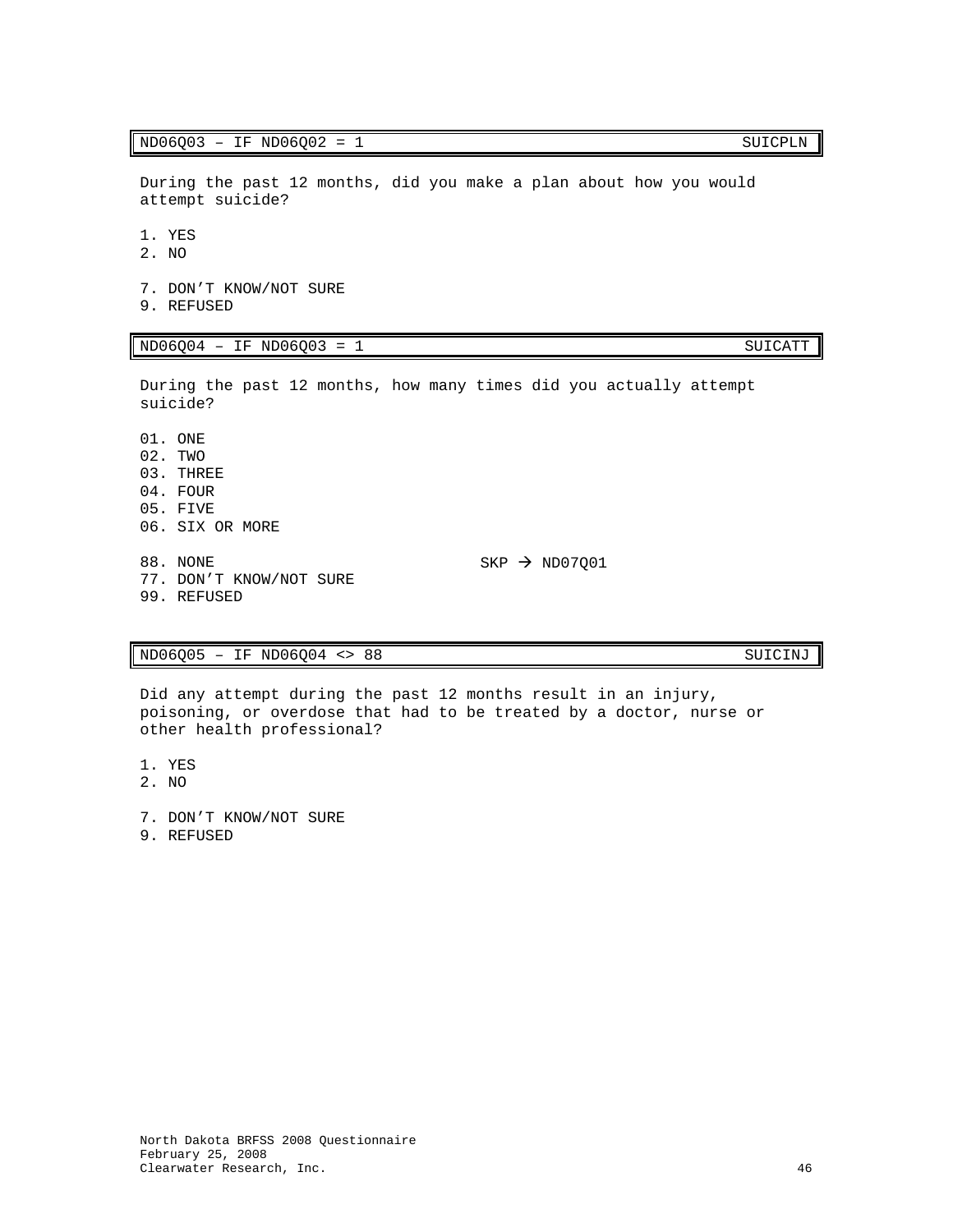# **State Added 07: Sexual and Intimate Partner Violence**

# <span id="page-48-0"></span>ND07INT

I'd like to ask you five "yes or no" questions about physical and sexual violence or other unwanted sexual experiences. Please keep in mind that you can ask me to skip any question that you do not want to answer.

This information will allow us to better understand the problem of violence and unwanted sexual contact, and may help others in the future. This is a sensitive topic. Some people may feel uncomfortable with these questions. Remember that your phone number has been chosen randomly and your answers are strictly confidential.

Now and at the end of this section I will give you phone numbers for organizations that can provide information and referral for both of these issues. If you or someone you know would like to talk to a trained counselor, please call 1-800-656-HOPE (4673) for sexual assault and 1-800-799-SAFE (7233) for domestic violence. Please keep in mind that you can ask me to skip any question that you do not want to answer.

Now I am going to ask you about unwanted sex. Unwanted sex includes things like putting anything into your vagina (if female), anus, or mouth or making you do these things to them after you said or showed that you didn't want to. It includes times when you were unable to consent, for example, you were drunk or asleep, or you thought you would be hurt or punished if you refused.

# $ND07Q01$  SVRAPE5

In the past five years has anyone had sex with you after you said or showed that you didn't want them to or without your consent?

1. YES

- 2. NO
- 7. DON'T KNOW/NOT SURE
- 9. REFUSED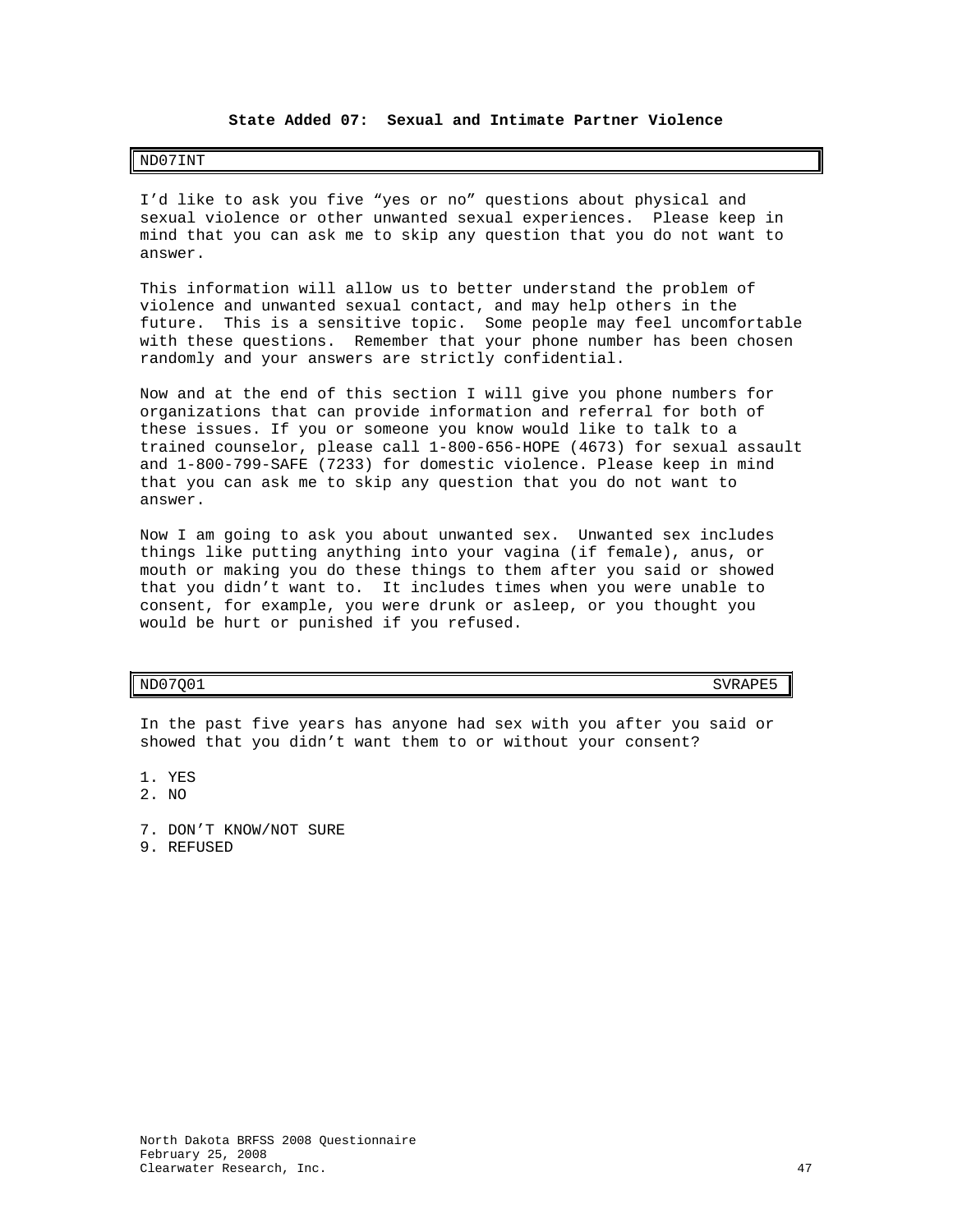In the past five years has anyone attempted to have sex with you after you said or showed that you didn't want to or without your consent, but sex DID NOT occur?

- 1. YES
- 2. NO
- 7. DON'T KNOW/NOT SURE
- 9. REFUSED

 $ND07Q03$  SV13RAPE18

Between your thirteenth and eighteenth birthday did anyone have sex with you after you said or showed that you didn't want them to or without your consent?

- 1. YES
- 2. NO
- 7. DON'T KNOW/NOT SURE
- 9. REFUSED

 $N$ D $07Q04$  SV13ATT18

Between your thirteenth and eighteenth birthday did anyone attempt to have sex with you after you said or showed that you didn't want to or without your consent, but sex DID NOT occur?

- 1. YES
- 2. NO
- 7. DON'T KNOW/NOT SURE
- 9. REFUSED

# ND07Q05 SVABUSE

Has an intimate partner hit, slapped, pushed, or kicked you, or inflicted any other physical injuries on you in the past five years?

- 1. YES
- 2. NO
- 7. DON'T KNOW/NOT SURE
- 9. REFUSED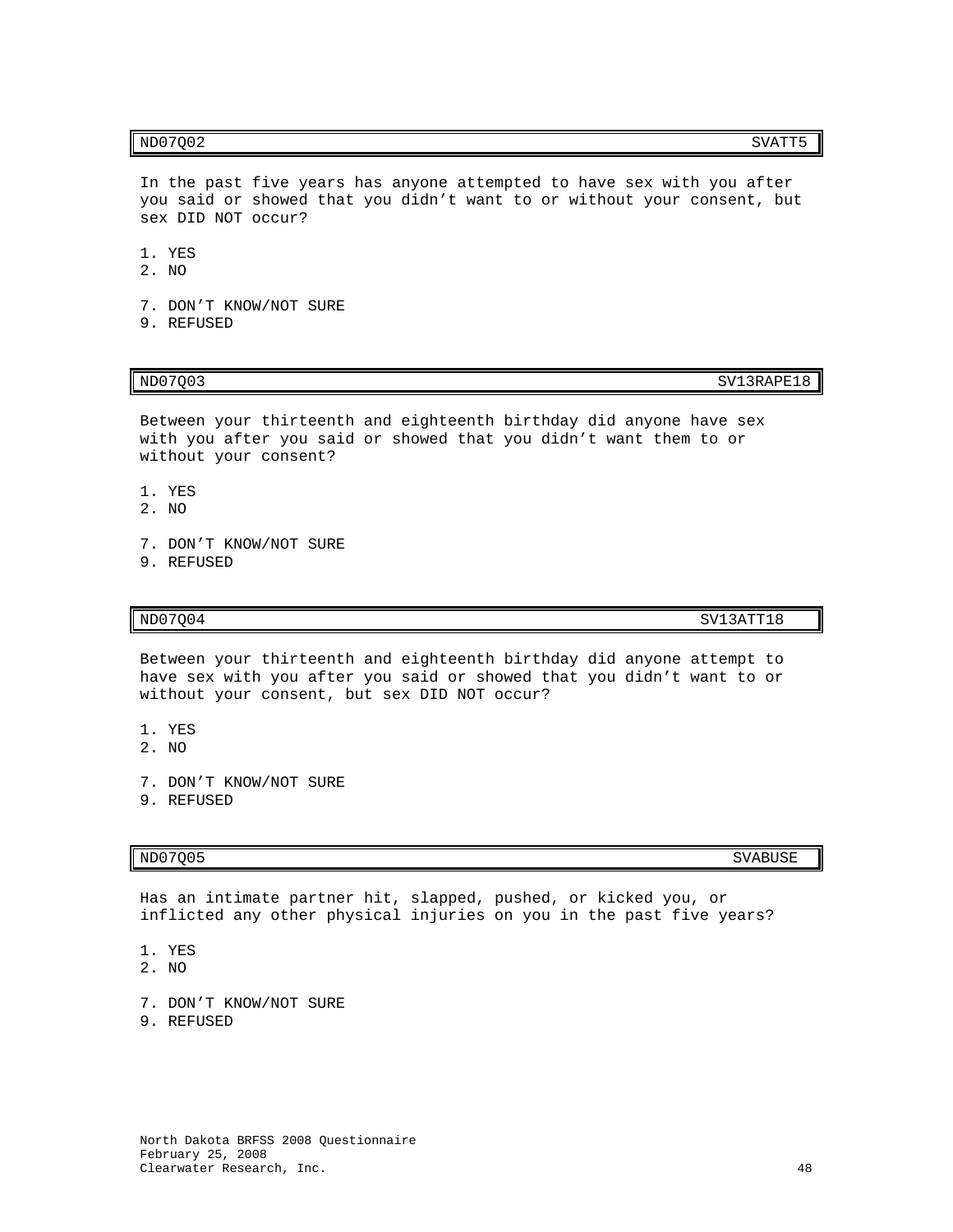### ND07CLOS

We realize that this topic may bring up past experience that some people may wish to talk about. If you or someone you know would like to talk to a trained counselor, please call 1-800-656-HOPE (4673) for sexual assault and 1-800-799-SAFE (7233) for domestic violence.

<span id="page-50-0"></span>

| ND08001                                                                                                                         | SEXPREF |
|---------------------------------------------------------------------------------------------------------------------------------|---------|
| Now I'll read a list of terms people sometimes use to describe<br>themselves - heterosexual or straight; homosexual,            |         |
| $[IF C12020 = 1 SIM]: qay$                                                                                                      |         |
| [IF $C12020 = 2$ SHOW]: lesbian;                                                                                                |         |
| and bisexual. As I read the list again, please stop me when I get to<br>the term that best describes how you think of yourself. |         |
| 1. Heterosexual or straight<br>2. Homosexual, gay or lesbian<br>3. Bisexual                                                     |         |
| 7. DON'T KNOW/NOT SURE<br>9. REFUSED                                                                                            |         |

## **State Added 09: Emergency Preparedness (March – December)**

<span id="page-50-1"></span>ND09Q01 EPFOOD

Considering only the total amount of food you have in the house today, for about how many days do you think you could feed your household if you had no access to groceries of any kind?

INTERVIEWER NOTE, READ ONLY IF NECESSARY: DO NOT CONSIDER RUNNING OUT OF SINGLE ITEMS OR TYPES OF FOOD.

- $\_$  NUMBER OF DAYS (1-75)
- 76. 76 OR MORE 88. NONE 77. DON'T KNOW/NOT SURE
- 99. REFUSED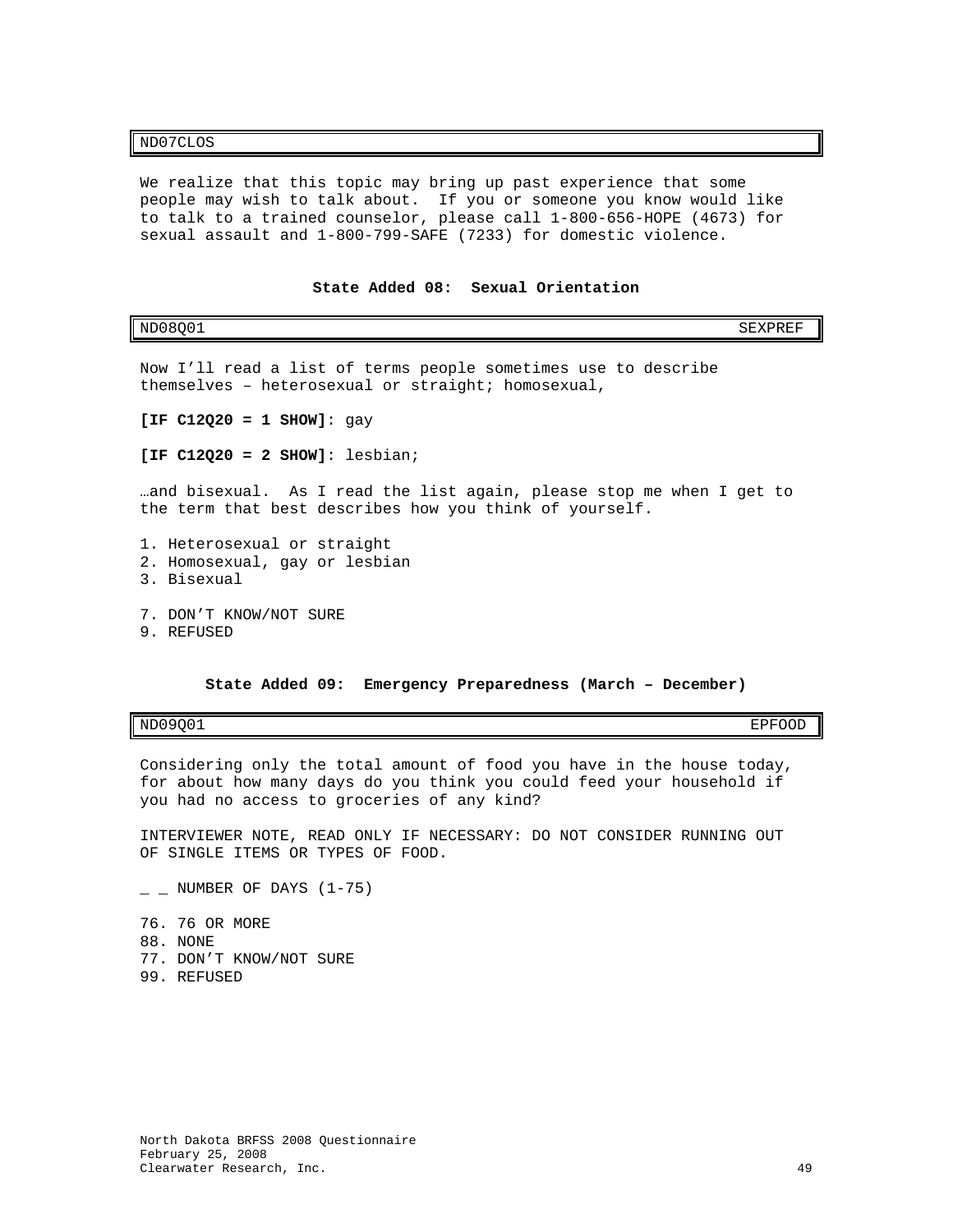# ND09Q02 EPGROCCTY

CATI NOTE: Use the following FIPS City Codes for North Dakota [http://mcdc2.missouri.edu/webrepts/commoncodes/ccc\\_nd.html](http://mcdc2.missouri.edu/webrepts/commoncodes/ccc_nd.html)

In what city do you obtain most of your groceries?

 $-$  FIPS CODE GENERATED FROM CITY

88888. OTHER [SPECIFY] 77777. DON'T KNOW/NOT SURE 99999. REFUSED

ND09Q03 EPGRCHLP

Do you need assistance getting groceries to your house, that is, someone to take you to the grocery store or bring groceries to you?

1. YES

- 2. NO
- 7. DON'T KNOW/NOT SURE
- 9. REFUSED

## ND09Q04 EPMDRFL

Considering only those medications which you refill on a regular basis, for example every month, when you last requested a refill, about how many days worth of medication did you have left?

- $\_$  NUMBER OF DAYS (1-75)
- 76. 76 OR MORE 78. NOT ON REGULAR MEDICATION
- 88. NONE 77. DON'T KNOW/NOT SURE 99. REFUSED